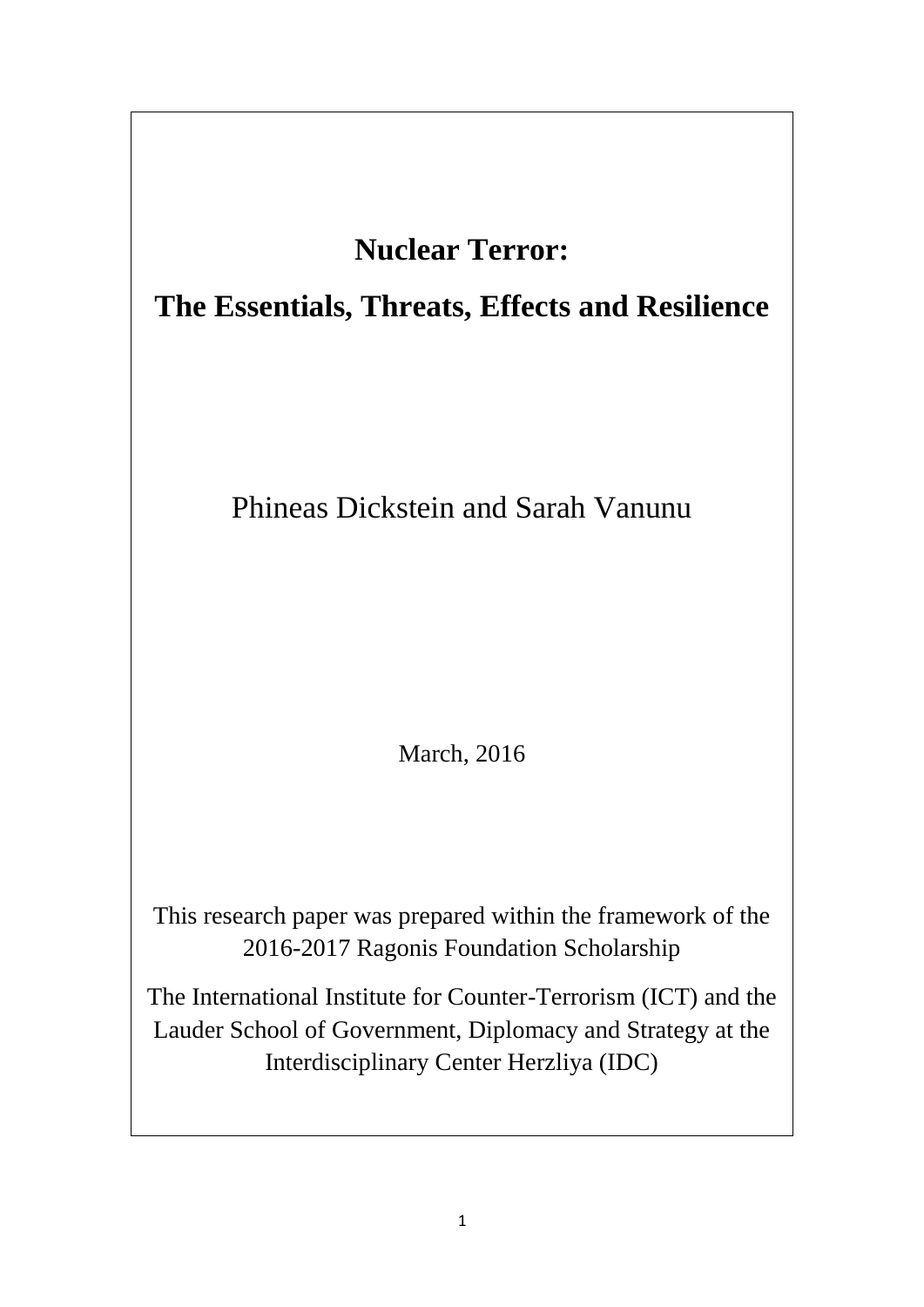# LIST OF CONTENTS

| <b>Chapter</b> | <b>Subject</b>                                                                                                                     | Page |  |  |  |
|----------------|------------------------------------------------------------------------------------------------------------------------------------|------|--|--|--|
|                | <b>List of Abbreviations</b>                                                                                                       | 3    |  |  |  |
| 1              | Introduction                                                                                                                       |      |  |  |  |
| $\overline{2}$ | 6<br>Religious Rulings Regarding the Legitimate Use of<br><b>WMD</b> in Terror Activities                                          |      |  |  |  |
| 3              | 9<br>The Different Forms of Nuclear Terrorism                                                                                      |      |  |  |  |
| 4              | Socio-Psychological Impacts of Nuclear Terrorism: The<br>Goiania Incident as a Test-case for the "Dirty Bomb"<br>and Other Sources | 13   |  |  |  |
| 5              | Communicating the Nuclear Terror Risk to the Public<br>and Ways to Build Resilience                                                |      |  |  |  |
| 6              | 24<br>Global Anti-Nuclear Terrorism Activities: The<br><b>International Atomic Energy Agency</b>                                   |      |  |  |  |
| 7              | Recent Global Incidents and Trafficking of Nuclear<br>Materials Database; Missing Bombs and the Case of the<br>Missing SADM's      | 36   |  |  |  |
| 8              | <b>Summary and Conclusions</b>                                                                                                     | 40   |  |  |  |
|                | Appendix: Basics of Nuclear Radiation and Biological<br><b>Effects</b>                                                             | 41   |  |  |  |
|                | References                                                                                                                         | 47   |  |  |  |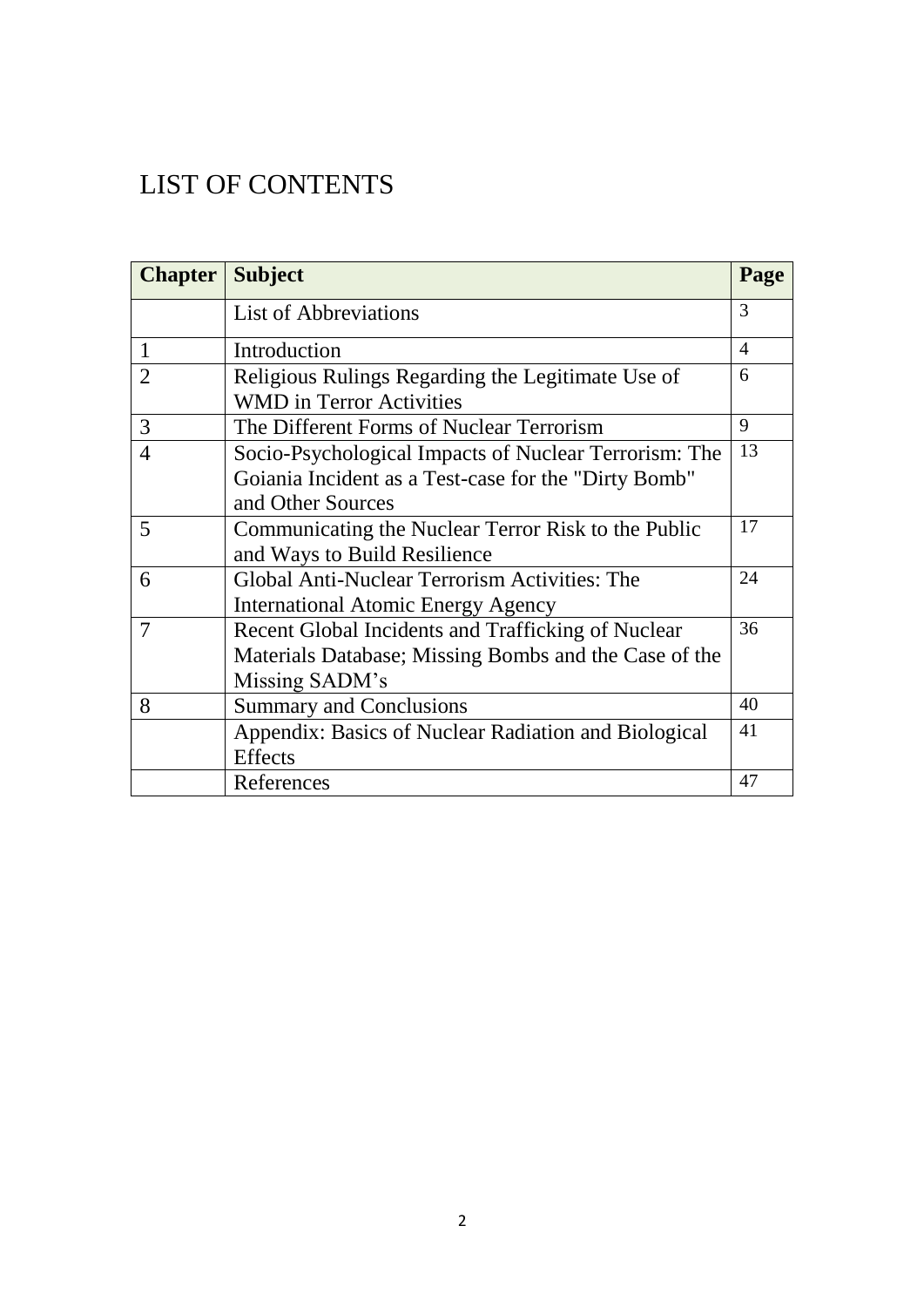## LIST OF ABBREVIATIONS

- CBRN Chemical, Biological, Radiological and Nuclear
- CDC Center for Disease Control and Prevention
- CNS Center for Non-proliferation Studies
- CRCPD The Conference of Radiation Control Program Directors
- DOD Department of Defense
- FAS Federation of American Scientists
- GICNT Global Initiative to Combat Nuclear Terrorism
- IAEA International Atomic Energy Agency
- ICRP International Committee for Radiation Protection
- ISIS Islamic State of Iraq and Syria
- NCRP National Council on Radiation Protection and Measurements
- OECD Organization for Economic Cooperation and Development
- SADM Special Atomic Demolition Munition
- UNDOC United Nations Office on Drugs and Crime
- WMD Weapon of Mass Destruction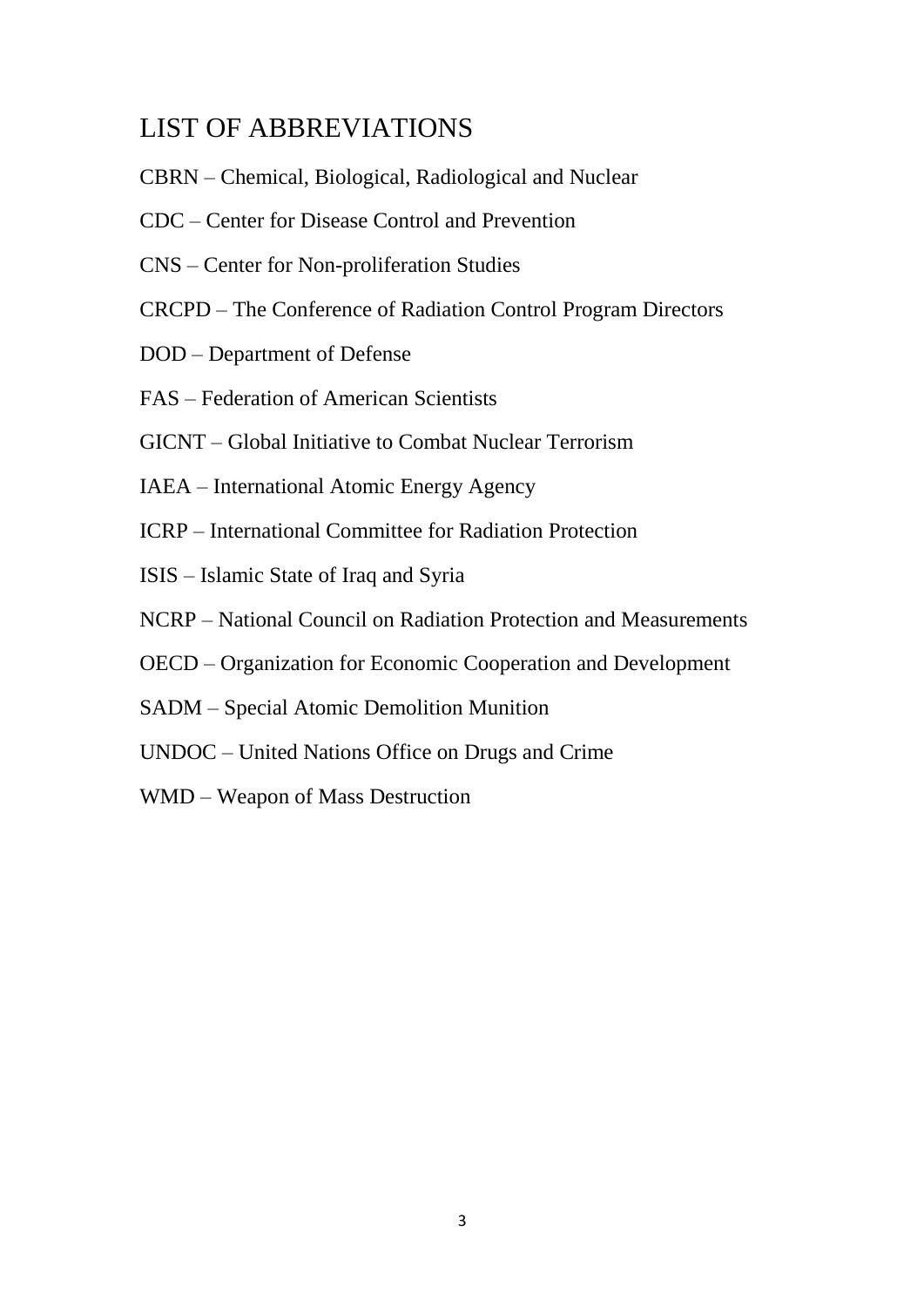## 1. INTRODUCTION

Chemical, Biological, Radiological and Nuclear (CBRN) means of destruction used to be called "Non-conventional" and were rarely used in the last decades following World War  $II<sup>1</sup>$ . In the last few years, with ISIS activities in Iraq and Syria, the world has witnessed frequent usage of chemical gas by both the Syrian army and their counterparts, along with brutal means of mass executions. It is evident now that the concept of "Non-conventional weapons" is no longer entirely valid, and that the world has crossed all legal and moral thresholds regarding the use of CBRN and any "nonconventional" means. Terrorist groups seek to engage any means that may serve their goals. Our research concentrates on Nuclear and Radiation terrorism.

Islamic terrorist groups are motivated by religious rulings – "Fatwas" – that provide them with the justification and legitimacy for their deeds. In chapter 2 we cite several fatwas that provide the impetus for the use of weapons of mass destruction (WMD).

Nuclear terrorism can manifest itself in several forms: nuclear explosion, release of radio-active radiation and dispersion of radioactive materials. In chapter 3 we survey the details of all these forms and conduct a quantitative assessment to show that the most probable form is the dispersion of nuclear materials through a Radiological Dispersion Device (RDD), usually involving the detonation of explosives augmented with radioactive materials, known also as a "dirty bomb".

The detonation of a dirty bomb may have many severe implications. Alongside with the bomb casualties, it may have medical, economical and socio-psychological effects. Chapter 4 deals with the socio-psychological effects related to a dirty bomb. An incident in the city of Goiania, Brazil, in which radioactive material was unintentionally spread in the city is referred to as a test case for the sociopsychological impacts of a dirty bomb.

Since the dirty-bomb is considered a real threat, chapter 5 deals with ways to communicate the risk to the public and extends its scope to deal with ways to build

<sup>&</sup>lt;sup>1</sup> Recall Egypt's use of gas in its fight in Yemen, in the 1960's, Saddam Hussein's gas attack on Kurdish villages in northern Iraq in the 1990's, and several occasions of chemical and biological terrorist acts conducted by terrorist groups, for example Aun-Shinrikyo in Japan and Rajneeshe in Portland, Oregon (USA).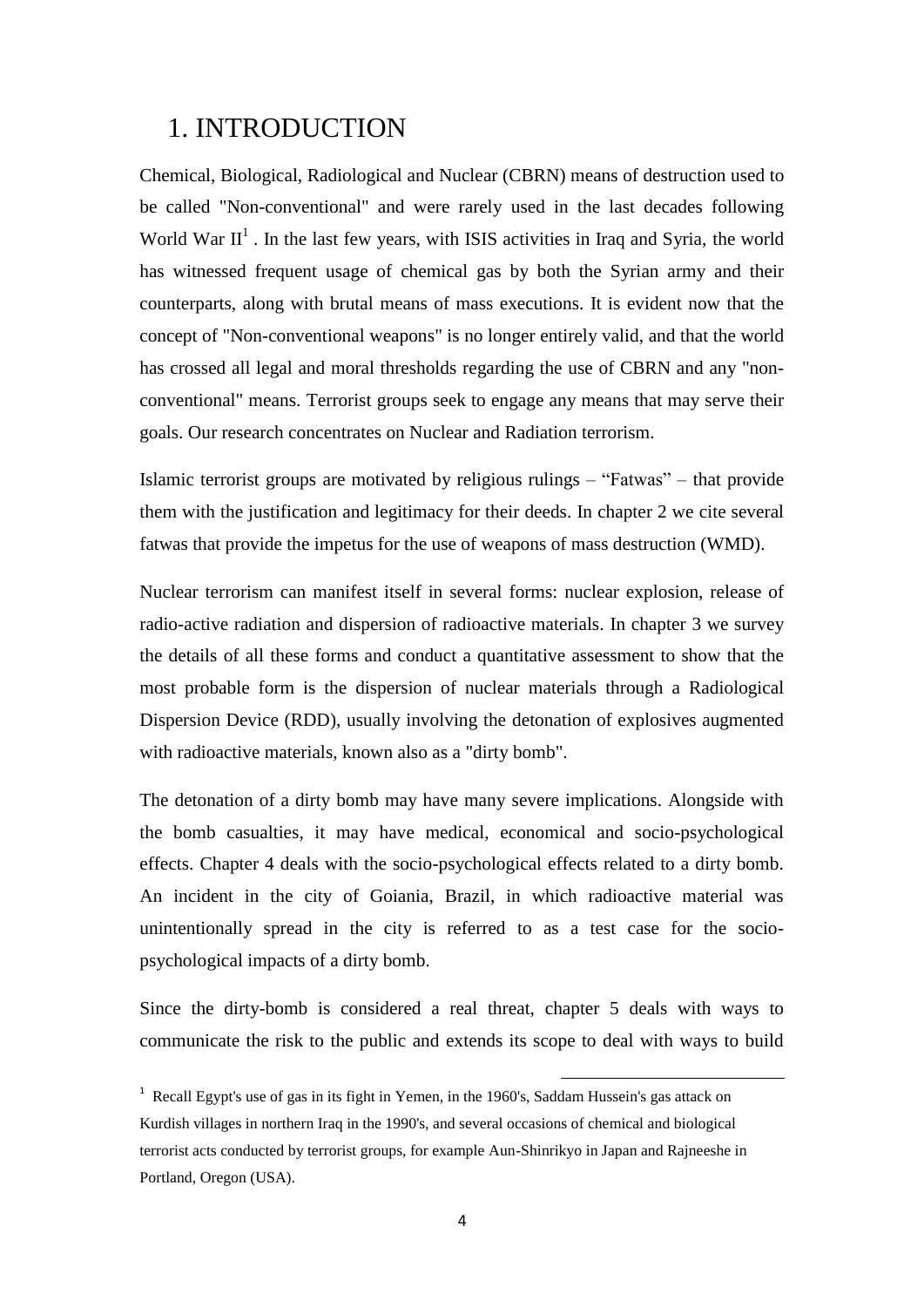resilience to the RDD and its possible consequences. Resilience is treated in this chapter in the broad sense that includes both the activities carried out so as to prevent terrorists from detonating a dirty bomb, and the preparedness to deal with its medical, economical, sociological and psychological impact in both the short term and long term effects.

The nuclear terror threat has been recognized as the global main threat by world leaders including President Obama, Prime Minister Merkel of Germany, the Secretary General of the United Nations and many others. The International Atomic Energy Agency (IAEA) affiliated with the United Nations, which used to lead the global efforts on Nuclear Safety, took upon itself the same role regarding Nuclear Security as of 2002. Chapter 6 provides a detailed description of the global anti nuclear terror activities conducted by the IAEA, including a survey of all the guidelines published by the organization dealing with the many different aspects regarding nuclear terrorism. The Global Initiative to Combat Nuclear Terrorism (GICNT) is also described in this chapter, as well as a mention of the legal issues related to antiterrorism activities.

Chapter 7 provides a list of very recent global incidents and trafficking of nuclear materials that can be used for nuclear terrorism acts. In the framework of this research, we conducted a survey of open sources related to the topic of incidents and trafficking of nuclear materials in the last three years. We refrained from dealing with nuclear reported issues related to states, i.e. Iran, Turkey, Pakistan, North-Korea and Syria. This survey is by no means a complete account of these incidents, yet, it provides the assurance that the field of nuclear materials theft and trafficking is alive and dynamic.

In chapter 8 we summarize the main findings of this work and draw several conclusions and recommendations so as to decrease the probability of a nuclear terror act on the one hand, and building resilience to such an act on the other hand. One of the recommendations is to carefully follow the guides published by IAEA, yet we point out several flaws in the IAEA that need to be taken care of given the geopolitical circumstances in the region.

We recognize that the readers of this document may have no scientific background, yet they are interested in the issue of nuclear terrorism. For those readers we wrote an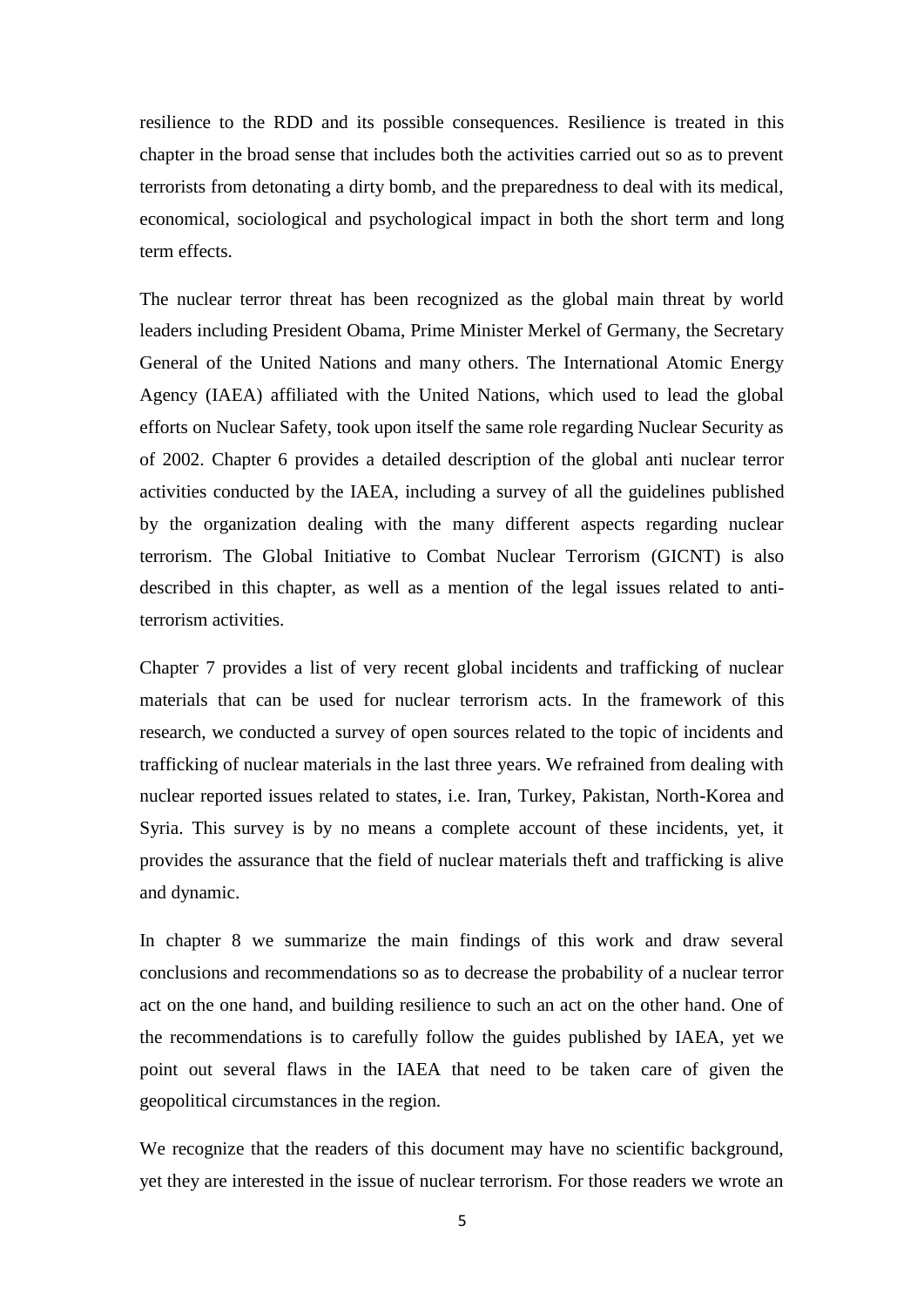original annex, which provides the very elementary basics of nuclear radiation and nuclear phenomena and the biological effects of the nuclear radiation.

## 2. Religious Rulings Regarding the Legitimate Use of WMD in Terror Activities

Terrorist groups are often motivated by religious impetus and drive. All the known religious ruling in the last two decades regarding the use of weapons of mass destruction came through Muslim clerks in several Fatwas. This chapter describes what a Fatwa is and cites several Fatwas that relate to the use of weapons of mass destruction (WMD).

### What is a Fatwa<sup>2</sup>?

A fatwa is an Islamic religious ruling, a scholarly opinion on a matter of Islamic Law. A fatwa is issued by a recognized religious authority in Islam. Since there is no hierarchical priesthood in Islam, a fatwa is not necessarily "binding" on the faithful. The people who pronounce these rulings are supposed to be knowledgeable, and base their rulings in knowledge and wisdom. They need to supply the evidence from Islamic sources for their opinions, and it is not uncommon for scholars to come to different conclusions regarding the same issue.

#### Fatwas regarding WMD

Several fatwas have been issued regarding WMDs and in particular, nuclear bombs. A comprehensive review of those fatwas was recently published<sup>3</sup> and some mention of those fatwas is provided below. All operational Jihadic activities regarding WMDs must be authorized and supported through fatwas. Since we deal with nuclear terror we cite those fatwas that support Jihadic nuclear terror, yet there are several fatwas that express different rulings.

<sup>&</sup>lt;sup>2</sup> This section is based upon "Islamic Glossary", http://islam.about.com/od/law/g/fatwa.htm <sup>3</sup> Rolf Mowatt-Larssen. "Islam and the Bomb - Religious Justification for and against Nuclear Weapons", Harvard Kennedy School, Belfer Center for Science and International Affairs, January 2011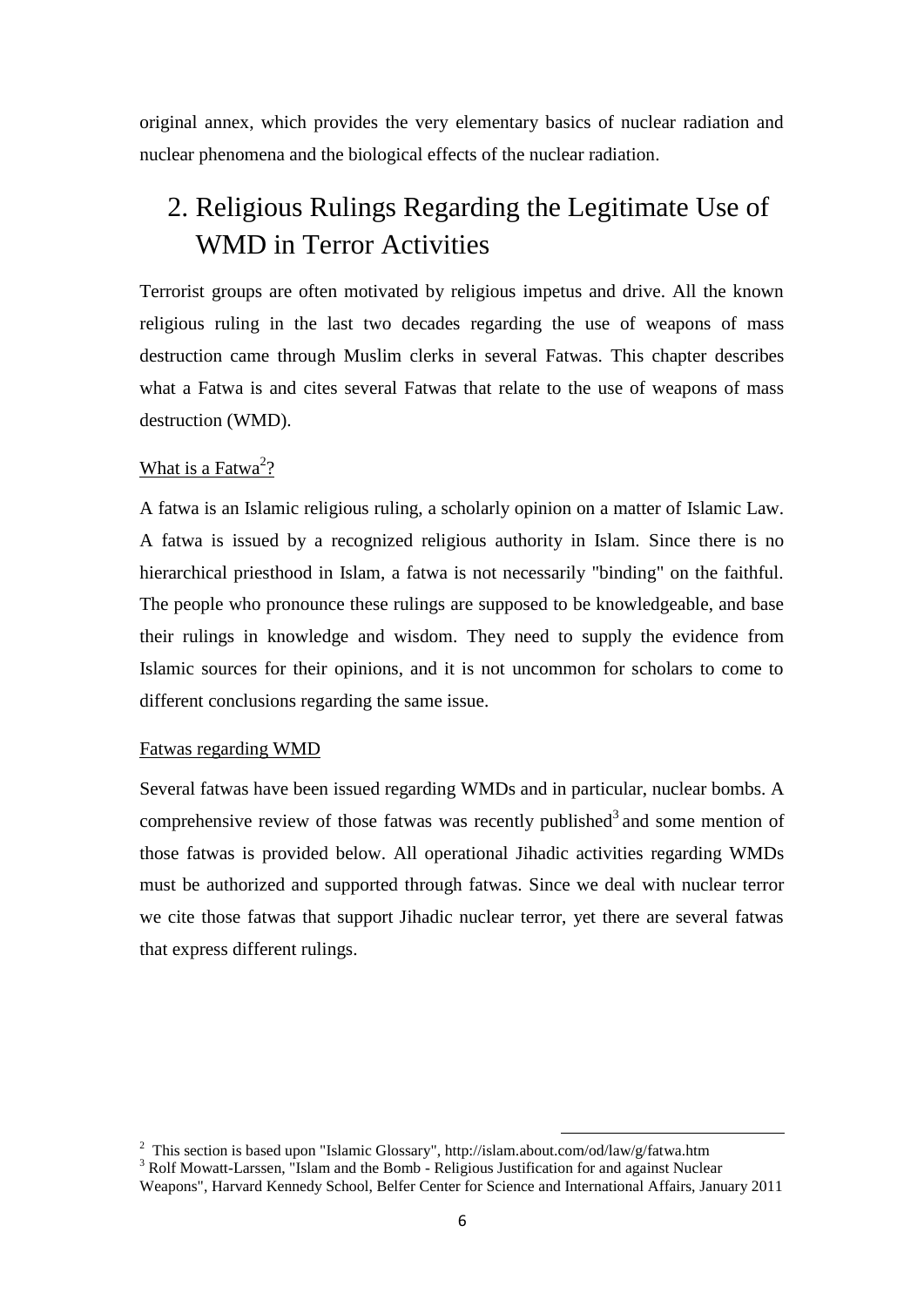#### *Osama Bin Laden 1998 FATWA*

*"All these crimes and sins committed by the Americans are a clear declaration of war on God, his messenger, and Muslims, And ulema have throughout Islamic history unanimously agreed that the jihad is an individual duty if the enemy destroys the Muslim countries. This was revealed by Imam Bin-Qadamah in "AL-Mughni", Imam al-Kisa'I in "Al-Bada'i", al-Qurtubi in his interception, and the shaykh of al-Islam in his books, where he said: "As for the fighting to repulse [an enemy], it is aimed at defending sanctity and religion, and it is a duty as agreed [by the ulema]. Nothing is more sacred than belief except repulsing an enemy who is attacking religion and life".* 

*On that basis, and in compliance with God's order, we issue the following fatwa to all Muslims: The ruling to kill the Americans and their allies – civilians and military – is an individual duty for every Muslim who can do it in any country in which it is possible to do it, in order to liberate the al-Aqsa Mosque and the holy mosque [Mecca] from their grip, and in order for their armies to move out of all the lands of Islam, defeated and unable to threaten any Muslim. This is in accordance with the words of Almighty God, "and fight the pagans all together as they fight you all together", and "fight them until there is no more tumult or oppression, and there prevail justice and faith in God"* 

This fatwa declares an all-out war against America and its allies and provides the justification for such a war, calling for a Jihad that uses all possible measures in this war. A specific mention to WMD was provided by Zawahiri, his deputy and successor, in what is called "The Zawahiri Project".

#### *Some experts from Zawahiri's Fatwa of 2008:*

*"If a bomb were dropped on them, destroying 10 million of them and burning as much of their land as they have burned of Muslim land that would be permissible without any need to mention any other proof. We might need other proofs if we wanted to destroy more than this number of them"*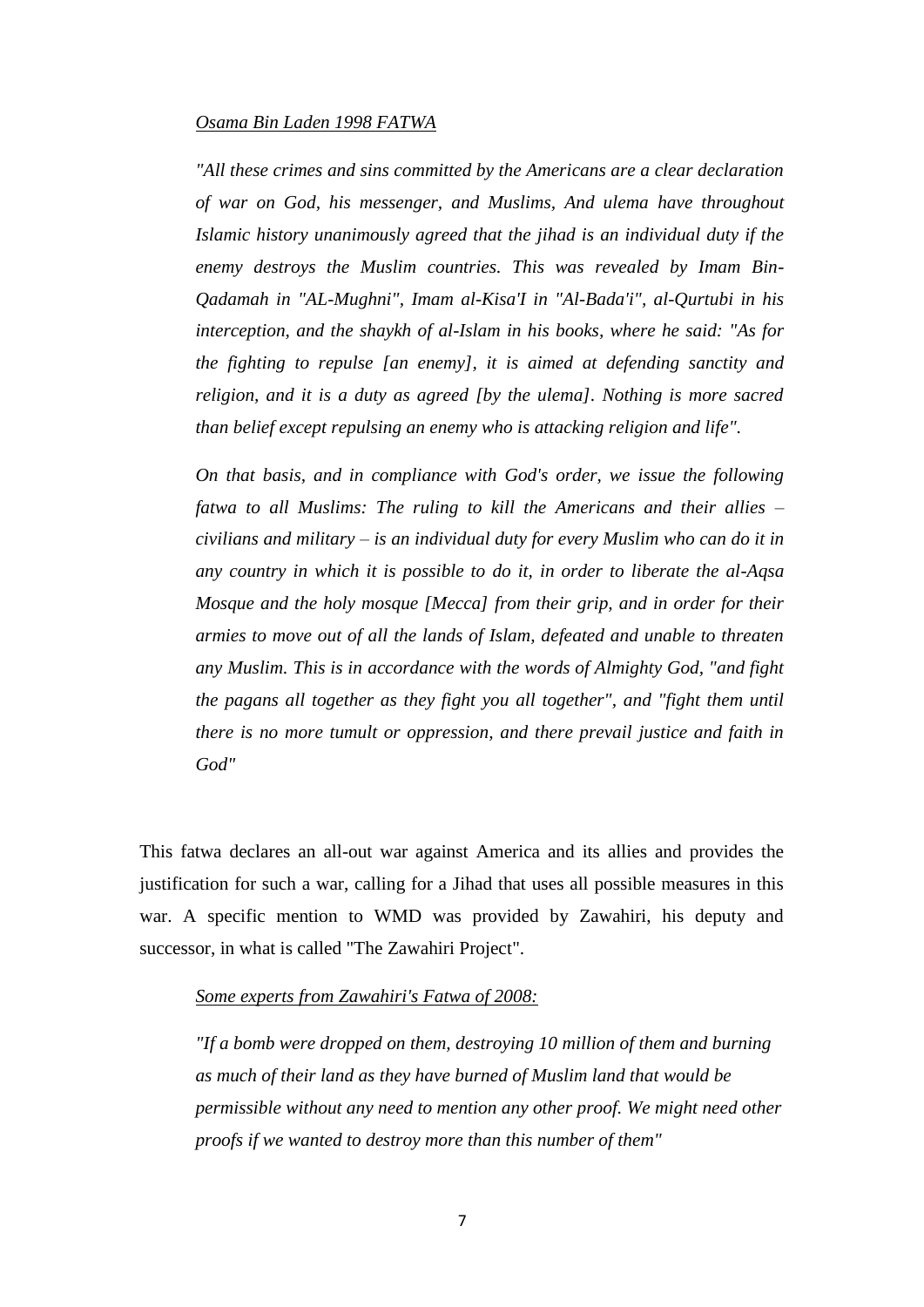Zawahiri cites other related fatwas published by other Islamic Clerks and the main conclusions can be summarized as follows:

- All Americans (and their allies) are a legitimate target, including women and children
- The first stage, which needs no further authorization, should cause the death of millions of Americans (and their allies)
- The best of Al-Qaeda (following  $9/11$ ) is yet to come
- WMD is a proper manner to achieve those goals
- Al-Qaeda is constantly improving its capabilities

One should bear in mind that this chapter here is by no means a detailed account of the fatwas related to this issue, yet it provides an insight to the religious impetus to acquire and use Weapons of Mass Destruction.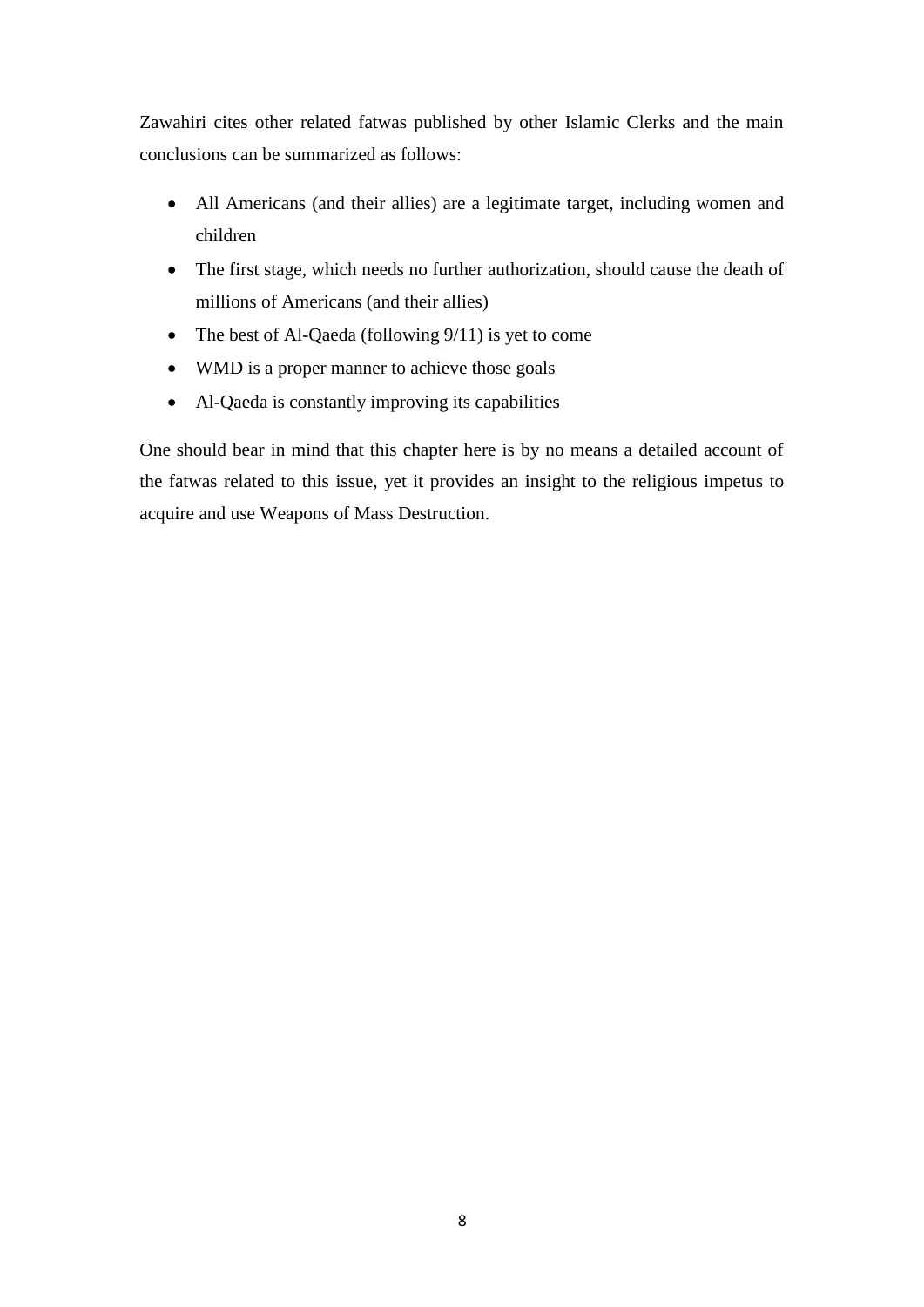## 3. The Different Forms of Nuclear Terrorism

Nuclear Terrorism can manifest itself in several different forms:

**Nuclear Explosion** – This form of nuclear terrorism is the gravest in terms of the number of casualties, the immediate vast destruction and the lethal long-term effects on human health and the environment.

Determined-terrorist groups can acquire and detonate a nuclear bomb through the following possible paths:

- Seizing a bomb through theft, diversion or taking over nuclear devices in states that are politically unstable
- Obtaining a bomb from a supportive state
- Buying a bomb either from a supportive state or individuals with access to a nuclear device
- Acquiring fissile materials and detonating an improvised nuclear device

**Releasing Radioactive Radiation – This can be significantly accomplished through** damaging nuclear power stations and consequently creating a wide spread of radioactive materials with similar effects as accidently experienced in Chernobyl and Fukoshima. The deliberate release of radiation can be accomplished through several means:

- Airplane-crash into the nuclear core of the power station
- Stand-Off missile attack
- Commando-type penetration of terrorists into the power station destroying the nuclear core from within
- Sabotage by insiders recruited by the terrorist organization
- Sabotage through remote cyber terrorism by taking over the control systems and creating the conditions for a melt-down of the nuclear fuel, thus allowing for wide-spread dispersion

Other facilities that may release significant amounts of radiation are spent-fuel storage facilities, reprocessing plants and high-level radioactive waste-storage sites.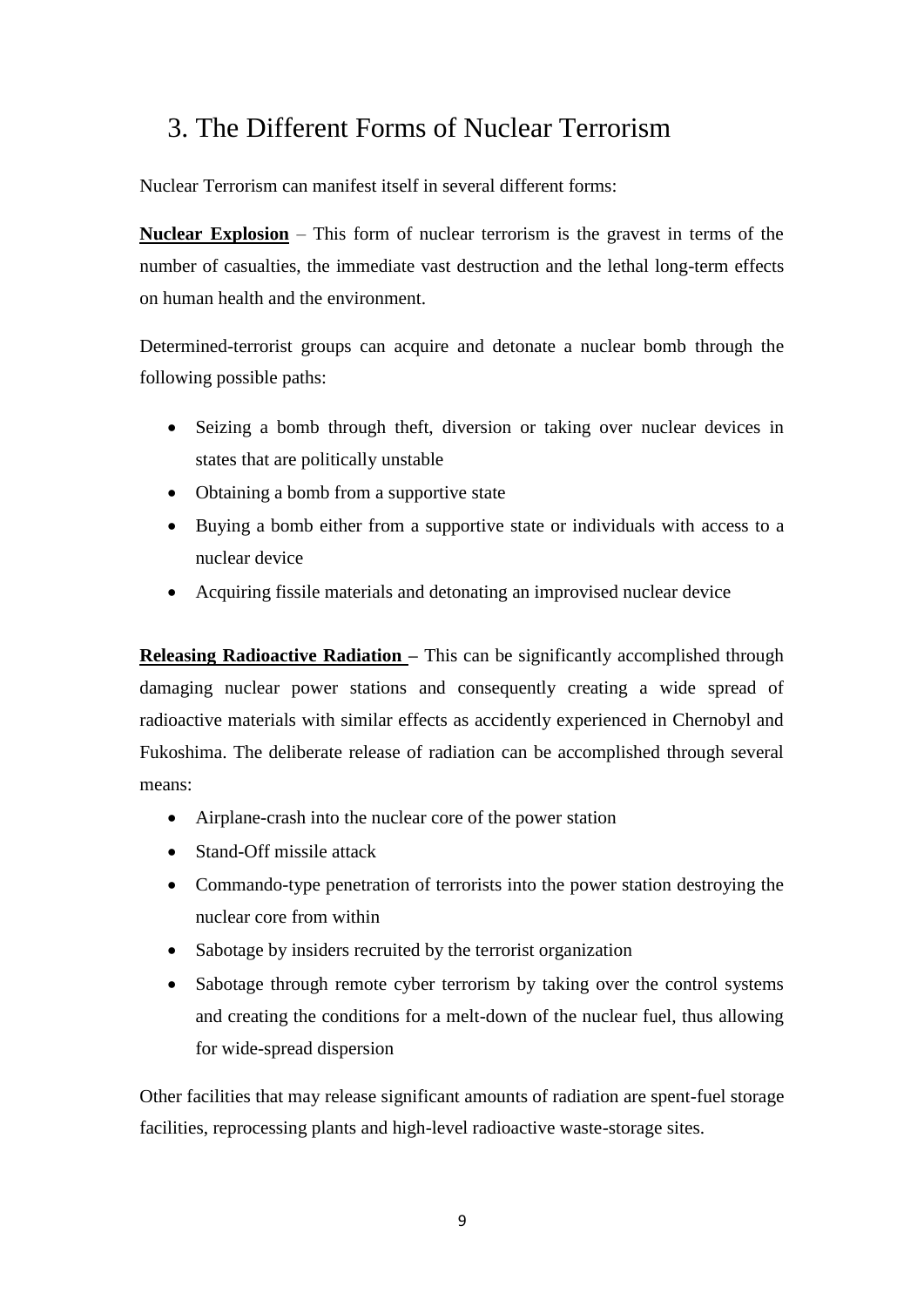**Dispersing Radiation** – This means of nuclear terrorism can be accomplished in several paths:

- A Dirty Bomb A conventional TNT bomb augmented radioactive materials. While being detonated the bomb has its conventional explosive effect along with the spread of radioactive particles and aerosols. This device, referred to as a "dirty bomb", is not regarded as a weapon of mass destruction, but as a "weapon of mass disruption" because of the fear imposed upon the people from the non-sensible radiation.
- Spread of radioactive materials, such as those widely used in medical diagnoses, medical treatments and industrial radiography, so as to expose people to the radiation and cause radiation-sickness. A relatively large area that may be contaminated should be evacuated and subjected to clean-up procedures. The closure of the area for a considerable duration of time bears economical, ecological and complicated socio-psychological impacts. The Guiania incident, to be discussed later, in which an orphan abandoned radioactive source spread in the city is an actual demonstration of the consequences of such an event.
- Local radioactive poisoning through insertion of radioactive sources in food and water supplies or hiding a nuclear radiation source at a site where people are externally exposed to the radiation.

The following Table<sup>4</sup> provides a scaling of the complications involved in each of the nuclear terrorism paths mentioned above. The features in the table include:

"Motivation" – how much motivation should a terrorist group have in order to conduct the specified nuclear terrorism act (Extreme  $-4$ , Very High  $-3$ , Moderate – 2, Low – 1). "Organizational Skills" – what level of organizational skills is required to conduct the terrorist act. The additional features are: "Geographic Reach Needed", "Financial Resources", "Technical Skills", "Difficulties to meet all the necessary demands".

The table is listed below:

<sup>&</sup>lt;sup>44</sup> The Four Faces of Nuclear Terrorism. C.D.Ferguson and W.C.Potter, CNC – Center for Non-Proliferation Studies, Monterey, California, 2004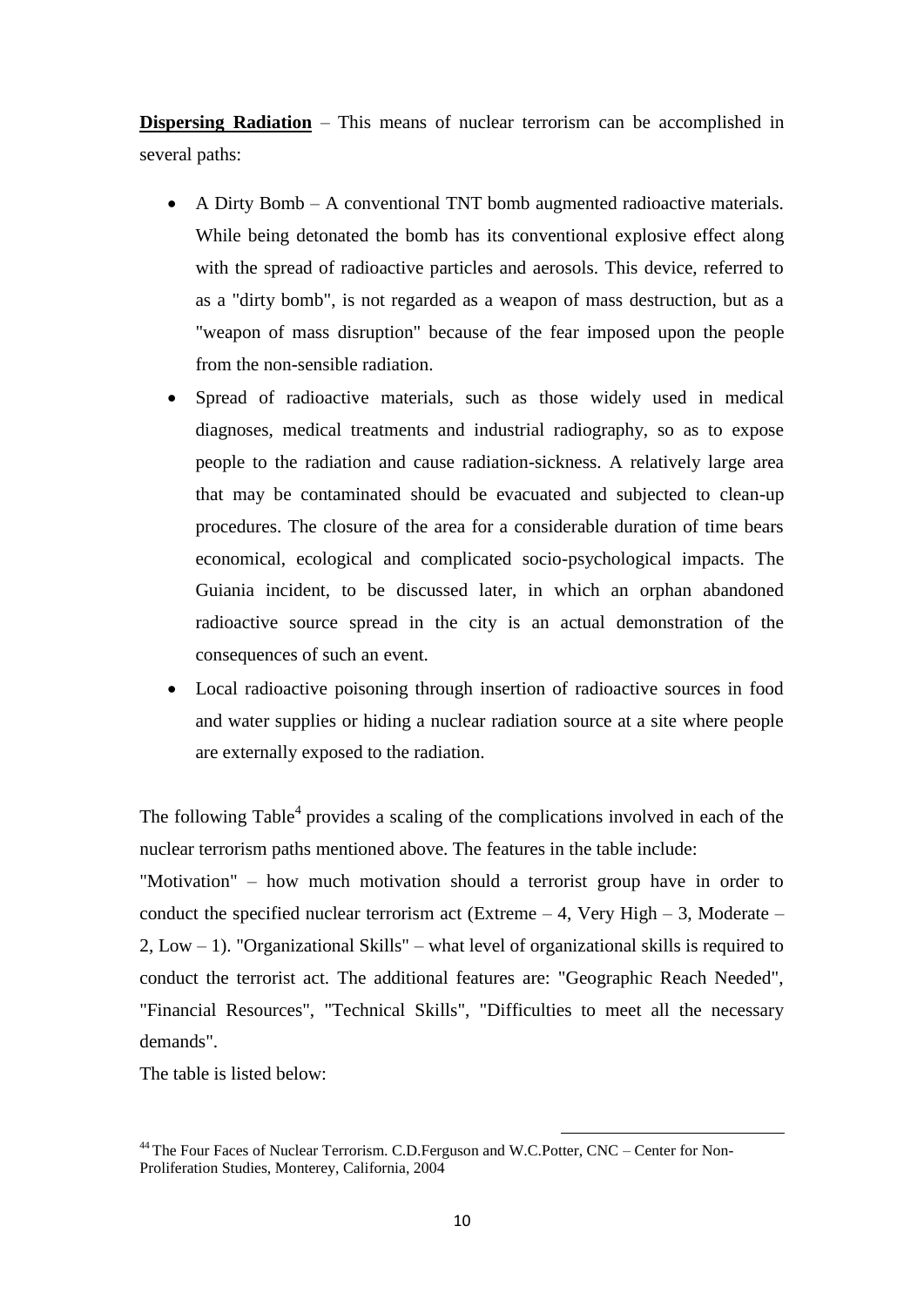## **A Scaling of the Complications Involved in the Various Nuclear Terrorism Paths**

| The feature                | <b>Stolen Nuclear</b> | Improvised            | Radioactive         | Dirty Bomb         |
|----------------------------|-----------------------|-----------------------|---------------------|--------------------|
|                            | Device                | <b>Nuclear Device</b> | release from a      |                    |
|                            |                       |                       | nuclear facility    |                    |
| Motivation                 | Extreme - 4           | Extreme - 4           | Very High - 3       | Very High - 3      |
| Organizational skills      | Very High - 3         | Very High - 3         | Very High - 3       | Moderate - 2       |
| Geographic reach           | Multi-country         | Multi-country         | Single country $-3$ | Single country - 2 |
|                            | capacity - 4          | capacity - 4          |                     |                    |
| Financial resources        | $High - 4$            | $High - 4$            | Moderate-High -     | Modest - 2         |
|                            |                       |                       | 3.5                 |                    |
| <b>Technical Skills</b>    | $High - 4$            | $High - 4$            | Moderate-High -     | Modest - 2         |
|                            |                       |                       | 3.5                 |                    |
| Difficulty to meet all     | $High - 4$            | $High - 4$            | Moderate - 2        | Low-Modest - 1     |
| demands                    |                       |                       |                     |                    |
| <b>Total Grading Score</b> | 23                    | 23                    | 18                  | 12                 |

We introduce the following picture to provide a graphic presentation of the relative normalized grading:

## 0.5 0.6 0.7 0.8 0.9 1

**Relative Complications to Carry Qut a Nuclear Terror Attack**

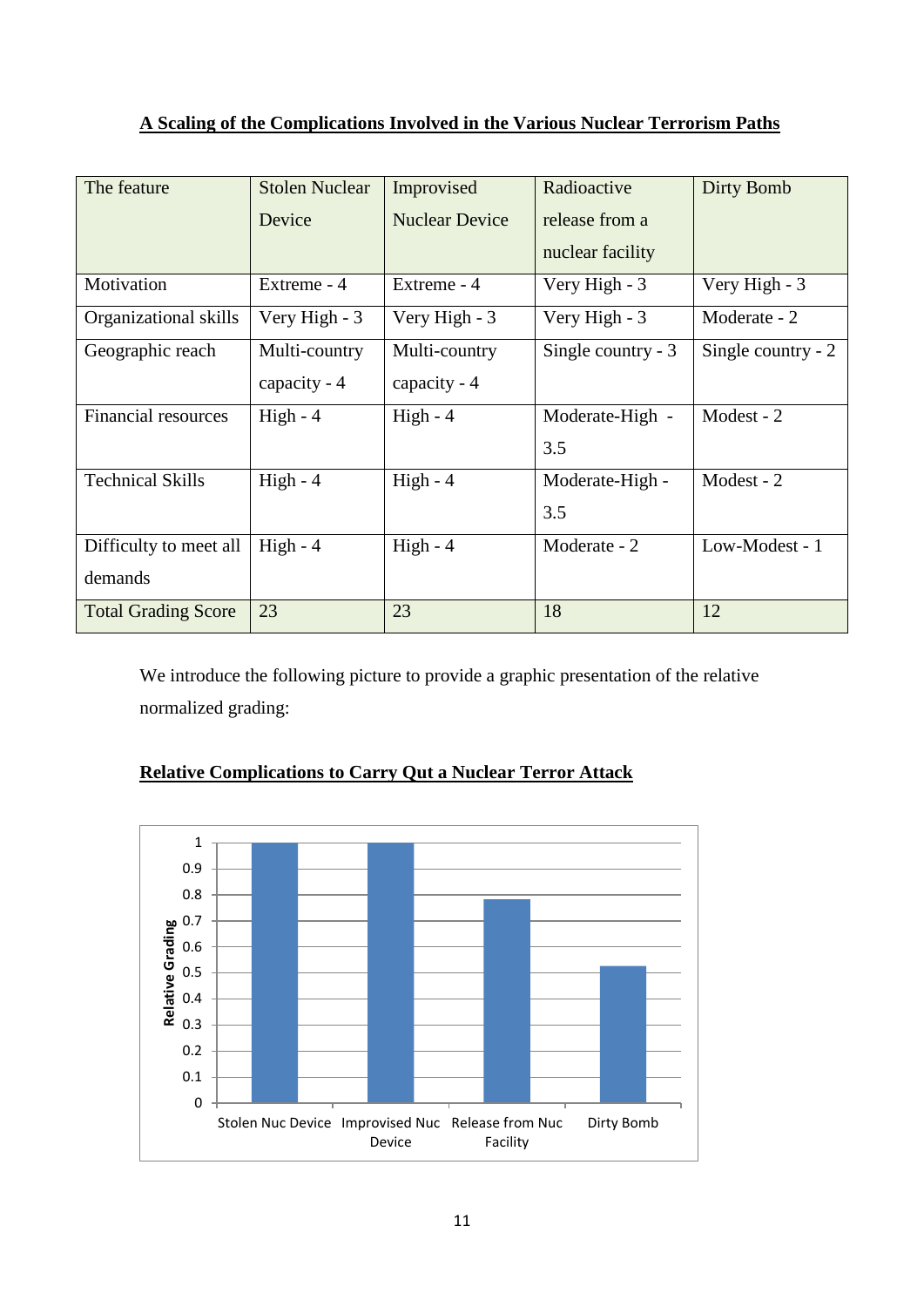It is evident that the most convenient and easy-to-accomplish means to implement a nuclear terrorism act is through a "Dirty Bomb".

Thus, it would be reasonable to assume, that the RDD means, though the lowest in its consequences, has the most likelihood to actually take place. In this document we shall put emphasis on this means and elaborate on its major disruptive effect, which is what terrorism is about.

All in all, the different forms of nuclear terrorism all impose two major challenges: the huge effort to prevent the very happening of a nuclear terrorism act, and the task of being prepared to respond to such an event, in the event that it occurs, and to mitigate its possible disastrous consequences.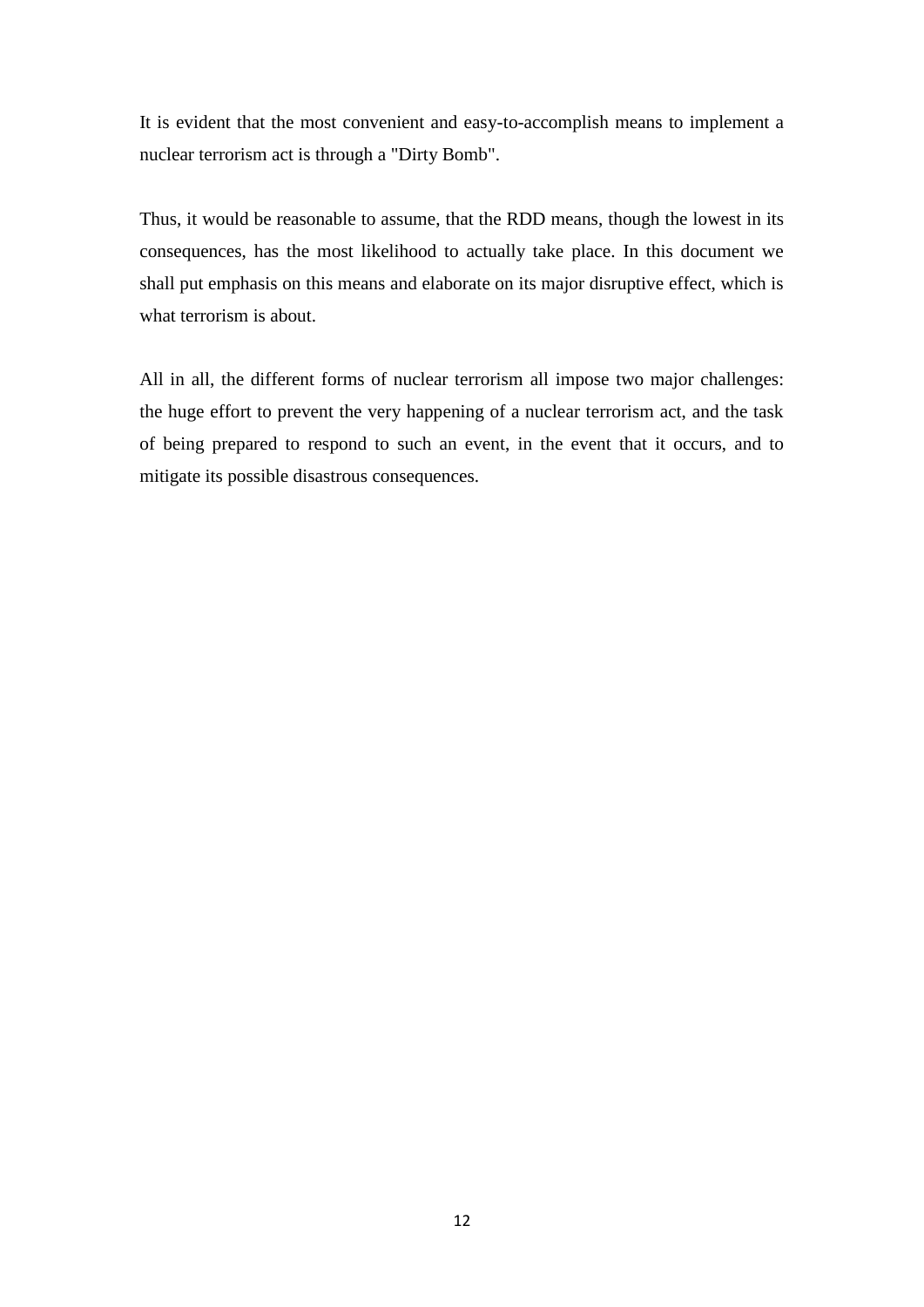# 4. Socio-Psychological Impacts of Nuclear Terrorism: The Goiania Incident as a Test Case for the "Dirty Bomb" and Other Sources

Radiological terrorism is the deployment of a Radiological Dispersal Device (RDD) that results in radiation exposure of a targeted population. The main purpose is to mass panic rather than mass destruction as in most cases, the amount of radiation exposure is not enough to cause critical radiation detriment. Nevertheless, the social and psychological effects can be severe (and more widespread than the actual physical harm caused by an RDD), particularly in a metropolitan area where a large number of people may either be actually contaminated or, perceive to be contaminated, and this can have far-reaching economic and social consequences.

An explosive-based RDD, commonly known as a "dirty bomb", though comparatively lowest in its consequences from all other means of nuclear terrorism, has the most likelihood to actually take place, as demonstrated earlier. This is due to its relative ease in being carried out and because of its major disruptive effect, which is what terrorism is essentially about. A dirty bomb seems to be the easiest way to produce panic on a mass scale through the usage of nuclear materials, and therefore it has been estimated that an RDD attack somewhere in the world is overdue.<sup>5</sup>

In the aftermath of the accidental radiological incident contaminating the Brazilian city of Goiania in 1987, there is a wealth of valuable experience gained from which lessons can be learned and practical solutions to future potentially similar scenarios applied. The incident highlights the reaction by the uncontaminated residents of Goiania, as well as the panicked reaction of outsiders towards the city's residents. Alongside emerging issues such as ''panicky'' news reports, social stigma, economic losses and legal problems, as well as questions of state and federal responsibility, more specifically, the socio-psychological effects of a radiation terrorism event can provide an understanding of the dirty bomb outcome, and lessons can be derived so as to plan a proper response in the event that a dirty bomb is detonated.

<sup>5</sup> Allison, Graham. Nuclear Terrorism: The Ultimate Preventable Catastrophe, 2004. P8.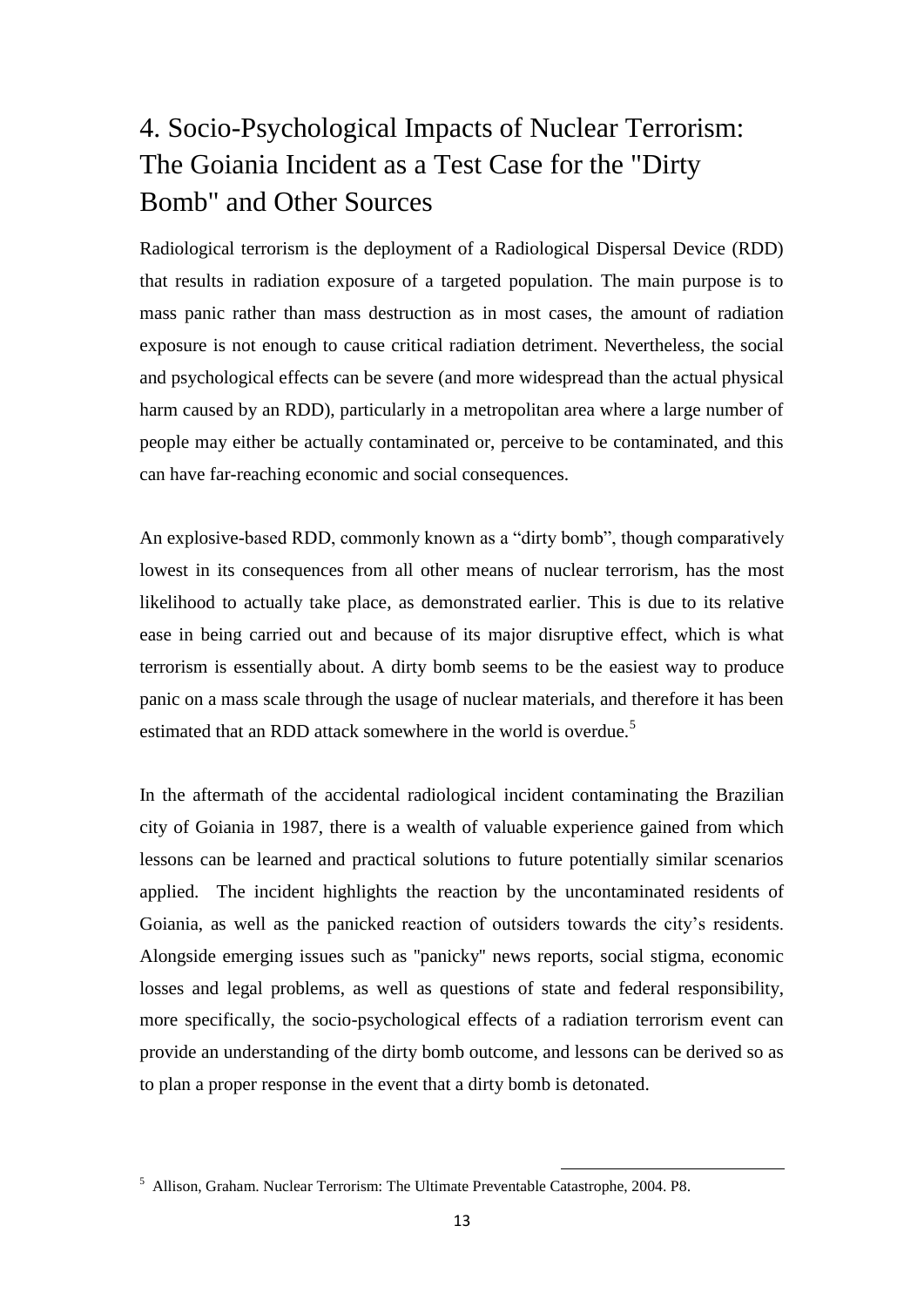In December of 1987, two months after a major radiation accident shocked the Brazilian city of Goiania, when a cancer treatment machine was opened in a junkyard, The New York Times reported, "the threat of contamination, like an intangible plague, still reaches deep into the psyche of its [the city's] inhabitants." <sup>6</sup> Time Magazine has identified the accident as one of the world's "worst nuclear disasters"<sup>7</sup> and the International Atomic Energy Agency called it "one of the world's worst radiological incidents".<sup>8</sup>

After an old radiotherapy machine was stolen (for its scrap metal value) from an abandoned hospital site in the city, and subsequently handled by many people, four people died and many others were injured, leading to the radioactive contamination of parts of the city – a city with an approximate population of one million. However, it was ''radiophobia,'' referring to the fear of radiation, which itself radiated across the city of Goiania as well as the rest of Brazil in the months following the accident, which caused the most harm.

Radiophobia is what caused businesses to cancel orders from this farming state and incited people in other cities to stone cars and cancel hotel reservations of travelers from Goiania. Two airline pilots were dismissed after they refused to pick up passengers from Goiania. Mailmen and repairmen refused to come to the city's inhabitants and it was even reported that relatives and colleagues avoided the city's inhabitants, to the point where families boycotted their relatives who were part of the medical personnel that agreed to treat the radiation casualties. Some doctors and nurses had to stay at the hospital or find alternative housing. Several shops and bars lost their clients and employees and closed down. People were forced off buses headed for other cities. Several buses from Goiania had been stopped altogether and some hotels refused to accept travelers from here. An international trade fair in Rio de

<sup>&</sup>lt;sup>6</sup> "Radiation Fears Infect Brazil After Accident", SIMONS, MARLISE. The New York Times, December 2 1987.

<sup>&</sup>lt;sup>7</sup> "The Worst Nuclear Disasters", TIME Magazine

[http://content.time.com/time/photogallery/0,29307,1887705\\_1862268,00.html,](http://content.time.com/time/photogallery/0,29307,1887705_1862268,00.html) Accessed January 4, 2016.

<sup>&</sup>lt;sup>8</sup> "Time to better secure radioactive materials", Amano, Yukiya. The Washington Post, March 25, 2012.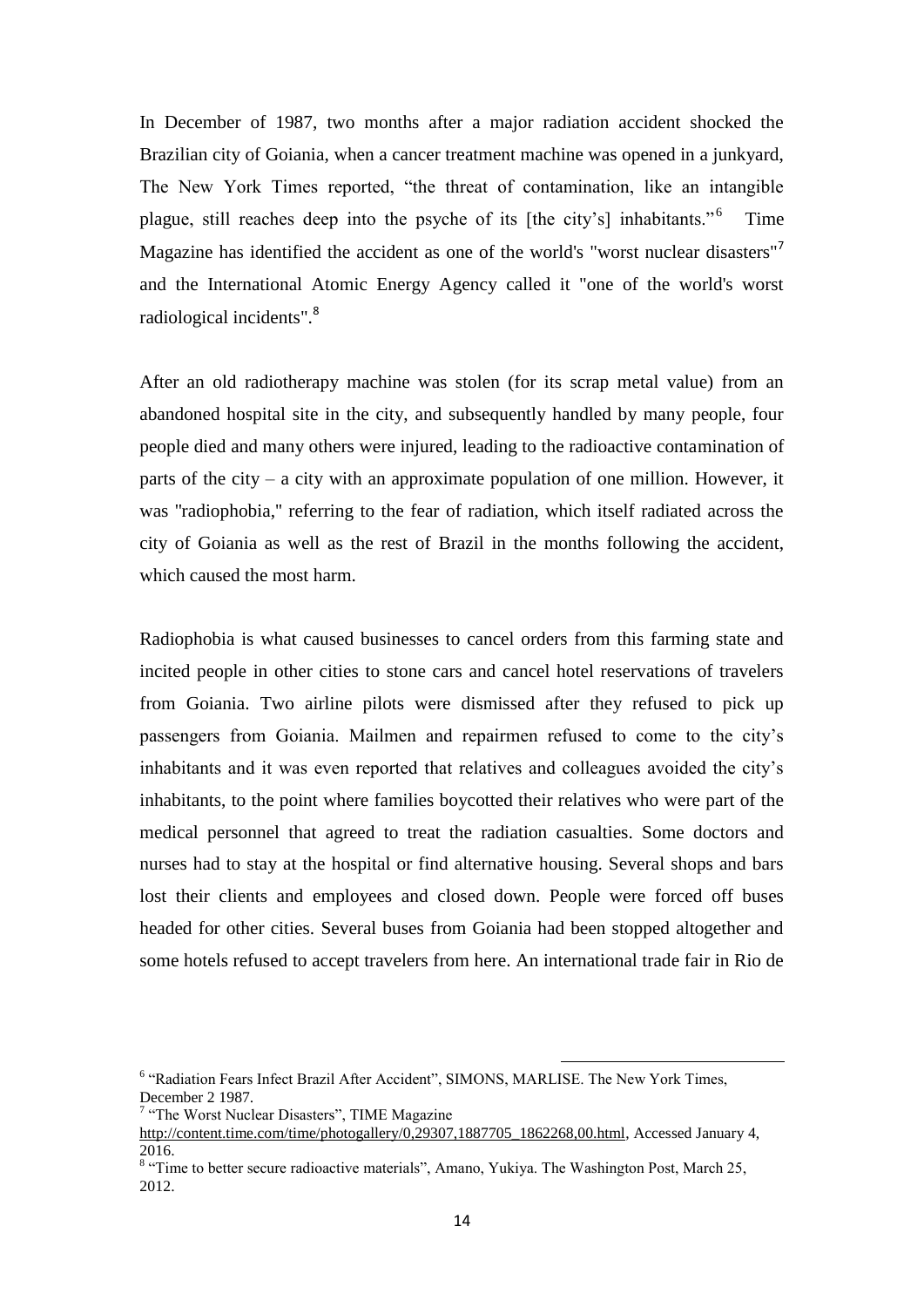Janeiro went so far as to ban products from the state of Goias.<sup>9</sup> What began as a relatively minor accident cascaded into turmoil for an entire state's internal and external economy and this was mainly due to people's perception of danger rather than the actual risks. For this reason, one cannot underestimate the importance of the role of a healthy socio-psychological state of a population.

Panic and hysteria among a targeted population is actually a terrorism act per-se. In the case of Goiania, panic led way to anger and violent clashes broke out between citizens and technical decontamination staff, who were deployed to manage the procedures. Citizens were furious to see and did not understand why the technical staff, unlike themselves, were given protective outfits.<sup>10</sup>

In addition, the Brazilian National Nuclear Energy Commission (CNEN) staff, who were called in to manage urgent decontamination procedures, although having extensive theoretical knowledge, had no practical experience with real radiation victims.<sup>11</sup> Excessive and emotional stress combined with shock was experienced by overworked experts having to cope with patients screaming and in despair, leading to psycho-somatic disturbances among staff. The staff, therefore, had to be replaced after 2-3 weeks.

In the aftermath of the incident, huge numbers of people—about 112,000—streamed into special facilities asking to be monitored for signs of radiation. Some came from locations far removed from the site of the accident, even from other states.

Even after discharge from the hospital, residents who had been contaminated often faced discrimination and had difficulties in finding jobs as a result of stigmatization.

Since this chapter deals with RDD specifically, the Chernobyl and Fukushima accidents present much more far reaching damage and consequences. However, it is worth mentioning here that these examples also entail the provoked feelings of

<sup>&</sup>lt;sup>9</sup> "Radiation Fears Infect Brazil After Accident", SIMONS, MARLISE. The New York Times, December 2 1987.

 $10$  The Radiological Accident in Goiânia - IAEA Publications, September 1988

<sup>11</sup> "Countering Radiological Terrorism: Consequences of the Radiation Exposure Incident in Goiania (Brazil)", F. Steinhäusler, in : Social and Psychological Effects of, Radiological Terrorism, Volume 29 NATO Science for Peace and Security Series: Human and Societal Dynamics, Editors: I. Khripunov, L. Bolshov and D., Nikonov, November 2007, 176 pp., hardcover, ISBN: 978-1-58603-787-1.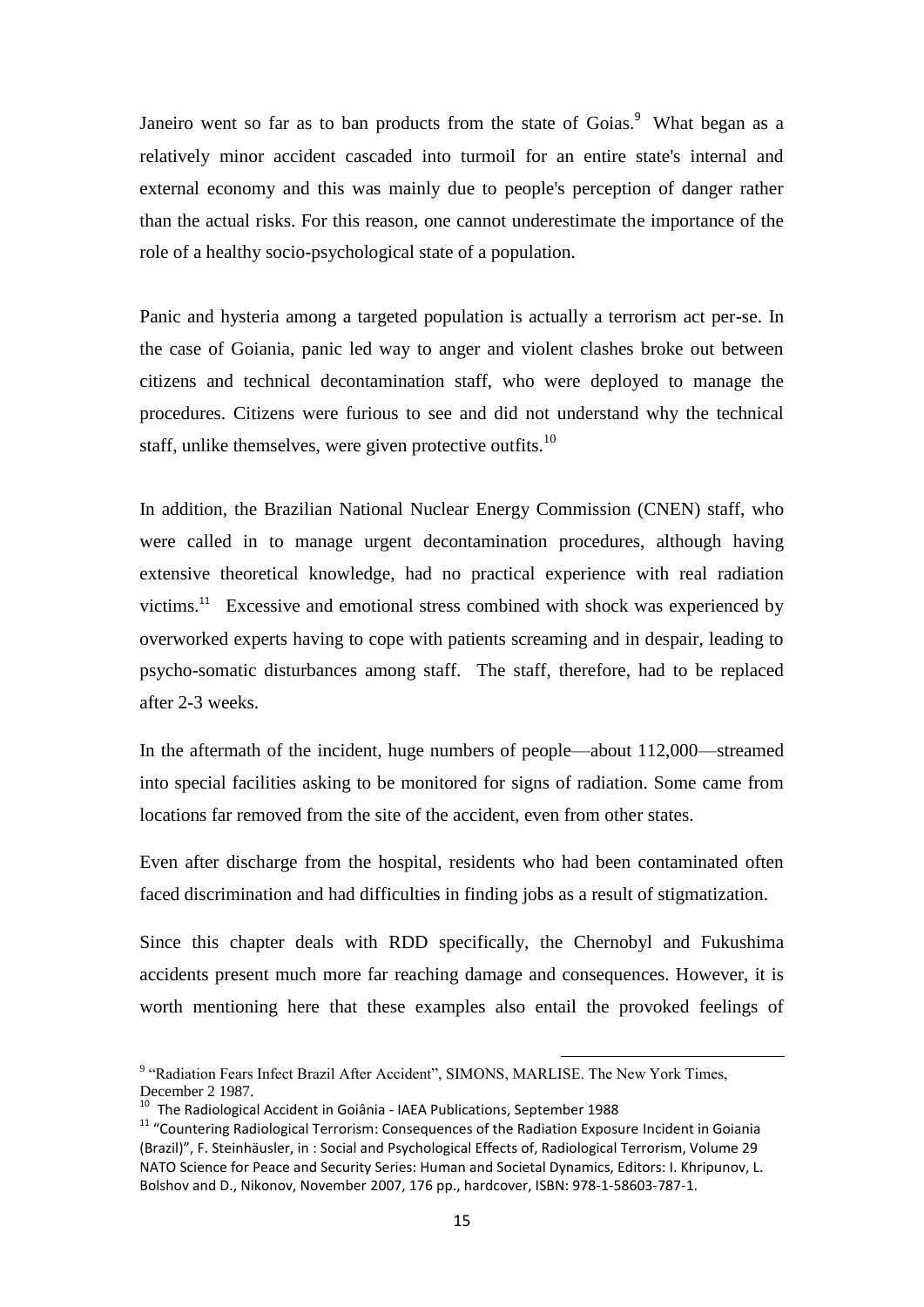mistrust in the minds of the public, reinforced by the fact that radiation cannot be perceived by humans. The prospect of, for example, contaminated food, aggravated by ambiguous, even contradictory recommendations by national authorities gave rise to a variety of reactions and, perhaps more importantly, overreactions. An important consequence of both Chernobyl and Fukushima, which has a bearing on health, is the appearance of a widespread status of psychological stress in the populations affected.

Public skepticism towards authority was reinforced not only by the difficulty in understanding radiation and its effects, but also the inability of perceived experts to present the issues in a way that was comprehensible. This induced anxiety and stress in people not only in contaminated areas, but also to a lesser extent, all over the world.<sup>12</sup>

<sup>&</sup>lt;sup>12</sup> "CHERNOBYL Ten Years On – Radiological and Health Impact" – An Appraisal by the NEA Committee on Radiation Protection and Public Health, OECD, Paris, November 1995.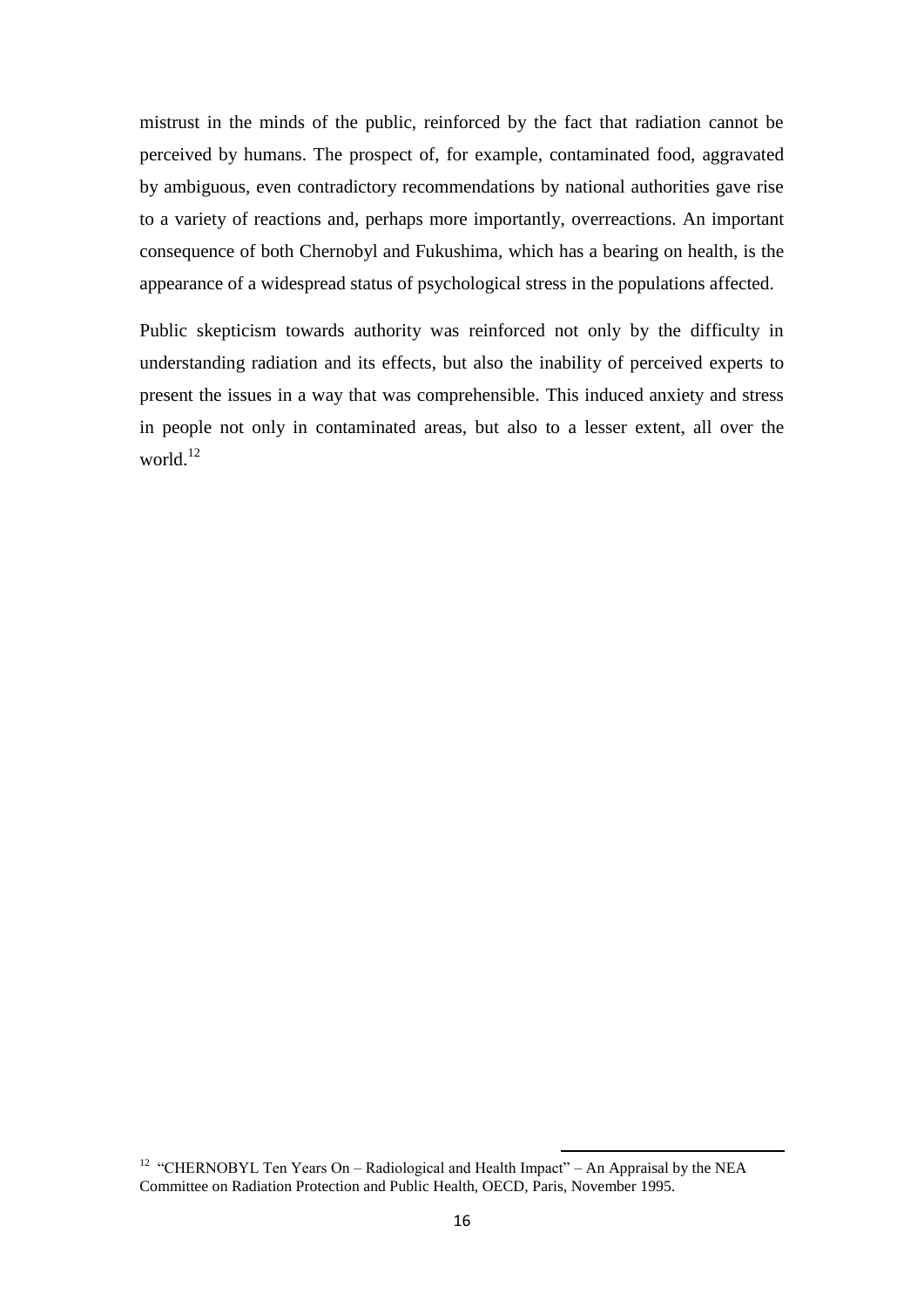# 5. Communicating the Nuclear Terror Risk to the Public and Ways to Build Resilience

The impacts of a nuclear attack will vary. Many of those who were or believe they were exposed will likely worry about delayed radiation health effects. Depending on how the attack evolves and its aftermath is handled, there may be loss of confidence in societal institutions. If severe damage to the communications network disrupts communication from authorities, public anxiety and fear could be heightened.

There are several definitions for resilience, originally stemming from the technological world. A common definition is "the physical property of a material that can return to its original shape or position after deformation that does not exceed its elastic limit." (Collins English 2012 Digital Edition). Also: "the ability of something to return to its original shape after it has been pulled, stretched, pressed, bent, etc." (Webster) and similar definitions from Oxford and Cambridge dictionaries. The Webster dictionary broadens the definition to the societal field: "the ability to become strong, healthy, or successful again after something bad happens" and "the capacity to [recover](http://www.oxforddictionaries.com/definition/english/recover#recover__2) quickly from difficulties; [toughness"](http://www.oxforddictionaries.com/definition/english/tough#tough__2) (Oxford).

In the technological field there has been some evolution in the perception of the term resilience. From a traditional definition stating that "resilience is the ability of a system (or organization) to keep, or recover quickly to a stable state, allowing it to continue operations during and after a major mishap or in the presence of continuous significant stresses", resilience takes a more general definition that includes "prevention of upsets"<sup>13</sup>.

Building resilience in its broadened sense includes several stages that are interconnected and inter-dependent:

- RECOGNITION Recognize the threat
- ASSESSMENT Assess the potential outcomes if the threat is being carried into effect

<sup>1</sup> <sup>13</sup> "Resilience Engineering: Concepts and Precepts", E. Hollangel, D. Woods and N. Leveson (Eds.), Ashgate Pub., USA, 2012.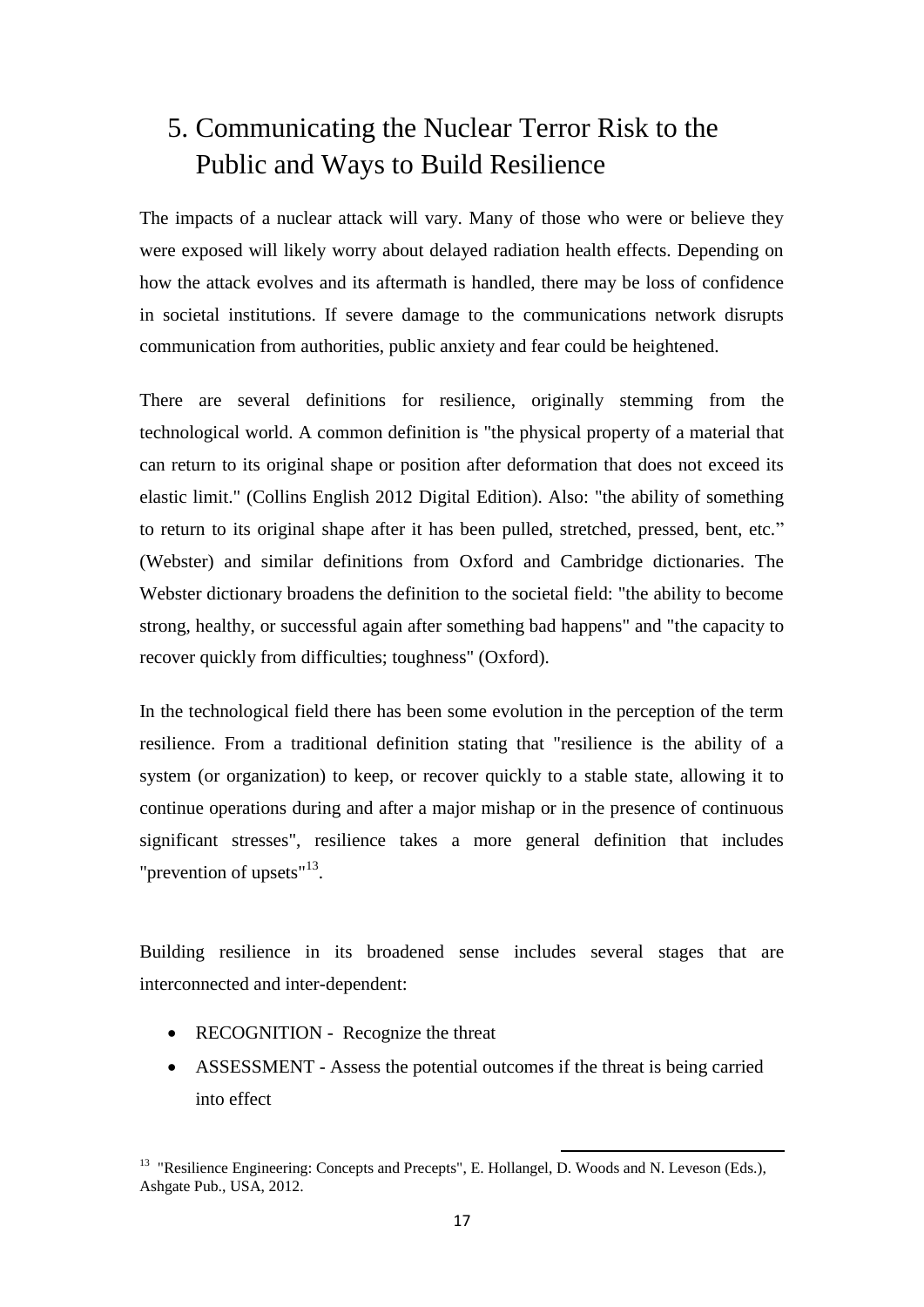- PREVENTION Build a capability to prevent or minimize the probability of the threat to be realized
- PREPAREDNESS Build the ability to recover quickly or continue operations during and after the threat was realized
- MODIFICATIONS Periodical examination and modifications due to new data, new technology or experience

We can show these stages in the diagram below:

#### **A diagram of the building blocks of resilience**



#### **Resilience to RDD**

In the previous chapters, we have shown how an RDD attack has been recognized as a real threat. The issue of building resilience to the effect of an RDD attack has been addressed by several international and professional organizations. Assessment of the outcomes of an RDD terrorist attack has been generically carried out, and computer models have been developed to take into account different parameters such as the characteristics of the radioactive materials, weather conditions and the environment where the event takes place (i.e. rural or urban nature).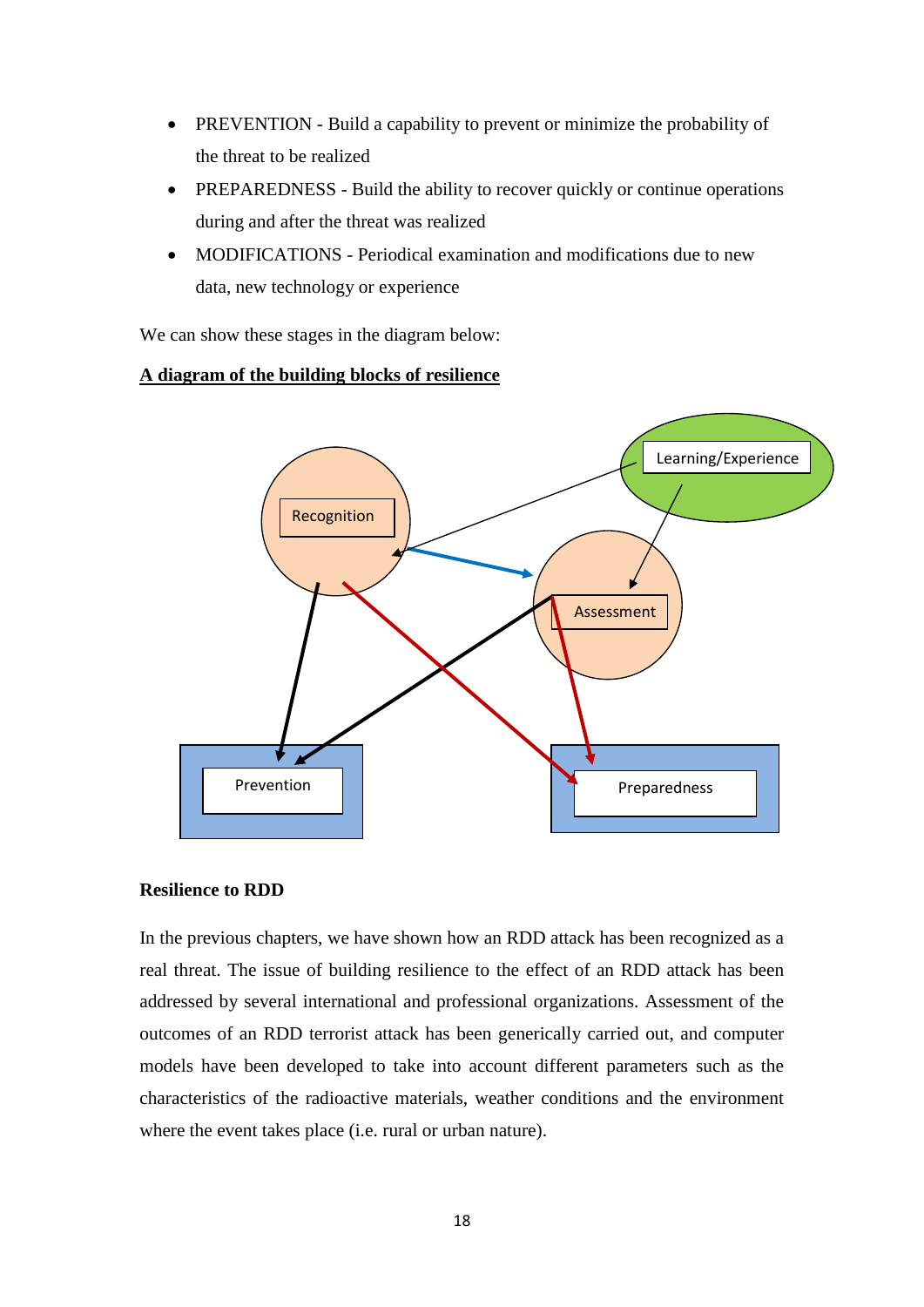Prevention is based upon intelligence work, homeland security authorities and international cooperation and is usually conducted secretly. The preparedness stage includes several aspects, such as:

- Establishment of a recognized management team responsible to deal with the event
- Preparation of teams and equipment that can decipher that an event did spread radioactive materials
- Preparation of a scientific team and equipment to carry out calculations as to the extent and consequences of the event
- Preparation of technical teams to carry out decontamination operations
- Preparation of plans and resources to evacuate people from infected areas
- Preparation of medical and public health staff to deal with radiation related injuries both on the scene and in hospitals
- Preparation of law-enforcement teams to deal with possible chaos situations
- Preparation of alternative housing for evacuated people
- Training fire fighters to deal with potential fires in infected areas
- Preparing the logistics needed to supply the working teams for a considerable time
- Preparing professional teams to deal with the socio-psychological aspects of an RDD
- Preparing reliable teams to communicate with the public regarding the nature of an RDD and the operations conducted by the authorities during the event and following the event.

There exist several publications regarding the methodology to be used to comply with all these issues. Recently, in November 2015, the IAEA published yet another volume in its Safety Standard Series, providing an up-to-date guidance to emergency preparedness and response to nuclear or radiological emergency for protecting people and the environment $^{14}$ .

The NCRP had also published its own guide entitled: Responding to a radiological or Nuclear Terrorism Incident: A guide for Decision Makers<sup>15</sup>. This report provides a

<sup>&</sup>lt;sup>14</sup> IAEA Safety Standards, GSR Part 7, November 2015

<sup>&</sup>lt;sup>15</sup> NCRP Report #165, 2010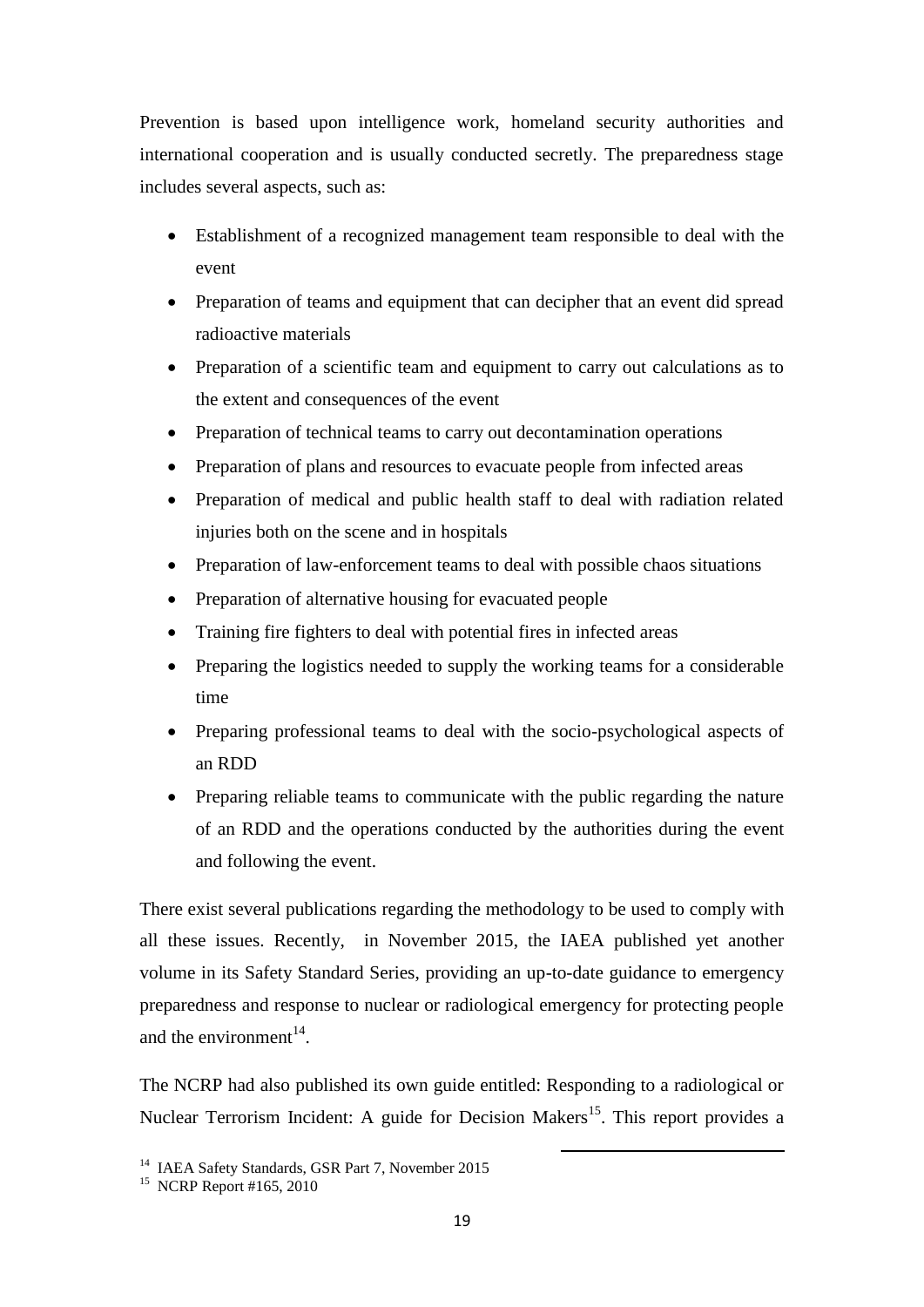comprehensive summary of recommendations and key decision points for planners preparing response to radiological or nuclear terrorism incidents.

The CRCPD Task force HS-5 for responding to radiological dispersal device RDD published a Handbook for responding to RDD – First Responders Guide – The First  $12$  Hours<sup>16</sup>.

There are also some dedicated guides published by international organizations, for example, a publication by the Center for Disease Control and Prevention (CDC), which provides a tool-kit for public health officials and also maintains an updated site online with information on responding to nuclear emergencies.

Of all the issues addressed in those guidelines, it seems that while most of them are of professional and technological characteristics, the issue of communication with the public cannot be put into frames and it poses several complications to be considered, as described in the section below.

#### **Communicating the RDD to the public**

Precautions notwithstanding, if an accident does occur, there should be a well understood chain of information and command which needs to be clearly communicated. The issue of reliable communication to the public before an event takes place, during its occurrence and following an event is addressed in all the handbooks and guidelines. For example, requirements 10 and 13 in the IAEA Safety Standard state: "The government shall ensure that arrangements are in place for communication with the public throughout a nuclear or radiological emergency" and "The government shall ensure that arrangements are in place to provide the public who are affected or are potentially affected by a nuclear or radiological emergency with information that is necessary for their protection, to warn them promptly and to instruct them on actions to be taken".

In preparing an effective and reliable means of communication with the public there are some considerations to take into account, which make the communication with the

<sup>&</sup>lt;sup>16</sup> CRCPD Task Force HS-5, 2006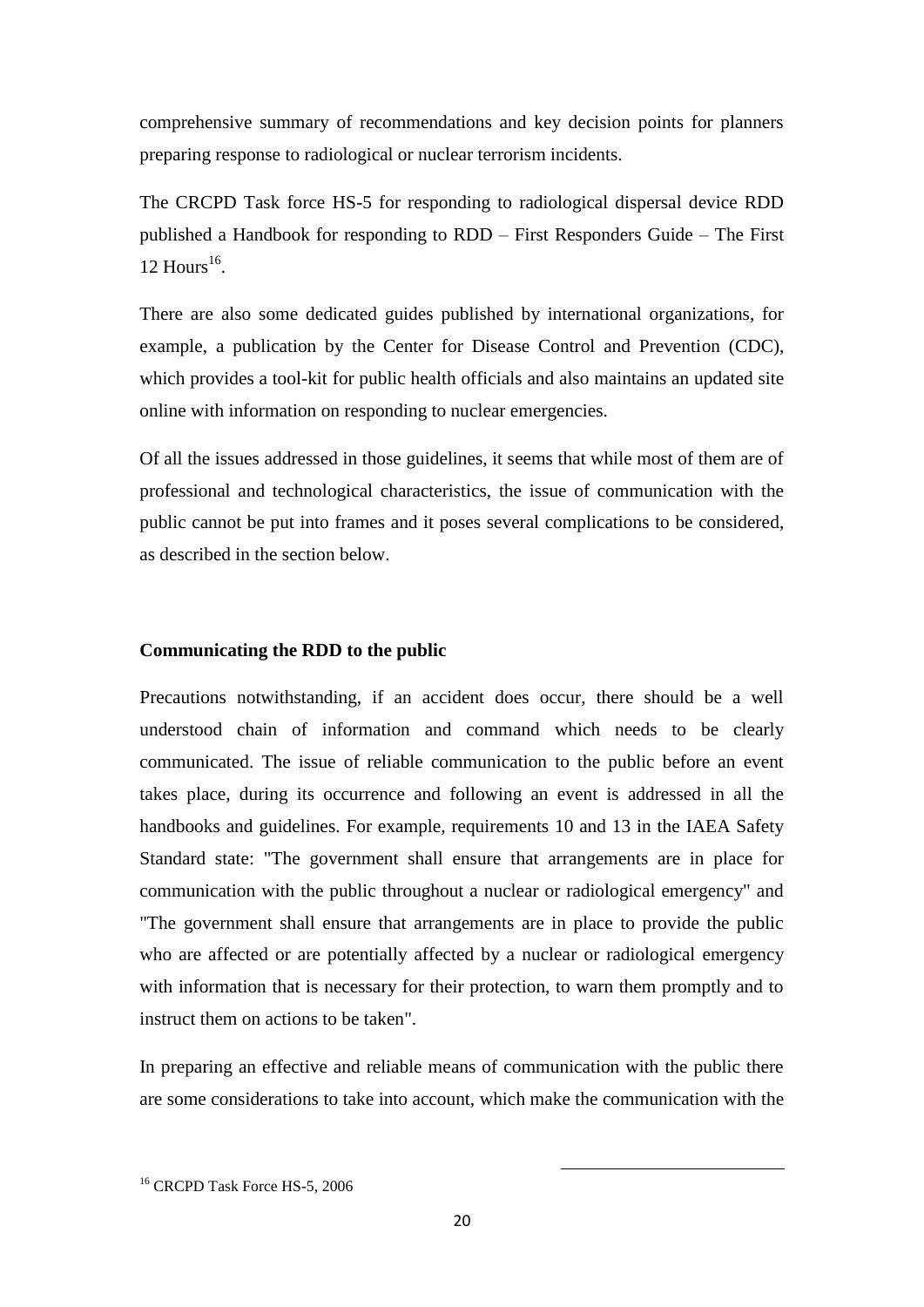public some-what complicated. Several articles address these considerations. A publication by the Stinton Institute<sup>17</sup> mentions that:

"The American mass media's coverage of the rising threat of radiological terrorism has focused on the potential for catastrophic effects. Stories about an RDD incident often describe mass casualties, plumes of radioactive clouds over urban areas, and mass relocation of those living or working adjacent to the incident sites. This sensational coverage has misrepresented the radiological threat by overstating the physical effects of an attack. Worse still, some have equated radiological terrorism with nuclear detonations. The media has delivered this conflicting and incorrect information to a public that already has a deep fear and misunderstanding of radiation".

It is also evident in a time of crisis that the media is keen to interview whoever is considered to be an expert, or whoever introduces himself as one, among which, are academic professors, former members of the security forces etc. These self-declared experts may not be updated and thus may provide incorrect, outdated or inaccurate information, arise unnecessary panic and interrupt with the communication efforts made by the authorized personnel.

Public education is a critical component of radiological terrorism response planning. Jurisdictions must educate the public about the effects and dangers of a radiological incident. National and local government officials should receive sufficient training so they are prepared to provide effective strategic communications during an incident. A well-tailored public education campaign must overcome misinformation about the nature of the RDD threats, speak to a range of audiences, and build confidence in emergency response organizations.

The communication aspect of resilience preparedness should count on:

o Establishing a team of experts who can provide accurate and reliable information. The team members must not only be experts and knowledgeable but also be trained how to effectively broadcast information to the public and work with the media.

<sup>&</sup>lt;sup>17</sup> "Radiological Terrorism: The Dangers of Public Misperception", C, Galastri, Stinton Inst., 2007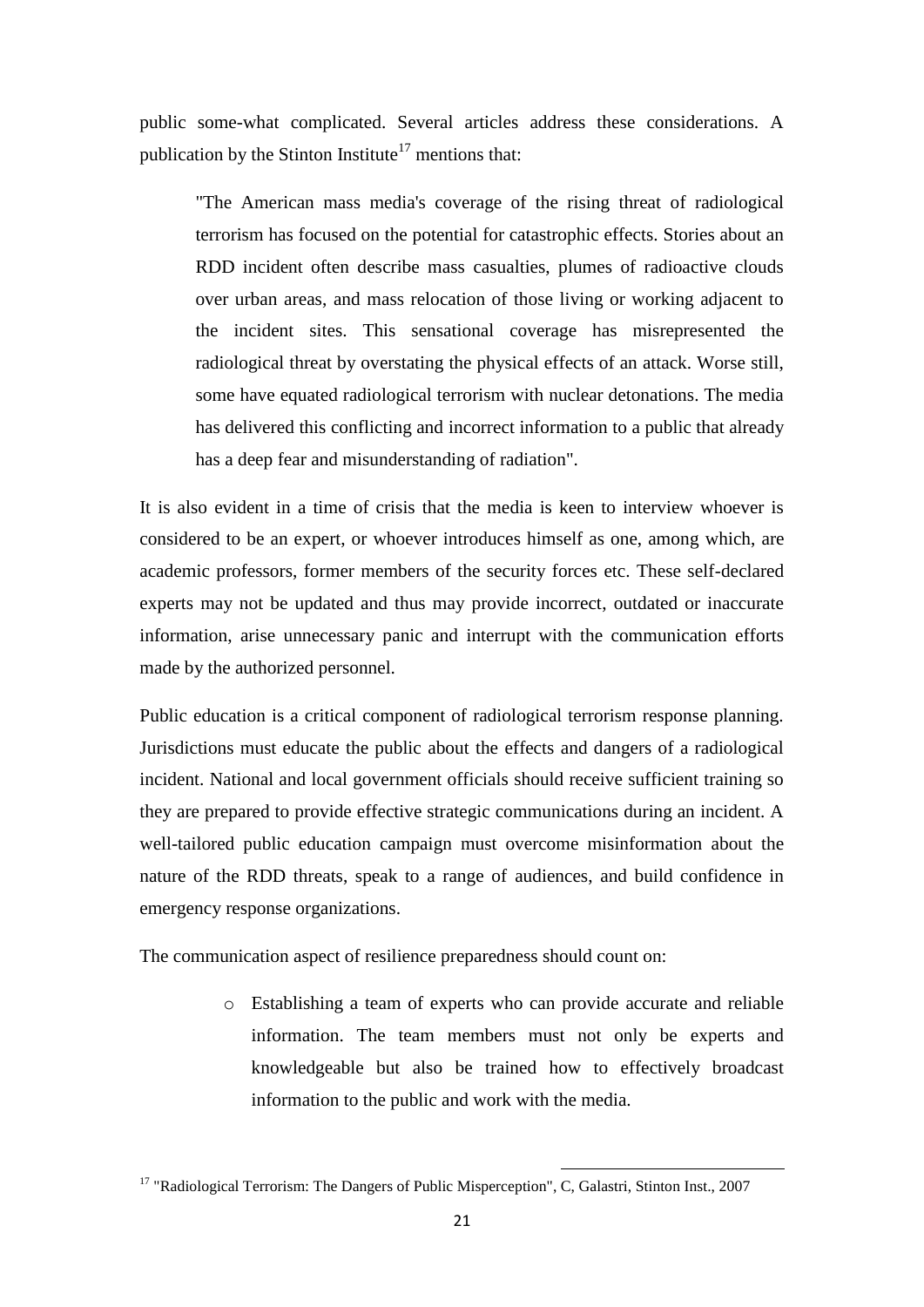- o Clear, accurate information about radiological threats is fundamental to avert mass panic and save lives. This information should be routinely available to the public, i.e. through the internet, radio broadcast, tv and print media.
- o Effective pre-tested and pre-drafted messages prepared in due time can facilitate the communication to the public in real-time when an event takes place.

Information about RDD can be found online in official sites open to the public, including the official site of the Israel Defense Forces (IDF)'s Homeland Command.

It is important to communicate that the radioactive part of the dirty bomb is not capable of causing an immediate death, such as is caused by the conventional explosives, but may increase, under very certain circumstances, the likelihood of latent cancer. This likelihood depends on several factors, such as the type of radioactive source, the level of exposure to the radiation, the rate of exposure, the modes of exposure, i.e. external exposure, annihilation or penetration through the breathing system.

Radioactive materials are used in many civilian utilities and play an important role in medical diagnosis and medical therapy. People are prone to react as if radiation is a type of transmissible disease, or virus. It is important to communicate, as did the IAEA, Vienna, in its September 1988 report of The Radiological Accident of Goiania, that the applications of nuclear energy and nuclear materials in industry, medicine, agriculture and scientific research can be of great help in raising productivity, diagnosing and treating disease and improving agriculture. Such activities cannot ever be entirely free of the risk of accidents: "Any human endeavour entails a certain degree of risk, while refraining from endeavour carries risks of its own."<sup>18</sup>

The public must feel confident that the responsible authorities and individuals do all in their power to minimize these risks; a process which includes learning from any accident that may occur despite all the precautions taken. It is worth mentioning that an accident should be documented as soon as possible, since the facts tend to become blurred with the passage of time.

<sup>&</sup>lt;sup>18</sup> The Radiological Accident in Goiânia - IAEA Publications, September 1988.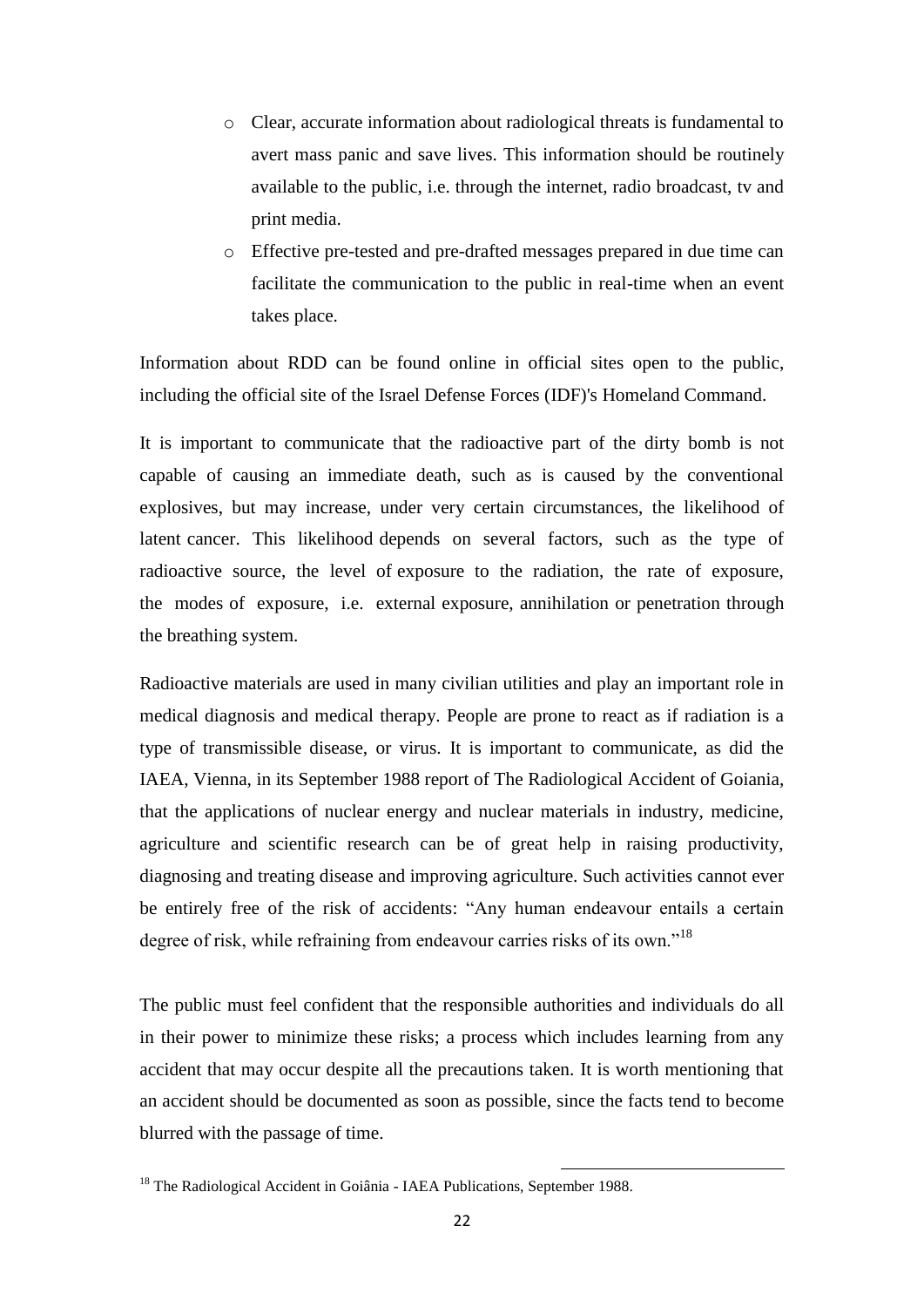Good communication is required between all concerned in implementing and enforcing radiological protection requirements. Recognition by the general public of the potential danger of radiation sources is an important factor in lessening the likelihood of radiological accidents.

It is crucial to develop a communication approach that is informed by an awareness of people's fear and concerns and that effectively conveys the information needed to protect health and safety.

Recognizing that information and communication are crucial in the prevention and mitigation of social behavioral consequences, it is vital that accurate and complete information be conveyed as early as possible. The overarching communication policy must be one that recognizes that public health and safety are paramount. Not paying sufficient attention to critical psychosocial and communication issues could result in failed efforts to manage an incident.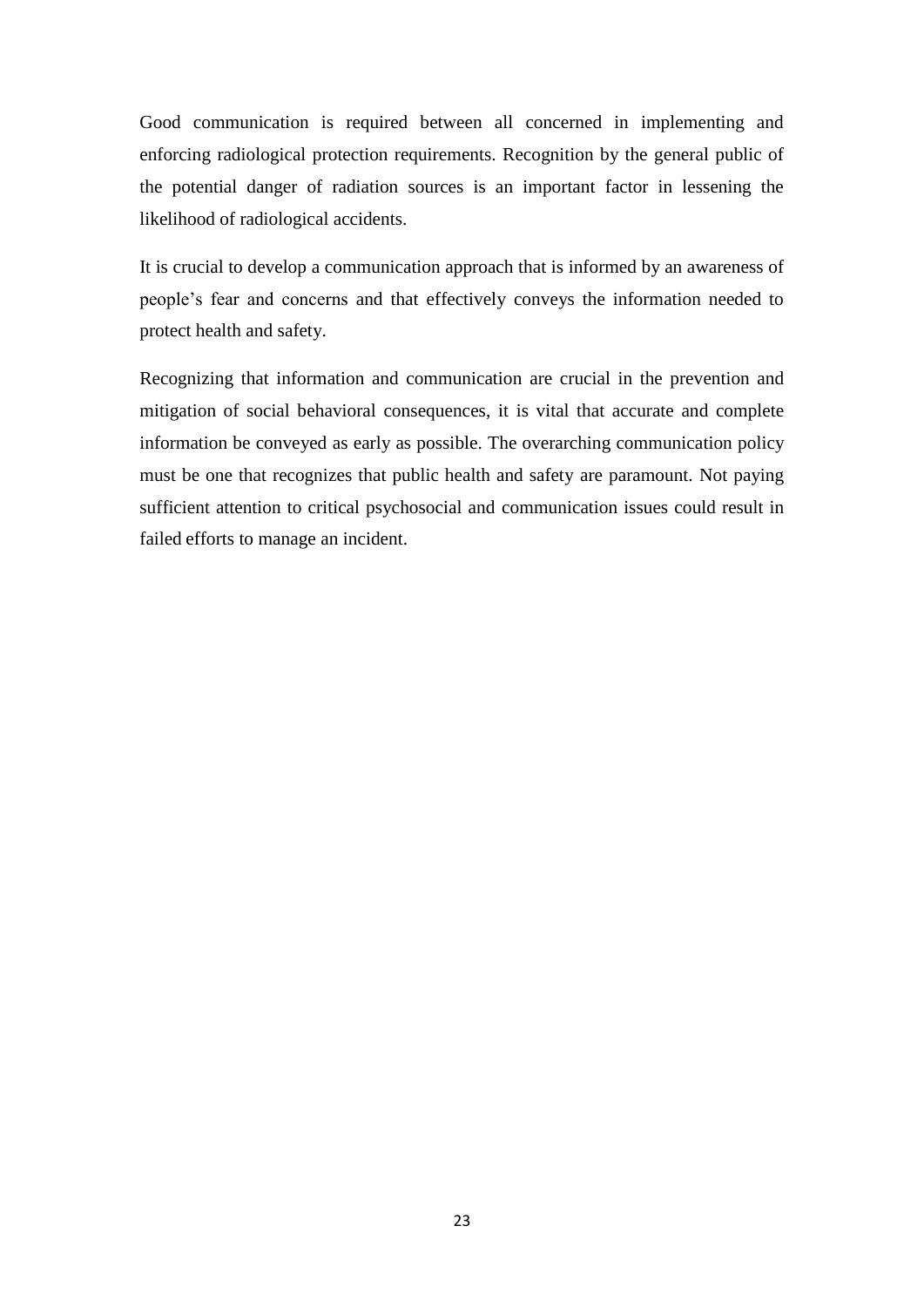# 6. Global Anti-Nuclear Terrorism Activities: The International Atomic Energy Agency (IAEA)

## The IAEA Perception of the Nuclear Terror Threat<sup>19</sup>

The IAEA considers the nuclear terror threat to be real and grave:

- Not only is the threat of nuclear terrorism real, but it is the number one threat the international community faces. There are reports that confirm Al-Qaeda is continuing its pursuit of weapons of mass destruction. With enough materials available worldwide to build 120,000 nuclear bombs, the possibility that a terrorist network could buy or steal such material is far too high. Failure to recognize the gravity of this threat could have devastating consequences.
- There are still unsecure nuclear materials around the world, including in the developed world, which terrorists and other non-state actors could potentially gain access to. This underscores the importance for states to secure, reduce, and/or eliminate their stockpiles of weapons and sources of radiological materials, in order to prevent materials/technology from falling into the wrong hands.
- Ungoverned or poorly-governed areas around the world potentially pose an increased risk of nuclear theft.

The Former Director General of the IAEA, Mohamed El Baradei, declared on February  $1<sup>st</sup>$ , 2009, that: "Nuclear terrorism is the most serious danger the world is facing". Many other leaders, not of the IAEA, such as President Obama expressed the same observation in 2009: "Nuclear terrorism is the most immediate and extreme threat to global security." Indeed, one should recall Osama Bin Laden's declaration in 1998 on "The Nuclear Bomb of Islam," stating that "It is the duty of Muslims to prepare as much force as possible to terrorize the enemies of God." However, Al Qaeda is not the only terrorist group that is most considered by the IAEA. A research conducted on behalf of the IAEA  $20$  details that four terrorist groups have demonstrated interest in acquiring a nuclear weapon: Al Qaeda, Chechnya-based

 $19$  The official website of the International Atomic Energy Association

<sup>&</sup>lt;sup>20</sup> Nuclear Security Summit Background Material, Harvard Kennedy School, Belfer Center for Science and International Affairs, April 2010.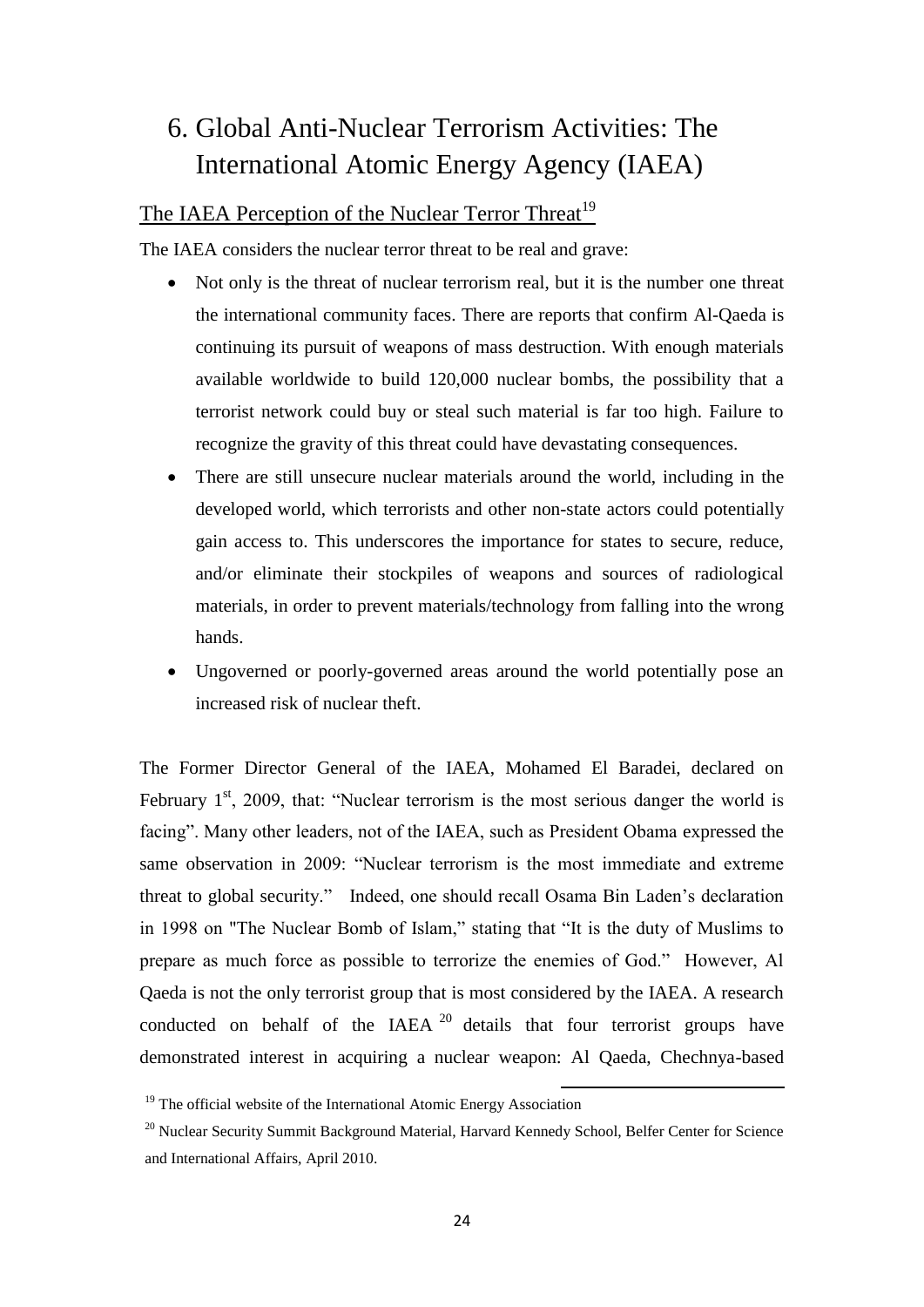separatists, Lashkar-e-Taiba, and Aum Shinrikyo. To this list the research adds the Taliban and Hezbollah, as groups that may be capable of acquiring and using nuclear weapons. Aum Shinrikyo and Al Qaeda have already made attempts to buy nuclear material on the black markets. Al Qaeda is reported to have been trying to acquire or make nuclear weapons for at least 15 years, and continues to pursue its strategic goal of obtaining a nuclear capability.

### **The legal framework of IAEA**

The legal framework and mandate of the IAEA to deal with issues related to nuclear terror stems from international treaties and conventions under the United Nations authority, from regional treaties recognized by the UN, and from resolutions obtained by the UN Security Council. The main sources are listed below:

#### *International Conventions*

- Treaty on the Non-Proliferation of Nuclear Weapons
- International Convention for the Suppression of Terrorist Bombings<sup>21</sup>
- International Convention for the Suppression of Acts of Nuclear Terrorism<sup>22</sup>

#### *Regional agreements*

Regional Non-Proliferation and Nuclear Weapons Free Zone Treaties

#### *United Nations Security Council Resolutions*

United Nations Security Council resolutions 1373 (2001) and 1540 (2004) address, among other things, the threat of nuclear terrorism and nuclear proliferation and call for national, regional and international cooperation to strengthen the global response to these challenges to international security. The IAEA provides, on request, assistance to the UN Committees established in relation to Security Council resolutions 1373 and 1540 and assists member states in meeting their obligations under these resolutions. A brief summary of these resolutions is listed below:

*Security Council Resolution 1373* which was adopted in 2001, notes with concern the close connection between international terrorism and the illegal movement of nuclear

<sup>&</sup>lt;sup>21</sup> United Nations General Assembly (UNGA) Resolution 52/164 Annex, 1997

<sup>22</sup> UNGA Resolution 59/290, 2005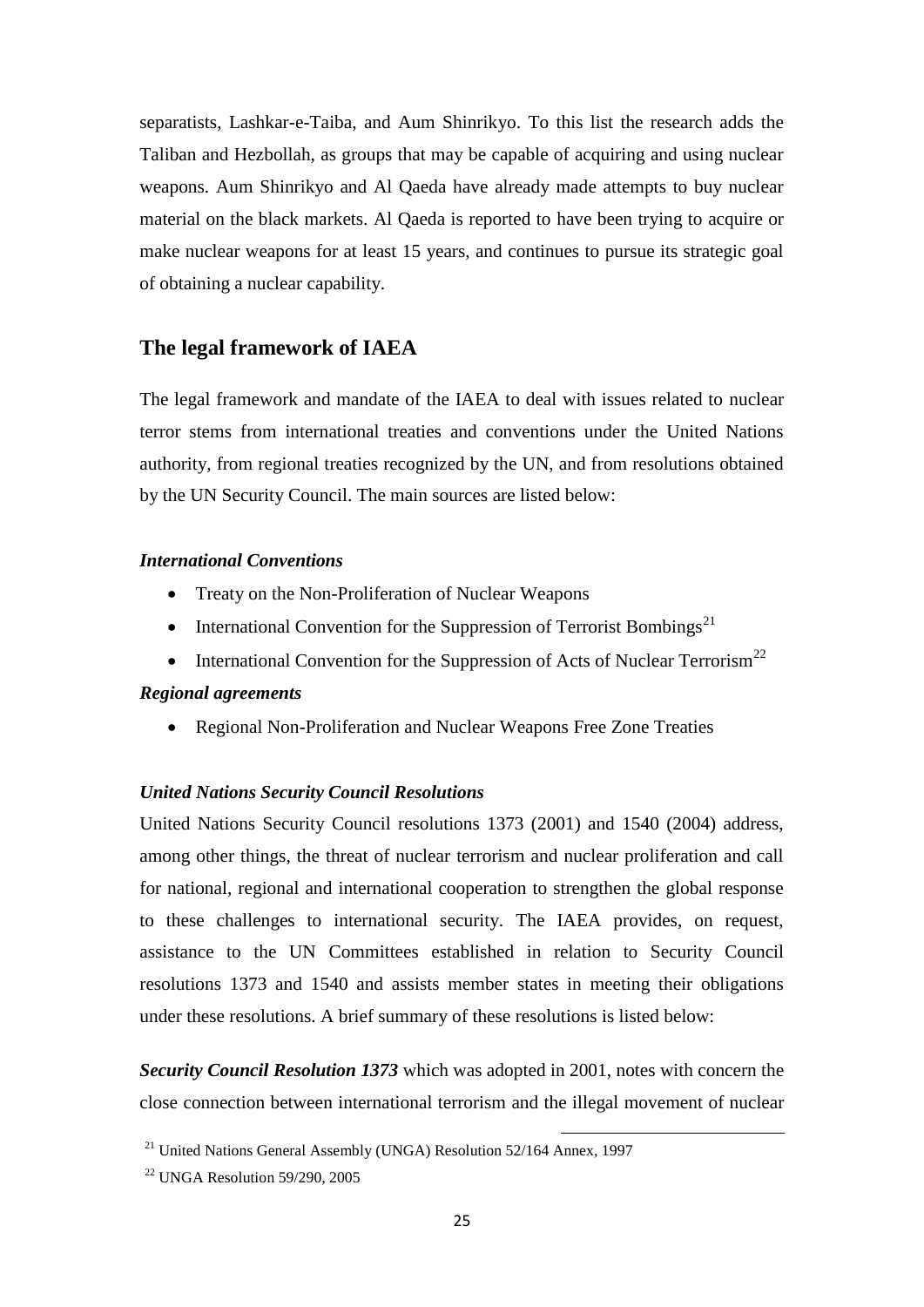materials. The resolution emphasizes the need to enhance coordination of national, regional and international efforts in order to strengthen a global response to this serious challenge and threat to international security. The resolution obliges all states to criminalize assistance for terrorist activities, deny financial support and safe haven to terrorists and exchange information for the prevention and prosecution of criminal acts.

*[Security Council Resolution 1540](http://www-ns.iaea.org/downloads/conventions-codes-resolutions/unsr-1540-2004.pdf)* which was adopted in 2004 obliges all states to adopt and enforce appropriate effective laws which prohibit non-state actors to manufacture, acquire, possess, develop, transport, transfer or use nuclear weapons, in particular for terrorist purposes, and to establish domestic controls to prevent the proliferation of nuclear weapons, including the establishment of appropriate controls over related material. To this end, states are obliged to implement a variety of accountancy and control measures. These include: physical protection measures; border controls; measures to detect, deter, prevent and combat illicit trafficking; and import and export control measures.

To this list of basic security related fundamental documents one should also refer to:

- [Convention on the Physical Protection of Nuclear Material](http://www-ns.iaea.org/conventions/physical-protection.asp?s=6&l=42) (A convention on Safety, but has also Security implications)
- [Code of Conduct on Safety and Security of Radioactive Sources](http://www-ns.iaea.org/tech-areas/radiation-safety/code-of-conduct.asp?s=3) (A nonbinding publication by the IAEA that provides the framework as to how to implement the treaties and UN resolutions listed above)
- [Safeguards agreements and their additional protocols \(](http://www.iaea.org/OurWork/SV/Safeguards/sv.html)The safeguards agreements signed between the IAEA and member states, which define the protocols for the IAEA inspections in nuclear installations (The Israeli Soreq Nuclear Research Center is inspected by IAEA under such an agreement).
- [Physical Protection Objectives and Fundamental Principles](http://www.iaea.org/About/Policy/GC/GC45/Documents/gc45inf-14.pdf) (IAEA document)
- Nuclear Security [Measures to Protect Against Nuclear Terrorism, 2006](http://www.iaea.org/About/Policy/GC/GC50/GC50Documents/English/gc50-13_en.pdf)  [GC\(50\)/13](http://www.iaea.org/About/Policy/GC/GC50/GC50Documents/English/gc50-13_en.pdf) (A summary prepared by the IAEA Director General on behalf of the General Council of the IAEA).

Several conventions and treaties have been dedicated to the issue of *Safety* of nuclear materials and nuclear facilities. Though there is a strong linkage between the Safety and Security issues, it is beyond the scope of this paper to detail the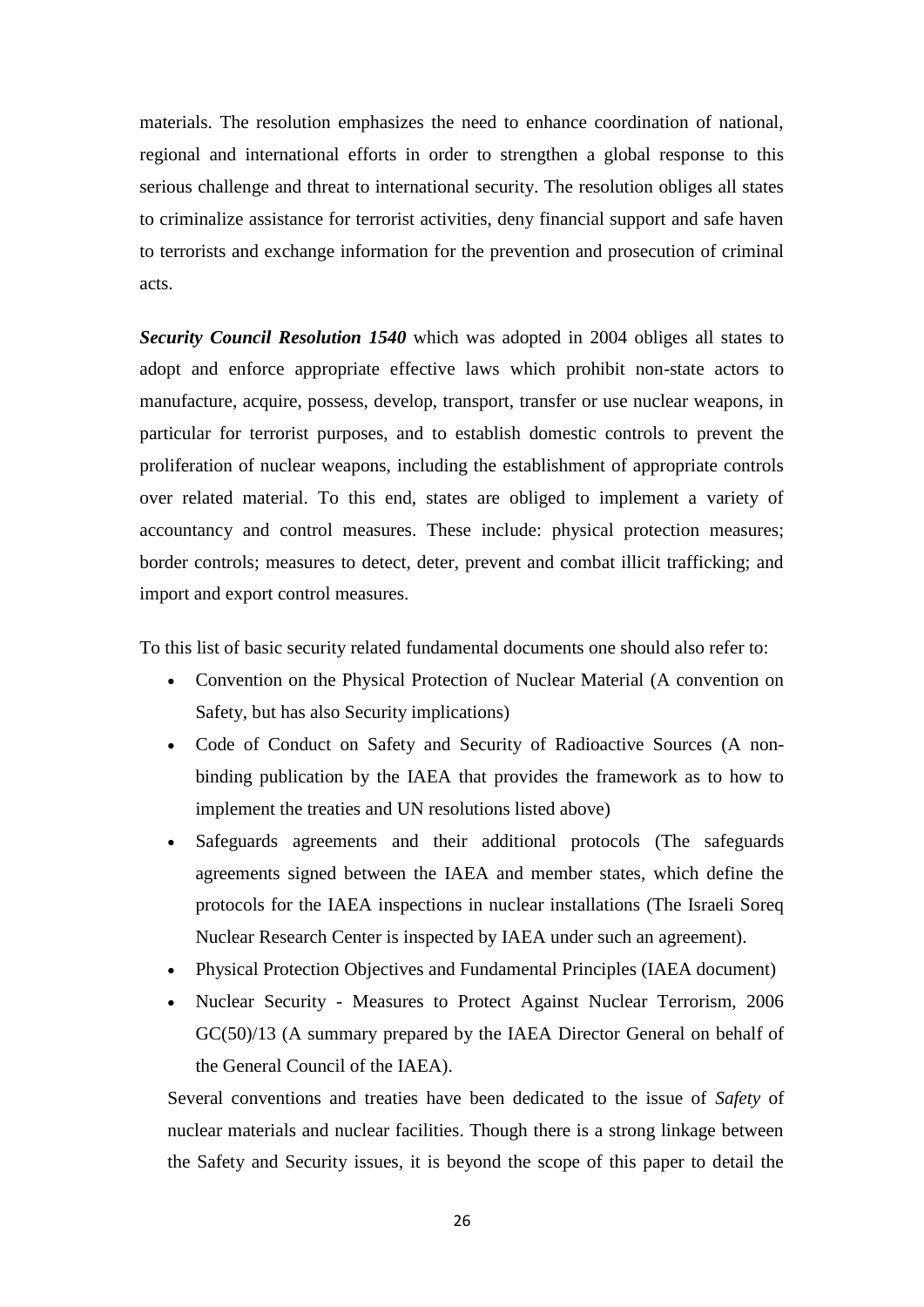many publications of the IAEA on Safety related subjects. It should be emphasized, though, that the Safety publications are concerned mainly in the well being of the people and the environment, when handling nuclear materials and facilities under nominal work conditions, in peaceful operations such as medical diagnosis and therapy, non-destructive radiography, food and medical equipment sterilization and energy production.

#### **Publications of the IAEA on Nuclear Security**

Publications in the IAEA Nuclear Security Guidelines series are issued in the following categories:

- *Nuclear Security Fundamentals* contain objectives, concepts and principles of nuclear security and provide the basis for security recommendations.
- *Recommendations* present best practices that should be adopted by Member States in the application of the Nuclear Security Fundamentals.
- *Implementing Guides* provide further elaboration of the Recommendations in broad areas and suggest measures for their implementation.
- *Technical Guidance* publications comprise:
	- o *Reference Manuals*, with detailed measures and/or guidance on how to apply the Implementing Guides in specific fields or activities;
	- o *Training Guides*, covering the syllabus and/or manuals for IAEA training courses in the area of nuclear security; and
	- o *Service Guides*, which provide guidance on the conduct and scope of IAEA nuclear security advisory missions.

It is important to pay attention to the wording: The recommendations *SHOULD* be adopted by member states, while the guides *SUGGEST* measures of implementation. International experts assist the IAEA Secretariat in drafting these publications. For Nuclear Security Fundamentals, Recommendations and Implementing Guides, openend technical meetings are held by the Secretariat to provide interested Member States and relevant international organizations with an appropriate opportunity to review the draft text. In addition, to ensure a high level of international review and consensus, the Secretariat submits the draft texts to all Member States for a period of 120 days for formal review. This allows Member States an opportunity to express their views before the text is published.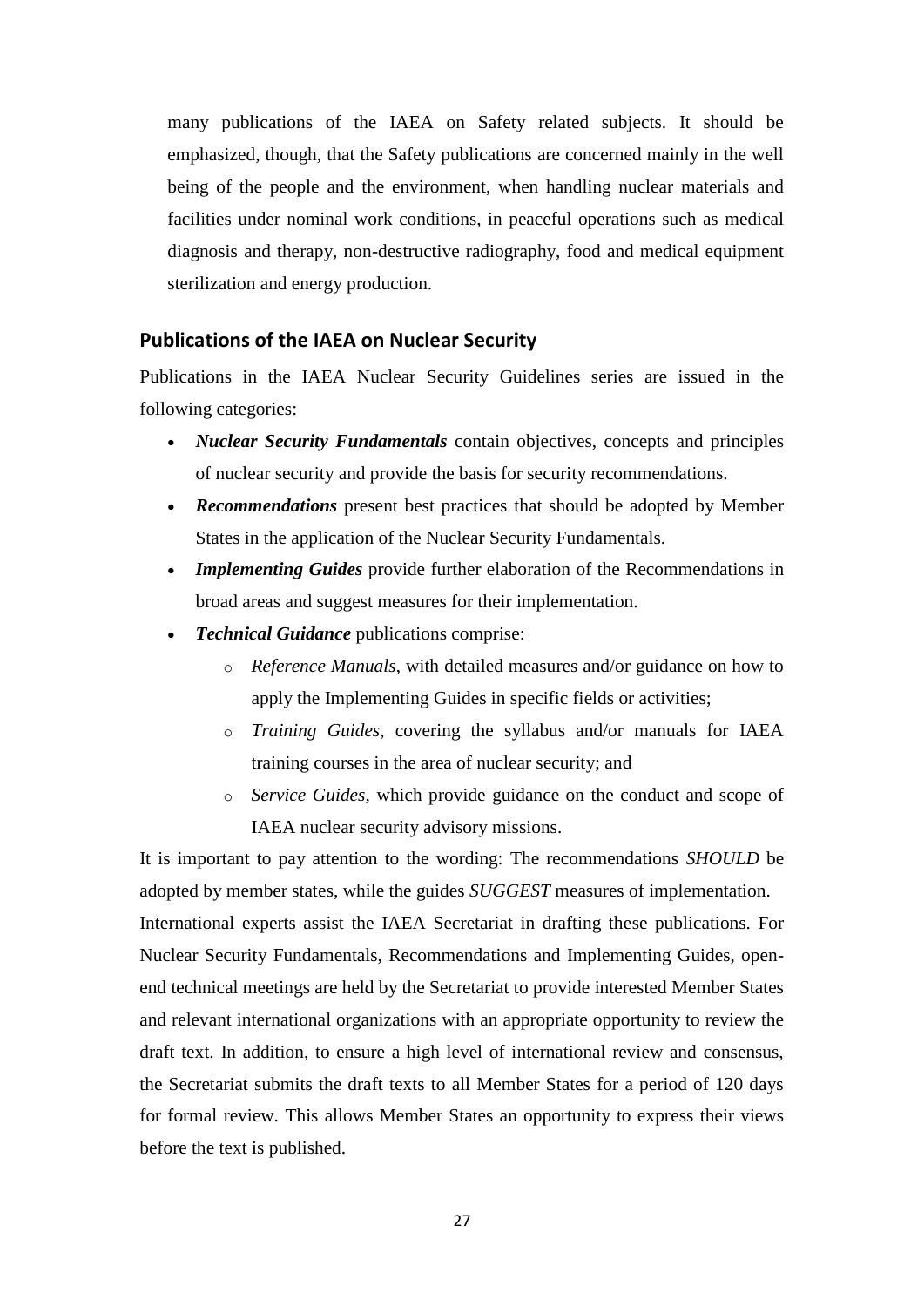#### *Nuclear Security Guidelines of the IAEA*

The IAEA Nuclear Security Guidelines series was launched in 2006. Twelve guides in the series have been published to date:

**1. Technical and Functional Specifications for Border Monitoring**  Equipment<sup>23</sup>

Provides Member States and equipment manufacturers with guidance on design, testing, qualifying and purchasing of radiation monitoring equipment for use at borders. The system parameters can serve as state-of-the-art conceptual specifications for the deployment of equipment as well as for procedures for testing and confirming the performance parameters for border radiation monitoring equipment.

#### **2. [Nuclear Forensics Support](http://www-pub.iaea.org/MTCD/publications/PubDetails.asp?pubId=7401)**<sup>24</sup>

Describes the tools and procedures for nuclear forensic investigations. The guidelines incorporate experience in dealing with illicit trafficking events accumulated by law enforcement agencies and nuclear forensics laboratories.

**3. [Monitoring for Radioactive Material in International Mail Transported](http://www-pub.iaea.org/MTCD/publications/PubDetails.asp?pubId=7402)  [by Public Postal Operators](http://www-pub.iaea.org/MTCD/publications/PubDetails.asp?pubId=7402)**<sup>25</sup>

Describes the techniques and equipment available to detect radioactive material being carried in mail processed by public postal operators. These guidelines were developed in cooperation with the Universal Postal Union.

**4. [Engineering Safety Aspects of the Protection of Nuclear Power Plants](http://www-pub.iaea.org/MTCD/publications/PubDetails.asp?pubId=7574)**  [against Sabotage](http://www-pub.iaea.org/MTCD/publications/PubDetails.asp?pubId=7574)<sup>26</sup>

Provides guidelines for evaluating the engineering safety aspects of the protection of nuclear power plants against sabotage, including standoff attacks. The guidance takes into account the existing robustness of structures, systems and components, and emphasizes those aspects of sabotage protection that work synergistically with the protection against extreme external

<sup>&</sup>lt;sup>23</sup> Combating Illicit Trafficking in Nuclear and other Radioactive Material, IAEA NSS No.6, 2007

<sup>2</sup>[4](http://www-pub.iaea.org/MTCD/publications/PubDetails.asp?pubId=7401) [Nuclear Forensics Support,](http://www-pub.iaea.org/MTCD/publications/PubDetails.asp?pubId=7401) IAEA NSS No.2, 2006

<sup>&</sup>lt;sup>2[5](http://www-pub.iaea.org/MTCD/publications/PubDetails.asp?pubId=7402)</sup> [Monitoring for Radioactive Material in International Mail Transported by Public Postal Operators,](http://www-pub.iaea.org/MTCD/publications/PubDetails.asp?pubId=7402) IAEA NSS No.3, 2006

<sup>&</sup>lt;sup>2[6](http://www-pub.iaea.org/MTCD/publications/PubDetails.asp?pubId=7574)</sup> [Engineering Safety Aspects of the Protection of Nuclear Power Plants against Sabotage,](http://www-pub.iaea.org/MTCD/publications/PubDetails.asp?pubId=7574) IAEA NSS No.4, 2007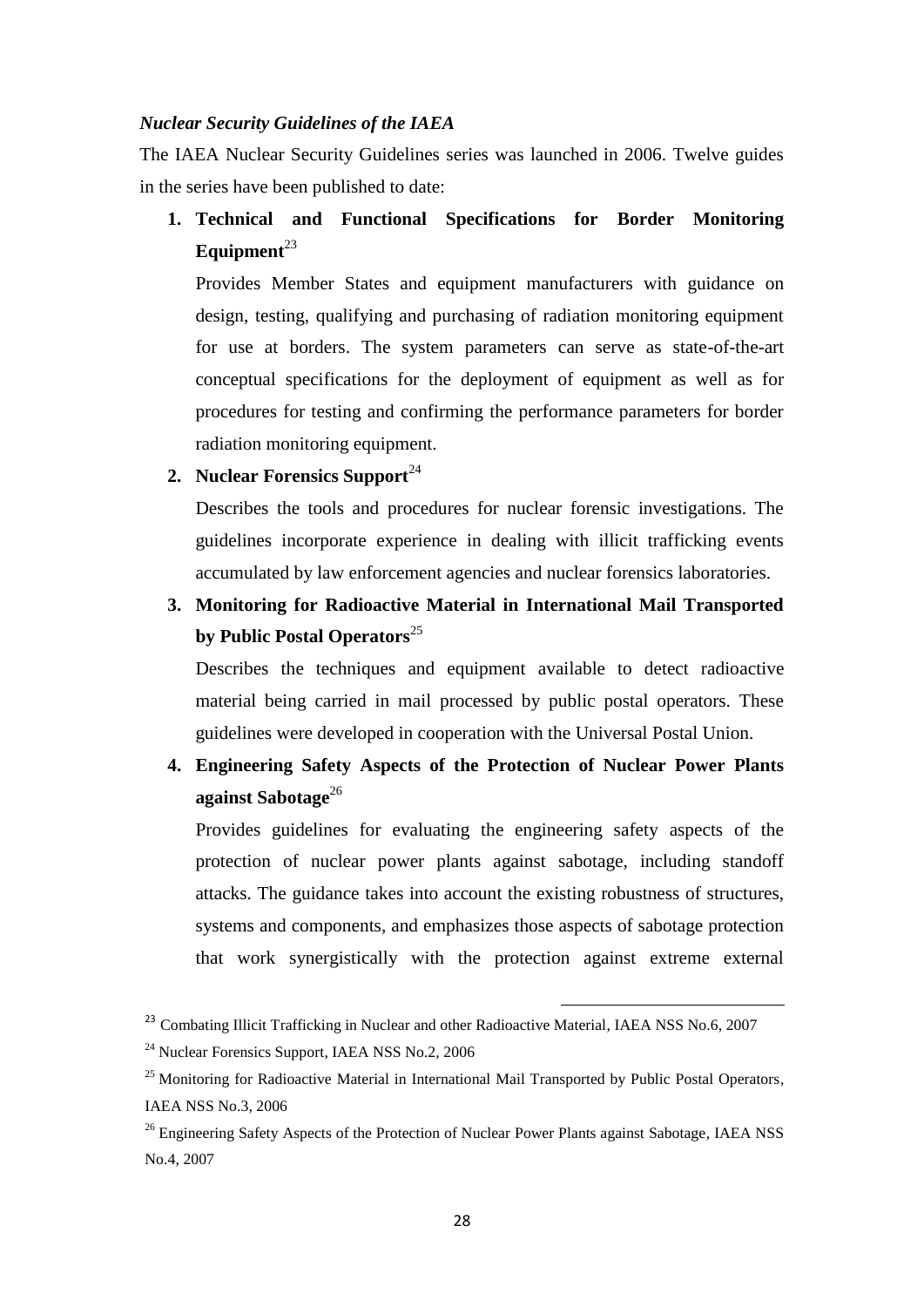occurrences of accidental origin, such as earthquakes, tornadoes and human induced events.

## **5. [Identification of Radioactive Sources and Devices](http://www-pub.iaea.org/MTCD/publications/PubDetails.asp?pubId=7567)**<sup>27</sup>

Aids non-specialist individuals and organizations in initial identification of radioactive sources, devices and packages that they may come into contact with by accident or in the normal course of their work.

**6. Combating Illicit Trafficking in Nuclear and other Radioactive Material**<sup>28</sup> Focuses on unauthorized acts involving nuclear and other radioactive material. It was developed as an information and training resource for law enforcement personnel who may be called upon to deal with detection of and response to the illicit trafficking incidents.

#### **7. [Nuclear Security Culture](http://www-pub.iaea.org/MTCD/publications/PubDetails.asp?pubId=7977)**<sup>29</sup>

Explains the basic concepts and elements of a nuclear security culture and how they relate to arrangements and policies for other aspect of nuclear security. It provides an overview of the attributes of nuclear security culture, emphasizing that nuclear security is ultimately dependent on individuals: policy makers, regulators, managers, individual employees and, to a certain extent, members of the general public.

#### **8. [Preventive and Protective Measures against Insider Threats](http://www-pub.iaea.org/MTCD/publications/PubDetails.asp?pubId=7969)**<sup>30</sup>

Provides general guidance to the competent authorities and operators on prevention of and protection against insider threats. Threats to nuclear facilities can involve outsiders, insiders or both together in collusion.

#### **9.** [Security in the Transport of Radioactive Material](http://www-pub.iaea.org/MTCD/publications/PubDetails.asp?pubId=7987)<sup>31</sup>

Provides States with guidance in implementing, maintaining or enhancing a nuclear security regime to protect radioactive material (including nuclear material) while in transport against theft, sabotage or other malicious acts that could, if successful, have unacceptable radiological consequences.

1

#### **10. [Development, Use and Maintenance of the Design Basis Threat](http://www-pub.iaea.org/MTCD/publications/PDF/Pub1386_web.pdf)**<sup>32</sup>

 $^{27}$  $^{27}$  $^{27}$  [Identification of Radioactive Sources and Devices,](http://www-pub.iaea.org/MTCD/publications/PubDetails.asp?pubId=7567) IAEA NSS No. 5, 2007

<sup>&</sup>lt;sup>28</sup> Combating Illicit Trafficking in Nuclear and other Radioactive Material, IAEA NSS No.6, 2007

<sup>2</sup>[9](http://www-pub.iaea.org/MTCD/publications/PubDetails.asp?pubId=7977) [Nuclear Security Culture,](http://www-pub.iaea.org/MTCD/publications/PubDetails.asp?pubId=7977) IAEA NSS No.7. 2008

<sup>&</sup>lt;sup>3[0](http://www-pub.iaea.org/MTCD/publications/PubDetails.asp?pubId=7969)</sup> [Preventive and Protective Measures against Insider Threats,](http://www-pub.iaea.org/MTCD/publications/PubDetails.asp?pubId=7969) IAEA NSS No.8, 2008

<sup>&</sup>lt;sup>3[1](http://www-pub.iaea.org/MTCD/publications/PubDetails.asp?pubId=7987)</sup> [Security in the Transport of Radioactive Material,](http://www-pub.iaea.org/MTCD/publications/PubDetails.asp?pubId=7987) IAEA NSS No.9, 2008

<sup>&</sup>lt;sup>3[2](http://www-pub.iaea.org/MTCD/publications/PDF/Pub1386_web.pdf)</sup> [Development, Use and Maintenance of the Design Basis Threat,](http://www-pub.iaea.org/MTCD/publications/PDF/Pub1386_web.pdf) IAEA NSS No. 10, 2009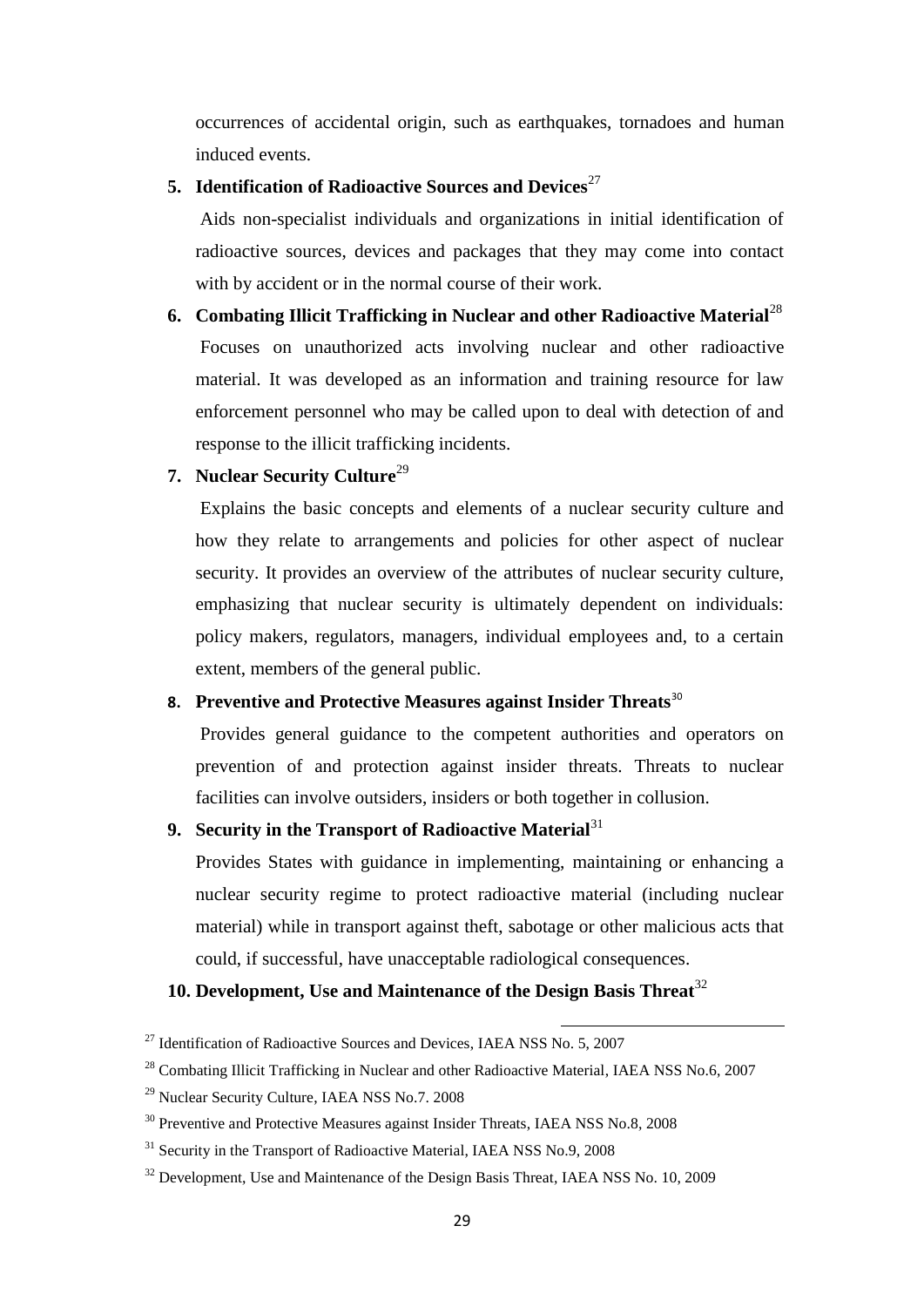Provides guidance on how to develop, use and maintain a design basis threat, which is defined as a description of the attributes and characteristics of potential insider and/or external adversaries who might attempt a malicious act, such as unauthorized removal or sabotage against which a physical protection system for nuclear or other radioactive material or associated facilities is designed and evaluated.

#### **11. [Security of Radioactive Sources](http://www-pub.iaea.org/MTCD/publications/PDF/Pub1387_web.pdf)**<sup>33</sup>

Provides guidance and recommended measures for implementing security measures on radioactive sources, including for the prevention of, detection of, and response to malicious acts involving radioactive sources. It recommends that security measures be applied to radioactive sources in manufacture, use and short term or long term storage. This publication is intended for use by States in formulating security policy for radioactive sources and by regulatory bodies in developing regulatory requirements that are consistent with the [Code](http://www-pub.iaea.org/MTCD/publications/PDF/Code-2004_web.pdf)  [of Conduct on the Safety and Security of Radioactive Sources.](http://www-pub.iaea.org/MTCD/publications/PDF/Code-2004_web.pdf)

## **12. [Educational Program in Nuclear Security](http://www-pub.iaea.org/MTCD/publications/PDF/Pub1439_web.pdf)**<sup>34</sup>

Ensures the availability of experts able to provide the necessary competencies for the effective national nuclear security oversight of nuclear and other radioactive material and to establish and maintain an appropriate nuclear regime in a State. This guide provides both the theoretical knowledge and the practical skills necessary to meet the requirements described in the international framework for nuclear security. Emphasis is placed on the implementation of these requirements and recommendations in States. On the basis of this guide, each university should be able to develop its own academic program tailored to suit the State's educational needs in the area of nuclear security and to meet national requirements.

[Further documents](http://www-ns.iaea.org/security/nuclear_security_series_forthcoming.asp?s=4&l35) are in various stages of development and will be eventually published as part of the Nuclear Security Guidelines. One that is in a very advanced stage is Nuclear Security Glossary, Revision 3A Draft 17 March 2010, to be published soon as additional publication of the IAEA Nuclear Security Series.

<sup>&</sup>lt;sup>[3](http://www-pub.iaea.org/MTCD/publications/PDF/Pub1387_web.pdf)3</sup> [Security of Radioactive Sources,](http://www-pub.iaea.org/MTCD/publications/PDF/Pub1387_web.pdf) IAEA NSS No. 11, 2009

<sup>&</sup>lt;sup>3[4](http://www-pub.iaea.org/MTCD/publications/PDF/Pub1439_web.pdf)</sup> [Educational Program in Nuclear Security,](http://www-pub.iaea.org/MTCD/publications/PDF/Pub1439_web.pdf) IAEA NSS No. 12, 2010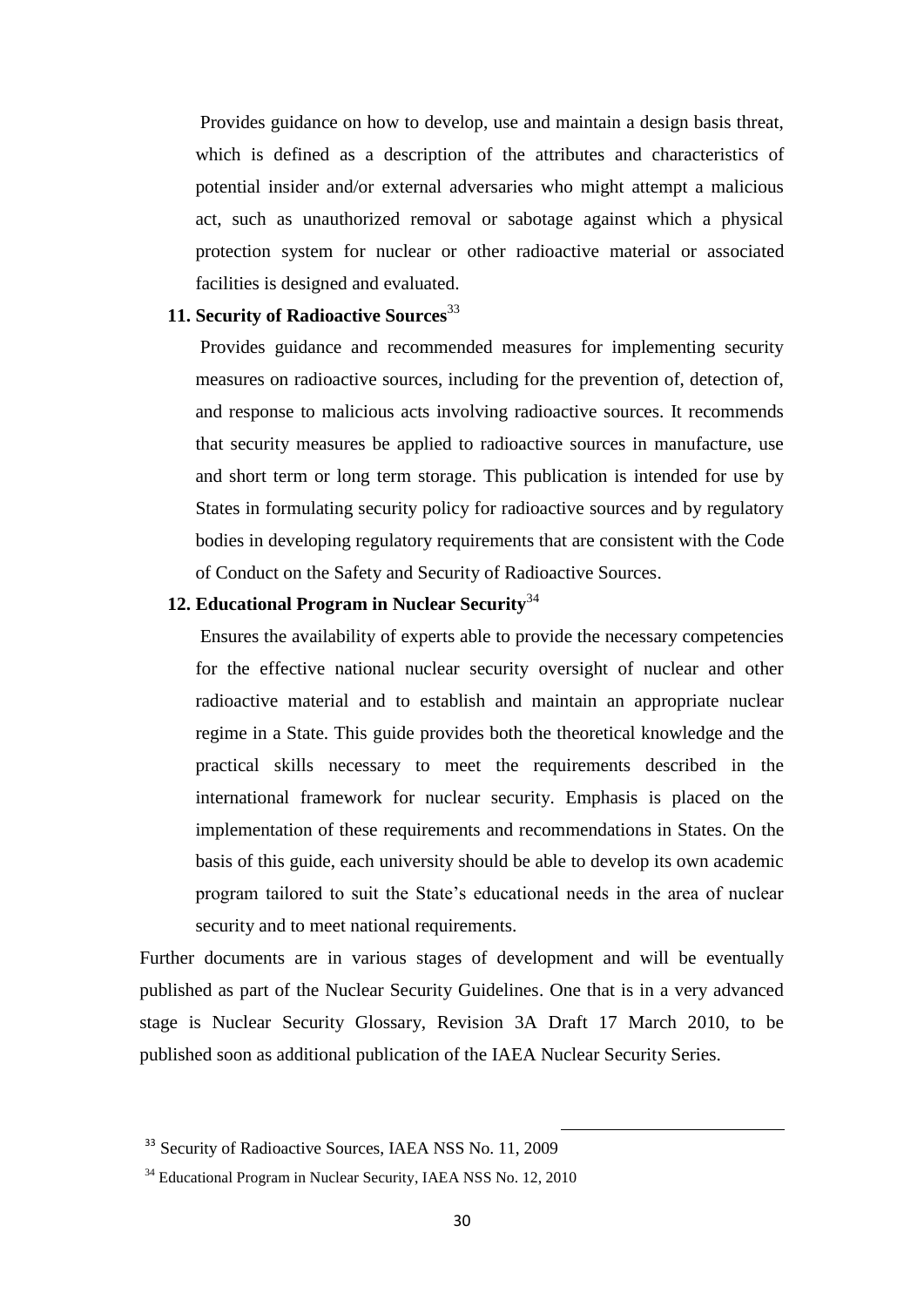#### **Statements of the IAEA regarding Nuclear Terror Concerns**

The IAEA publishes particular statements regarding nuclear terror, nuclear threats and violations of international conventions and treaties. For example, in the last two years IAEA published several statements of concern regarding the nuclear plans of Iran<sup>35</sup>.

#### **Conclusions on the IAEA activity**

The International Atomic Energy Association recognizes the threat of nuclear terror as realistic and grave. Under the legal framework defined by the United Nations the IAEA has been promoting nuclear security through the preparation of professional recommendations and guides, providing training and equipment to state members, conducting inspections in safeguarded installations and the publication of statements regarding possible threats.

The guides published so far on the issue of nuclear security relate to both specific threats and to general concepts. The specific guides include the following issues:

- Technical and Functional Specifications for Border Monitoring Equipment
- [Nuclear Forensics Support](http://www-pub.iaea.org/MTCD/publications/PubDetails.asp?pubId=7401)
- [Monitoring for Radioactive Material in International Mail Transported by](http://www-pub.iaea.org/MTCD/publications/PubDetails.asp?pubId=7402)  [Public Postal Operators](http://www-pub.iaea.org/MTCD/publications/PubDetails.asp?pubId=7402)
- [Engineering Safety Aspects of the Protection of Nuclear Power Plants against](http://www-pub.iaea.org/MTCD/publications/PubDetails.asp?pubId=7574)  [Sabotage](http://www-pub.iaea.org/MTCD/publications/PubDetails.asp?pubId=7574)
- [Identification of Radioactive Sources and Devices](http://www-pub.iaea.org/MTCD/publications/PubDetails.asp?pubId=7567)
- Combating Illicit Trafficking in Nuclear and other Radioactive Material
- [Preventive and Protective Measures against Insider Threats](http://www-pub.iaea.org/MTCD/publications/PubDetails.asp?pubId=7969)
- [Security in the Transport of Radioactive Material](http://www-pub.iaea.org/MTCD/publications/PubDetails.asp?pubId=7987)
- [Security of Radioactive Sources](http://www-pub.iaea.org/MTCD/publications/PDF/Pub1387_web.pdf)

<sup>&</sup>lt;sup>35</sup> For example, IAEA Statement on Iranian Enrichment Announcement, Press Release 2010/02. Also The UN Nuclear Watchdog Statement that IAEA fears Iran is working now on nuclear warheads, September 2010.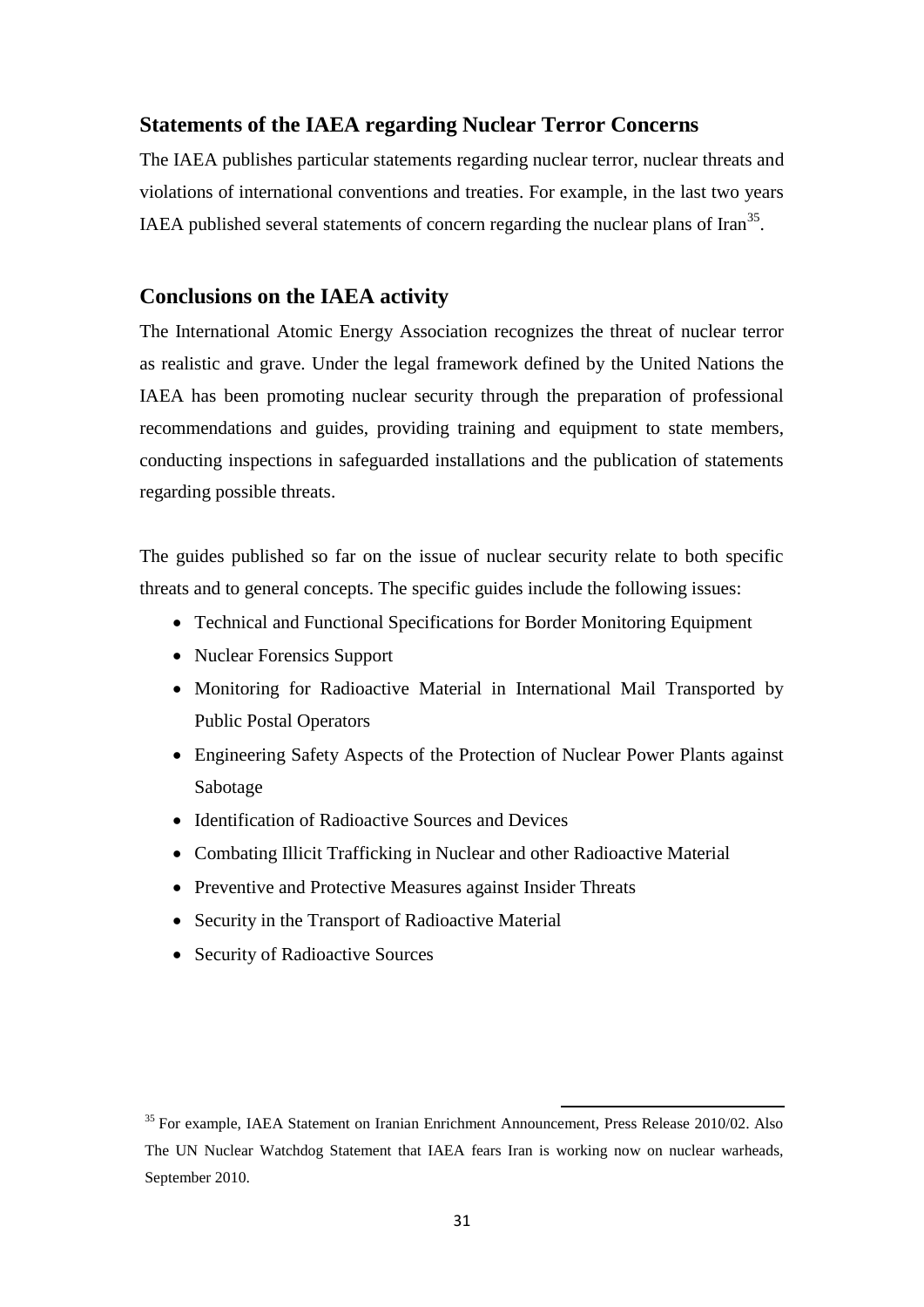The general guides include the following issues:

- [Nuclear Security Culture](http://www-pub.iaea.org/MTCD/publications/PubDetails.asp?pubId=7977)
- [Development, Use and Maintenance of the Design Basis Threat](http://www-pub.iaea.org/MTCD/publications/PDF/Pub1386_web.pdf)
- [Educational Program in Nuclear Security](http://www-pub.iaea.org/MTCD/publications/PDF/Pub1439_web.pdf)
- Nuclear Security Glossary

Preparation of additional guides is under way.

The guides provide a comprehensive guidance to the implementation of security measures needed to combat nuclear terror and are usually prepared by a group of experts from all over the world. Before being finalized and approved, the guides are sent to all member states to be subjected to remarks and modifications. This later procedure ensures that upon approval, the guides have already gained global consensus.

## **Discussion and Recommendations Regarding the IAEA Nuclear Security Guidelines and Standards**

The IAEA is aware of the threat of nuclear terror and is working towards the enhancement of nuclear security, which is perceived as the major global threat. The IAEA activities on this matter include the preparation of professional recommendations and guides, providing training and equipment to state members, conducting inspections in safeguarded installations and the publication of statements regarding possible threats. All this activity in security started as of 1998, and was enhanced significantly following the 9/11 terror attack.

The set of guides prepared and published by the IAEA on security issues, follows many years of similar work conducted on safety issues. The safety guides published during the many years of IAEA activity proved to be very useful, and were adopted by the member states. In Israel, the implementation of the safety guides is mandatory by default<sup>36</sup> and any deviation should be explained and approved. No doubt that the safety authorities can impose more severe demands and requirements as part of nuclear installation and facility licensing.

<sup>&</sup>lt;sup>36</sup> A directive delivered by the Israel Atomic Energy Commission (IAEC), the Licensing and Safety Division, 1994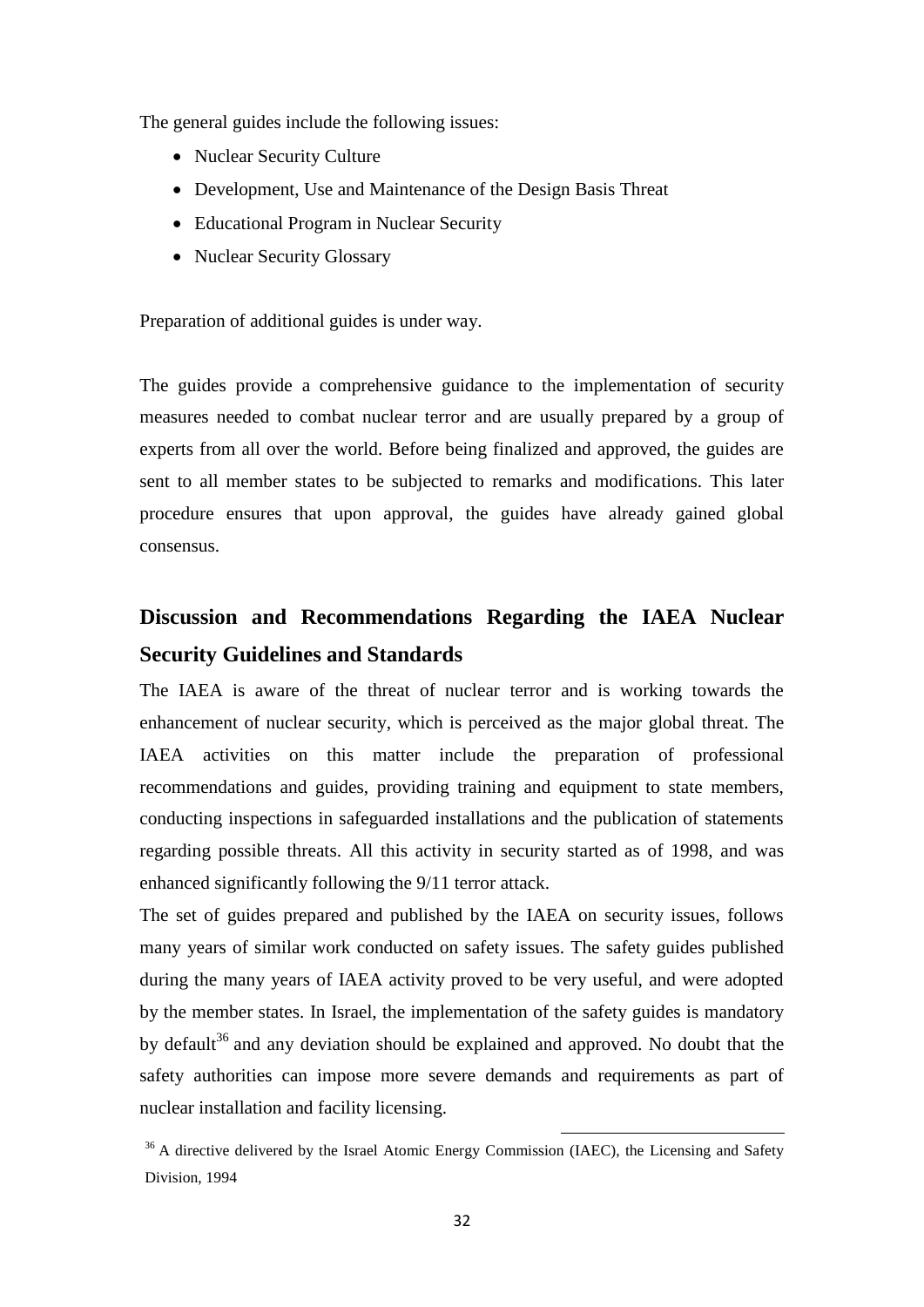Following the excellent experience gained with the IAEA guides on safety, it is recommended that the IAEA guides on security will also be adopted as the cornerstone for the nuclear security policy and implementation in every state. Stricter measures should be imposed, if necessary, taking into account the particular state's reality and its geopolitical situation. Recommendations of other world professional organizations such as the International Committee for Radiation Protection (ICRP) should also be considered $3^7$ .

One also should bear in mind that the IAEA is a UN affiliated institute, which, like the UN itself, is not free from non-professional considerations. Also, the IAEA assumes that every state is responsible for the nuclear security in its territory, but does not relate to the possibility of nuclear terror supported and encouraged by the states themselves. Under these remarks, though it is warmly recommended to adopt the security guidelines of the IAEA as a mandatory baseline, each state should exercise logical, critical and independent thinking in dealing with the threat of nuclear terror.

## **The Global Initiative to Combat Nuclear Terrorism - GICNT<sup>38</sup>**

#### **Overview**

The Global Initiative to Combat Nuclear Terrorism (GICNT) is a voluntary international partnership of 86 nations and five international organizations that are committed to strengthening global capacity to prevent, detect, and respond to nuclear terrorism. The GICNT works toward this goal by conducting multilateral activities that strengthen the plans, policies, procedures, and interoperability of partner nations.

The GICNT Statement of Principles (SOP) states a set of broad nuclear security goals encompassing a range of deterrence, prevention, detection, and response objectives. The eight principles contained within the SOP aim to develop partnership capacity to combat nuclear terrorism, consistent with national legal authorities and obligations as well as relevant international legal frameworks such as the Convention for the

<sup>&</sup>lt;sup>37</sup> Protecting People Against Radiation Exposure in the Event of Radiological Attack, ICRP Publication 96, Annals of the ICRP Vol. 35 No. 1, Elsevier 2005.

<sup>&</sup>lt;sup>38</sup> This chapter is based upon the home page of the GICNT's website http://www.gicnt.org/index.html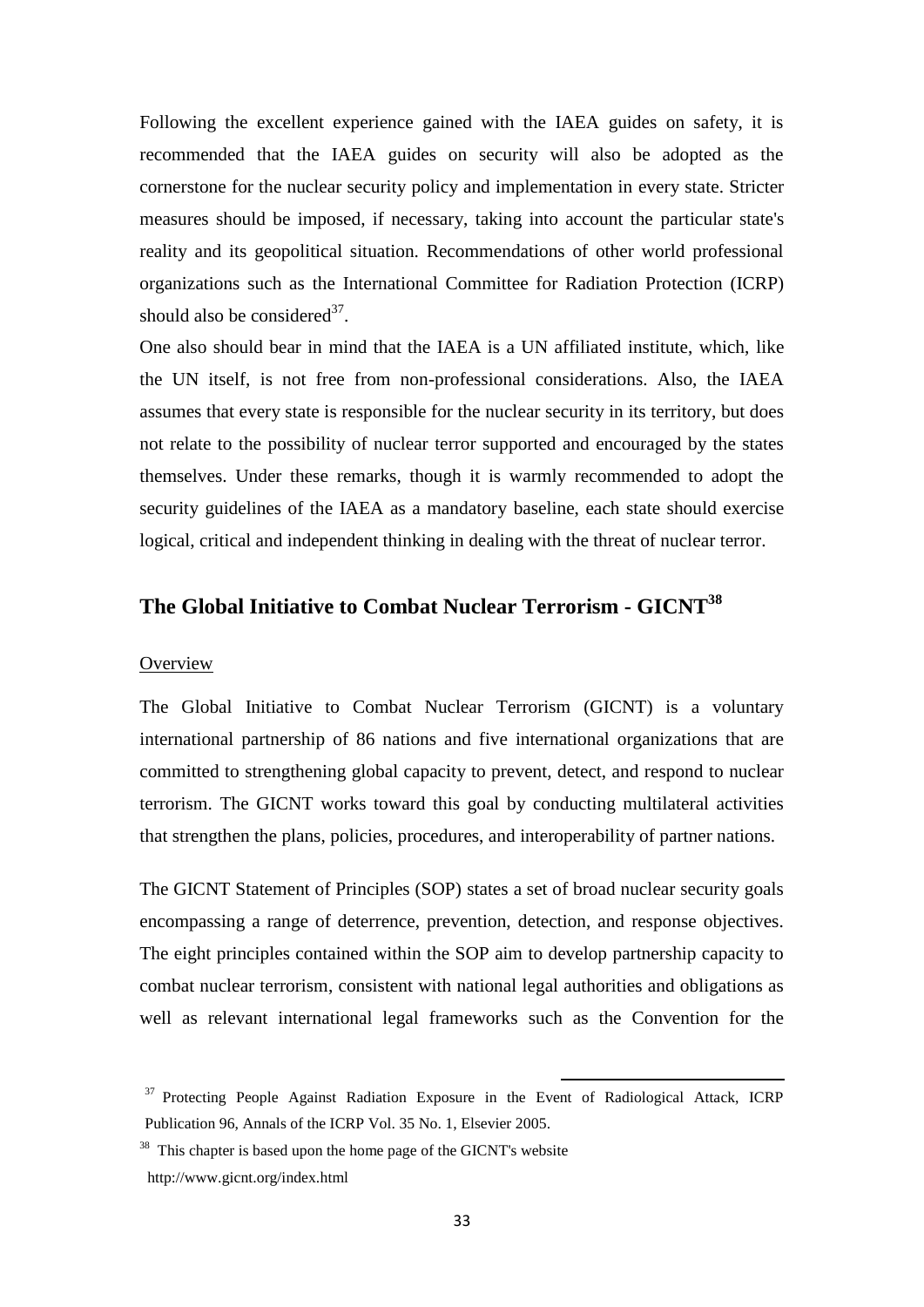Suppression of Acts of Nuclear Terrorism, the Convention on the Physical Protection of Nuclear Material, and United Nations Security Council Resolutions 1373 and 1540.

### The GICNT structure

The United States and Russia serve as Co-Chairs of the GICNT, while the Netherlands leads the Implementation and Assessment Group (IAG) under the guidance of the Co-Chairs. To date, the GICNT has conducted over 70 multilateral activities and nine senior-level meetings.

#### Official Objectives of CIGNT

- Integrate collective capabilities and resources to strengthen the overall global architecture to combat nuclear terrorism
- Bring together experience and expertise from the nonproliferation, counterproliferation and counter-terrorism disciplines
- Provide the opportunity for nations to share information and expertise in a voluntary, non-binding framework

#### Non-State Organizations that are Partners of GICNT

Along with the 86 partner states, Israel included, the non-state organizations that are partners of the GICNT include:

- International Atomic Energy Agency (IAEA)
- European Union (EU)
- International Criminal Police Organization (INTERPOL)
- United Nations Office on Drugs and Crime (UNODC)
- United Nations Interregional Crime and Justice Research Institute (UNICRI)

It should be emphasized that while the IAEA provides the guidelines for nuclear security to be implemented by each member state of the IAEA, the GICNT initiative provides the frame for inter-state global cooperation to combat nuclear terrorism.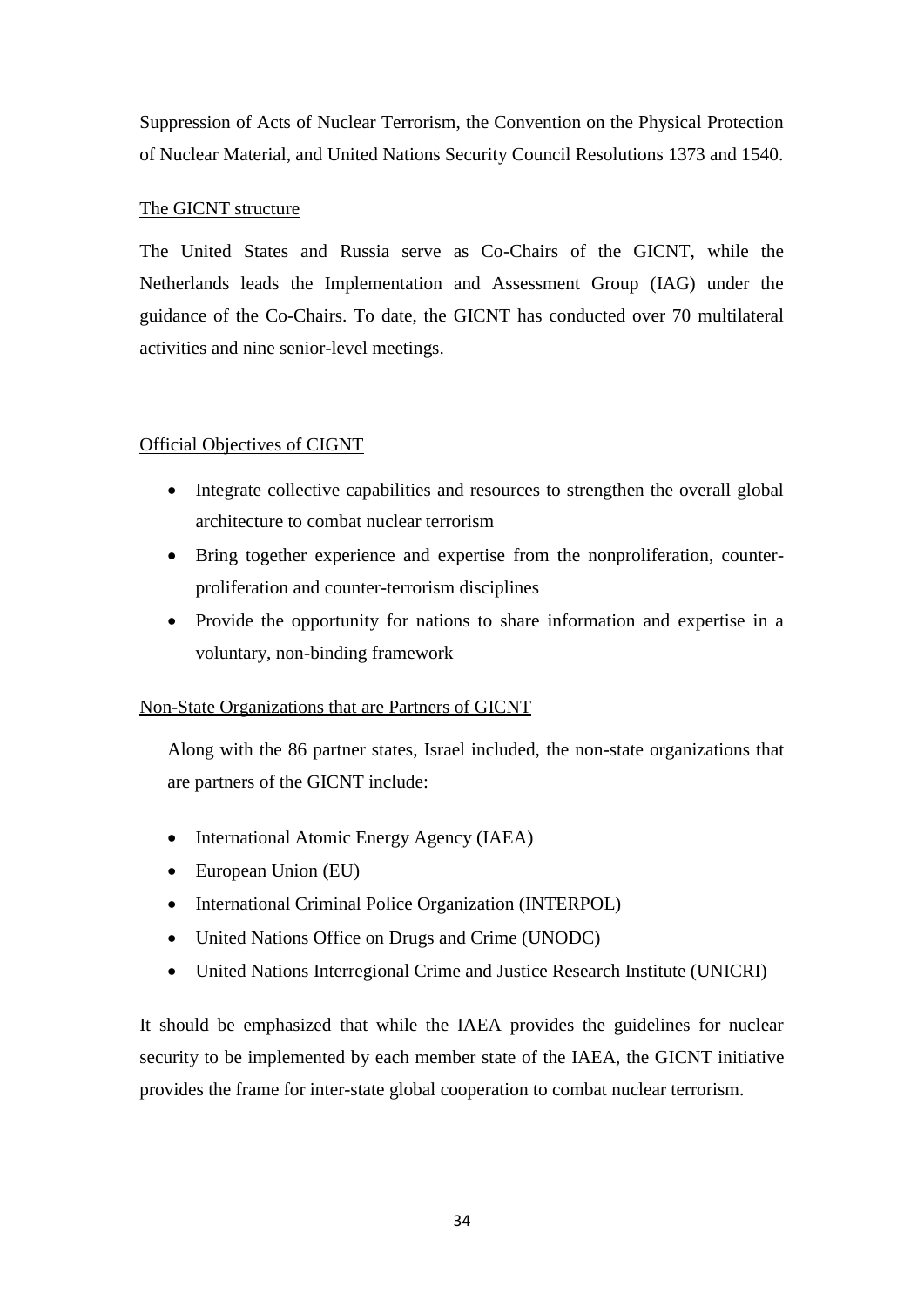#### **Legal Aspects and Laws Related to Nuclear Terrorism**

Nuclear incidents and nuclear terrorism introduce some legal issues, for example:

- The proliferation of international nuclear law's actors: Resolution 1540 and the security council's (legal) fight against weapons of mass destruction falling into terrorists' hands. 39
- The nuclear weapon non-proliferation treaty and terrorism: The (legal) consequences of  $9/11$  on the treaty review process<sup>40</sup>
- Inspection for clandestine nuclear activities: Does the nuclear nonproliferation treaty provide legal authority for the IAEA's proposals for reform? 41

It is emphasized that the combat against the un-lawful nuclear terrorism is officially being carried out in the frame of the international law, and that this combat introduces legal issues to be discussed and resolved.

<sup>39</sup> B. Demegere, Nuclear Law Bulletin, No.75, Vol. 2005/1

<sup>40</sup> G.A.du Repaire, Nuclear Law Bulletin, No.71, Vol. 2003/1

<sup>41</sup> G. Bunn, Nuclear Law Bulletin, No.57, Vol. 1996/1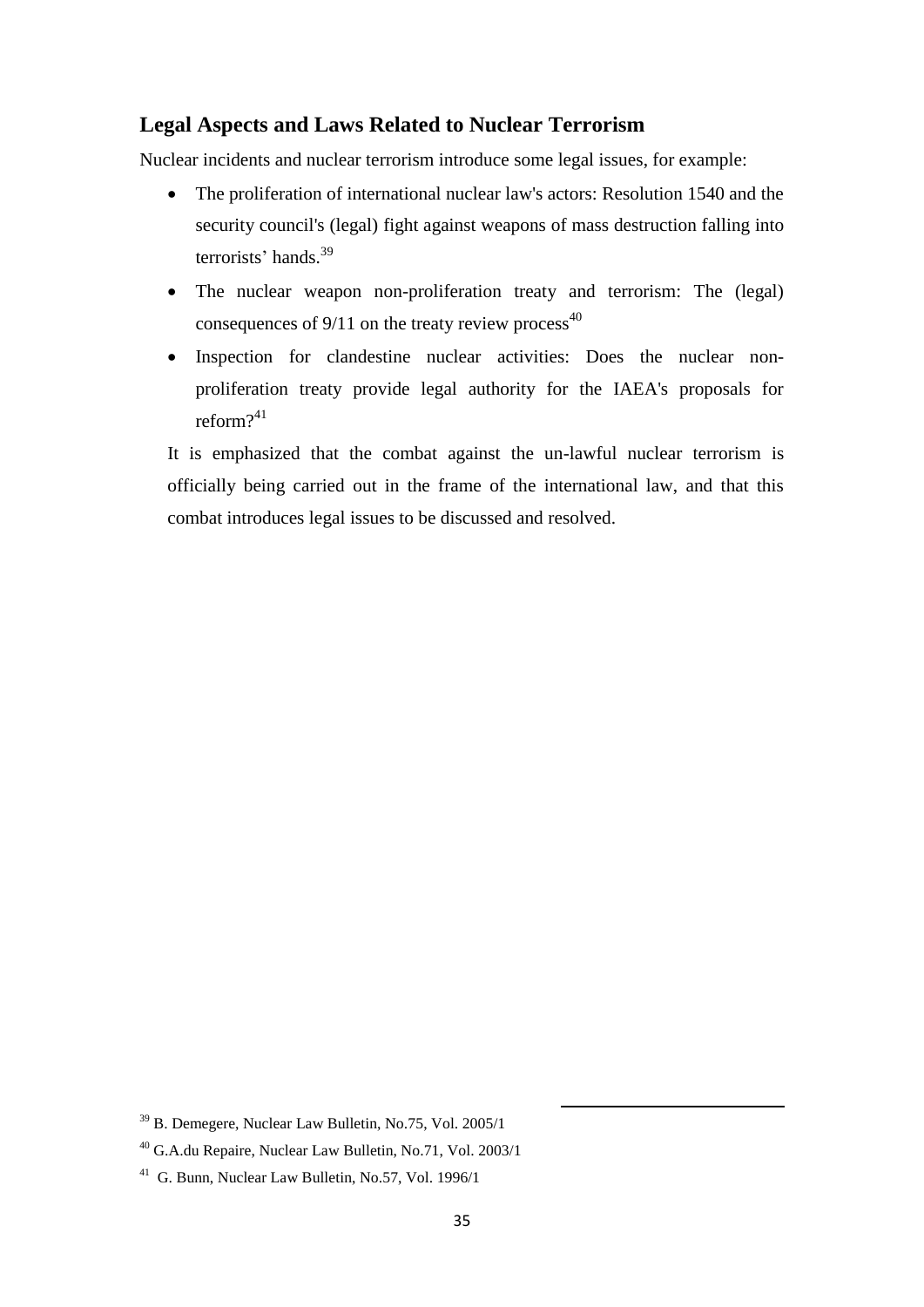# 7. Recent Global Incidents and Trafficking of Nuclear Materials Database; Missing Bombs and the Case of the Missing SADM's

A report published recently<sup>42</sup> referring to the year 2014, provides information about 325 reported incidents across 38 different countries in which nuclear or other radioactive material was lost, stolen, or otherwise outside of regulatory control. About 5% of the incidents involved material that was directly weapons-usable or high-risk radioactive sources.

The report states that "The dearth of truly high-risk incidents, however, does not necessarily indicate that weapons-usable materials are adequately secure. Indeed, most incidents were caused by careless, not criminal, individuals; and even among cases linked to criminal activity, many often involved the unintentional or opportunistic theft of radioactive material. If petty criminals can exploit weak security controls or careless human behavior, then certainly an organized and determined terrorist group can as well."

Although the data does not indicate a convergence between illicit trafficking, organized crime, and terrorism, such a nexus may one day emerge. Just because a terrorist nuclear or radiological attack has not yet occurred does not mean one is not possible. Traffickers operating in some parts of the world remain attracted to the perceived value of illicitly acquiring and selling radioactive material. A wide variety of actors, from petty smugglers to organized criminal groups, are involved in the illicit transfer and sale of these materials, particularly in Eastern Europe and Eurasia. One should also bear in mind that not all the incidents have necessarily been reported, that the database refers to 2013 and 2014 only, and that deliberate (rather than theft) trafficking of nuclear materials to either criminal or terrorist groups are not included in the database.

 $42$  CNS Global Incidents and Trafficking Database, April 2015, The James Martin Center for Non-Proliferation Studies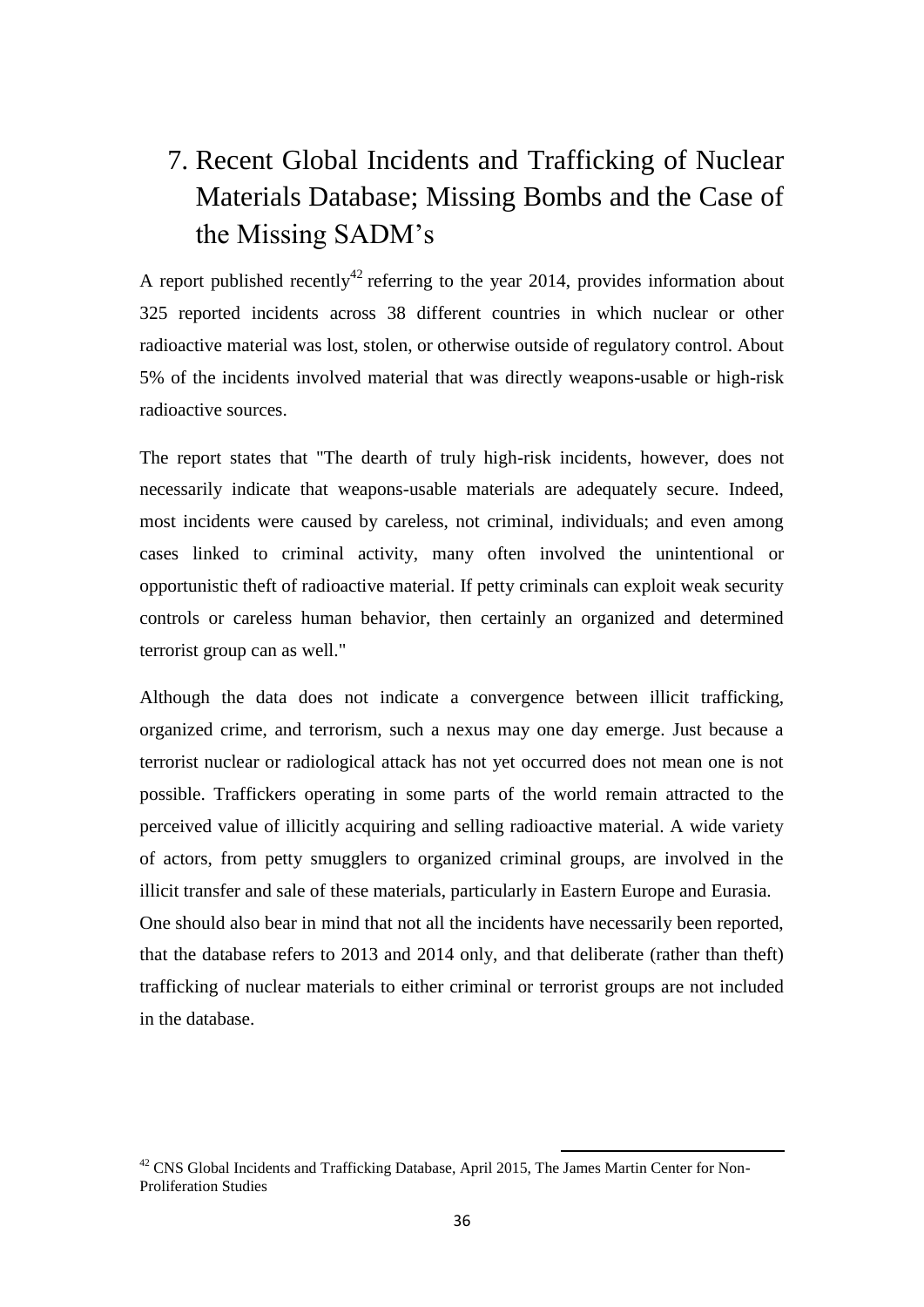## **A SAMPLE OF A CONCISE LITERATURE REVIEW OF OPEN SOURCES REGARDING RECENT INCIDENTS AND TRAFFICKING OF NUCLEAR MATERIALS**

In the frame of this document, we conducted a survey of open sources related to the topic of incidents and trafficking of nuclear materials in the last three years. We refrained from dealing with nuclear reported issues related to states, i.e. Iran, Turkey, Pakistan, North-Korea and Syria. This survey is by no means a complete account of these incidents, yet, it provides the assurance that the field of nuclear materials theft and trafficking is alive and dynamic.

- *The Independent, England, reported that the Australian Intelligence Agency claims that ISIS have been gathering and accumulating nuclear materials from the cities they conquered in Iraq and that ISIS is capable of producing a mass-destruction bomb. Most of the materials were gathered from hospitals and research institutes. The Australian Foreign Affairs Minister expressed her deep concern under the circumstances<sup>43</sup>*
- *Moldova: Seven people were arrested while smuggling 200g of Uranium from Russia (June 2015). A similar incident was reported in Moldova on 2010.*
- *The Lebanese authorities seized a transport of 30 packages of women underwear in which radioactive materials were hidden. The transport came in from Dubai (March 2015). Another report from Lebanon tells that radioactive materials were also found in February 2015, hidden within cell phones transported from China. 44*
- *In Romania, the amount of 73.5 Kilograms of Uranium was stolen from a government site in the city of Stei. The Romanians are digging Uranium for use in their nuclear power stations. The report claims that the quality of the stolen Uranium allows for its upgrading for the purpose of Nuclear Bombs. <sup>45</sup>*

<sup>43</sup> [http://mobile.mako.co.il/news-world/arab-q2\\_2015/Article-45371c7ec8ddd41004.htm](http://mobile.mako.co.il/news-world/arab-q2_2015/Article-45371c7ec8ddd41004.htm)

<sup>&</sup>lt;sup>[4](http://www.upi.com/%20Odd_News/2015/03/20/Lebanese-customs-agents-seize-radioactive-maxi-pads/8431426870991/?spt=mps&or=5)4</sup> [http://www.upi.com/ Odd\\_News/2015/03/20/Lebanese-customs-agents-seize-radioactive-maxi](http://www.upi.com/%20Odd_News/2015/03/20/Lebanese-customs-agents-seize-radioactive-maxi-pads/8431426870991/?spt=mps&or=5)[pads/8431426870991/?spt=mps&or=5](http://www.upi.com/%20Odd_News/2015/03/20/Lebanese-customs-agents-seize-radioactive-maxi-pads/8431426870991/?spt=mps&or=5)

<sup>4</sup>[5](http://www.libertatea.ro/detalii/articol/alerta-nucleara-362731.html) <http://www.libertatea.ro/detalii/articol/alerta-nucleara-362731.html>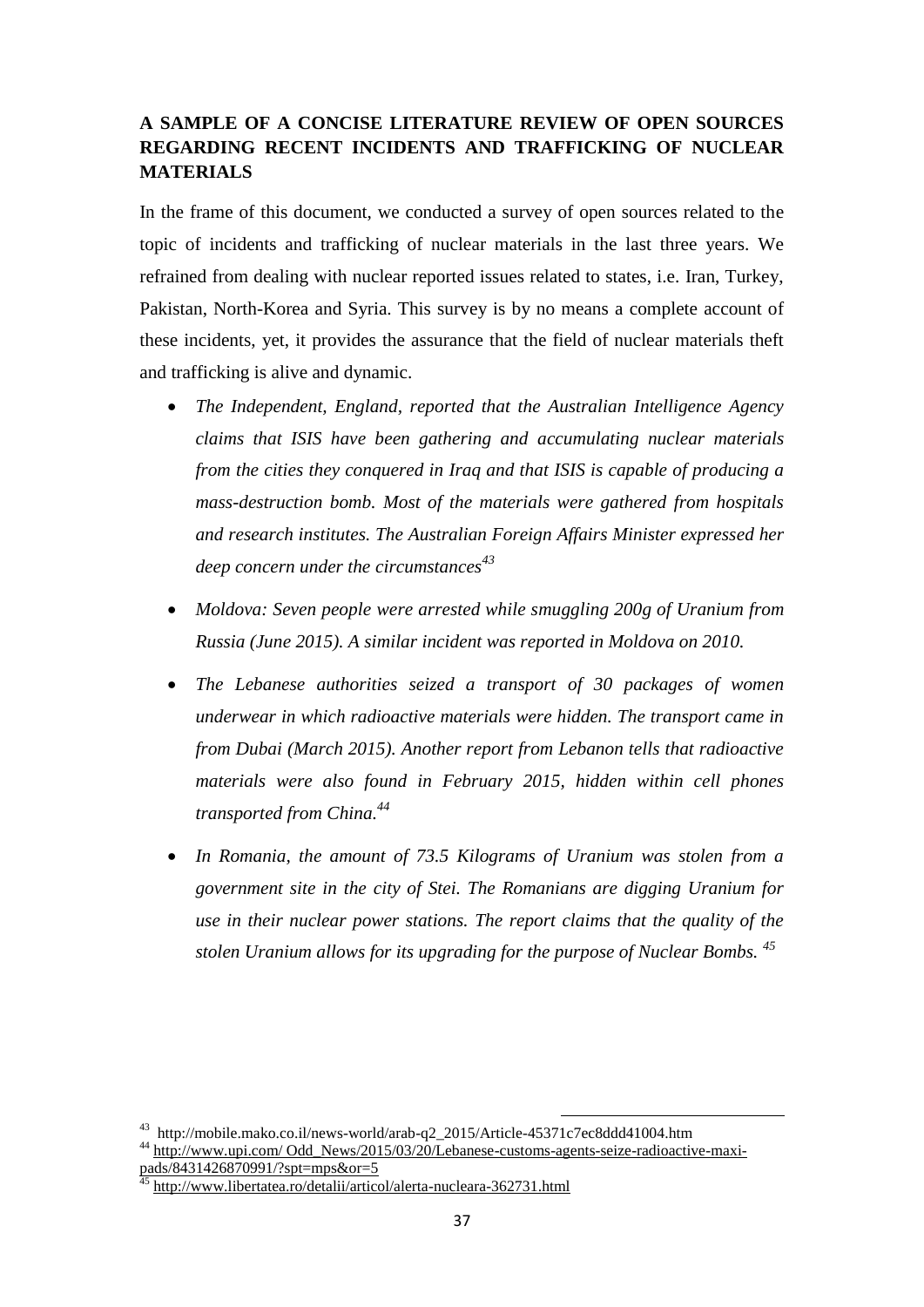#### **MISSING NUCLEAR BOMBS**

It is estimated that as many as 50 nuclear bombs have been reported lost by either the United States (11 bombs) and Russia (Soviet Union) (39 bombs)<sup>46</sup>. Most of the American bombs were lost in the ocean when released from aircrafts having technical problems. Most of the Russian bombs were lost when several submarines sank due to technical problems or accidents. None of the missing bombs were recovered, but there is evidence that at least one Russian submarine (k-129) was broken into and its nuclear bombs disappeared. Although those incidents happened tens of years ago, most of the missing bombs are still in the ocean and with the twenty-first century's technology; it might be feasible to dig them out. Under certain circumstances their fissile materials may be of use.

#### **THE CASE OF THE MISSING SADM**s

In the early 1980's both U.S.A and U.S.S.R developed Special Atomic Demolition Munitions (SADM). These were small scale nuclear explosion devices, the size of a suitcase, of which the nuclear explosion effect was about 5-30% of the bomb dropped at Hiroshima.

Two types of SADM are shown in the figure below:



<sup>46</sup> Broken-Arrow Nuclear Weapon Accidents, J. Scott, AerospaceWeb, 2006. Broken-Arrow is a code for an incident involving loss, theft, erratic detonation and any non-operational mishap related to nuclear warheads. There are numerous sites in the internet which provide details regarding the loss of nuclear weapons, mostly sunk at the sea and never recovered.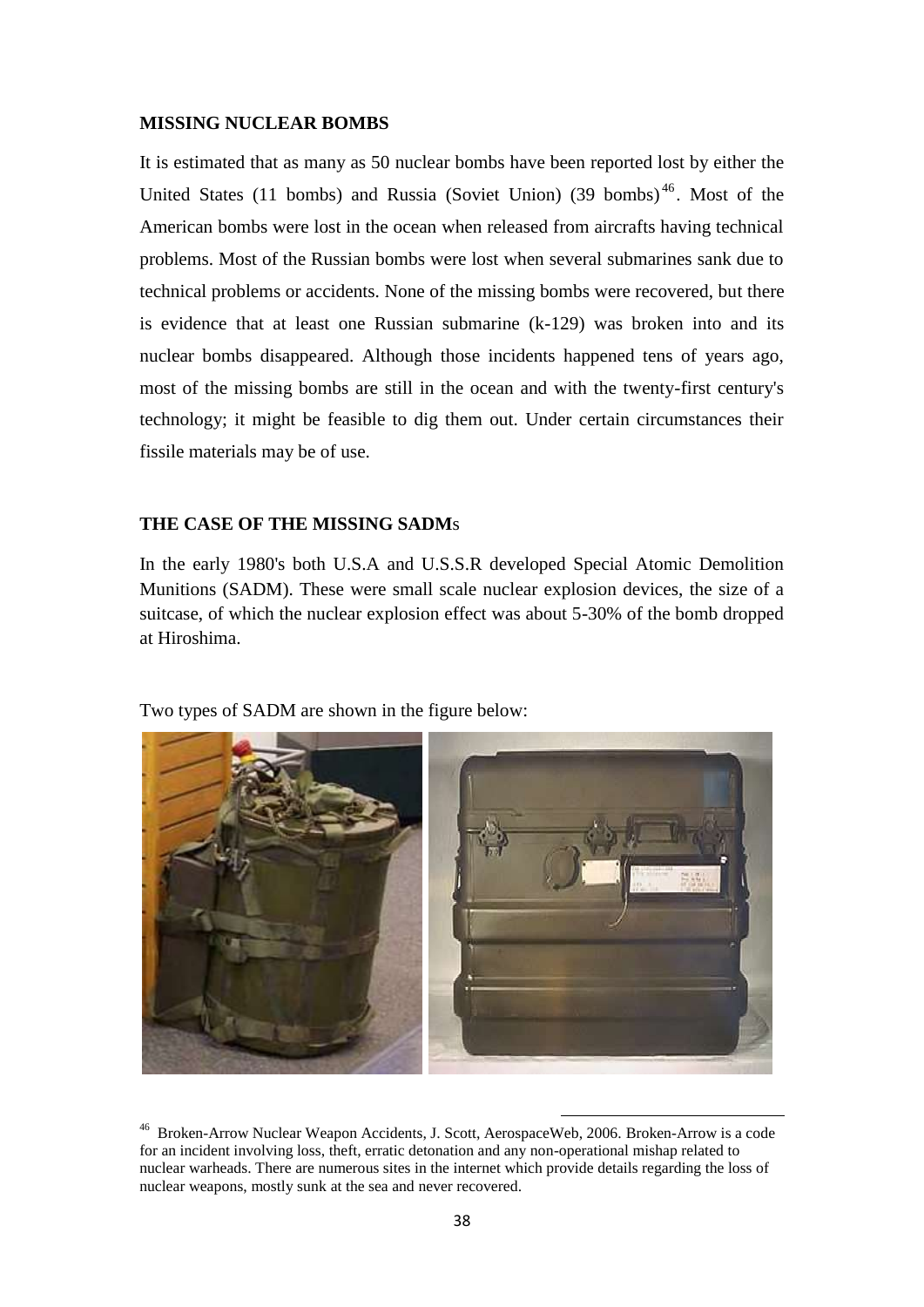In 1997, General Lebed, the Chief Security Advisor to the President of Russia announced, while interviewed on the "60 Minutes" program, and again at a meeting with several senators, that apparently 100 SADMs are missing. This declaration was fiercely denied by Russia, and its credibility was doubted by the American Intelligence authorities $47$ .

However, if terrorists managed to acquire SADMs, they could be smuggled to any part of the world and after a certain treatment become operational. Indeed, Wikileaks documents published in 2011 cited Halid Scheich Muchamed (who planned the 9/11 attacks) saying that at least one nuclear bomb had already been hidden somewhere in Europe, and that Al-Qaeda has been planning a massive nuclear attack on America, called "Nuclear Storms", combined with other Biological and Chemical Weapons of Mass Destruction.

 $47$  A detailed account of this issue was provided by B.M. Jenkins in "Will Terrorists Go Nuclear?", Prometheus Books, New York, 2008.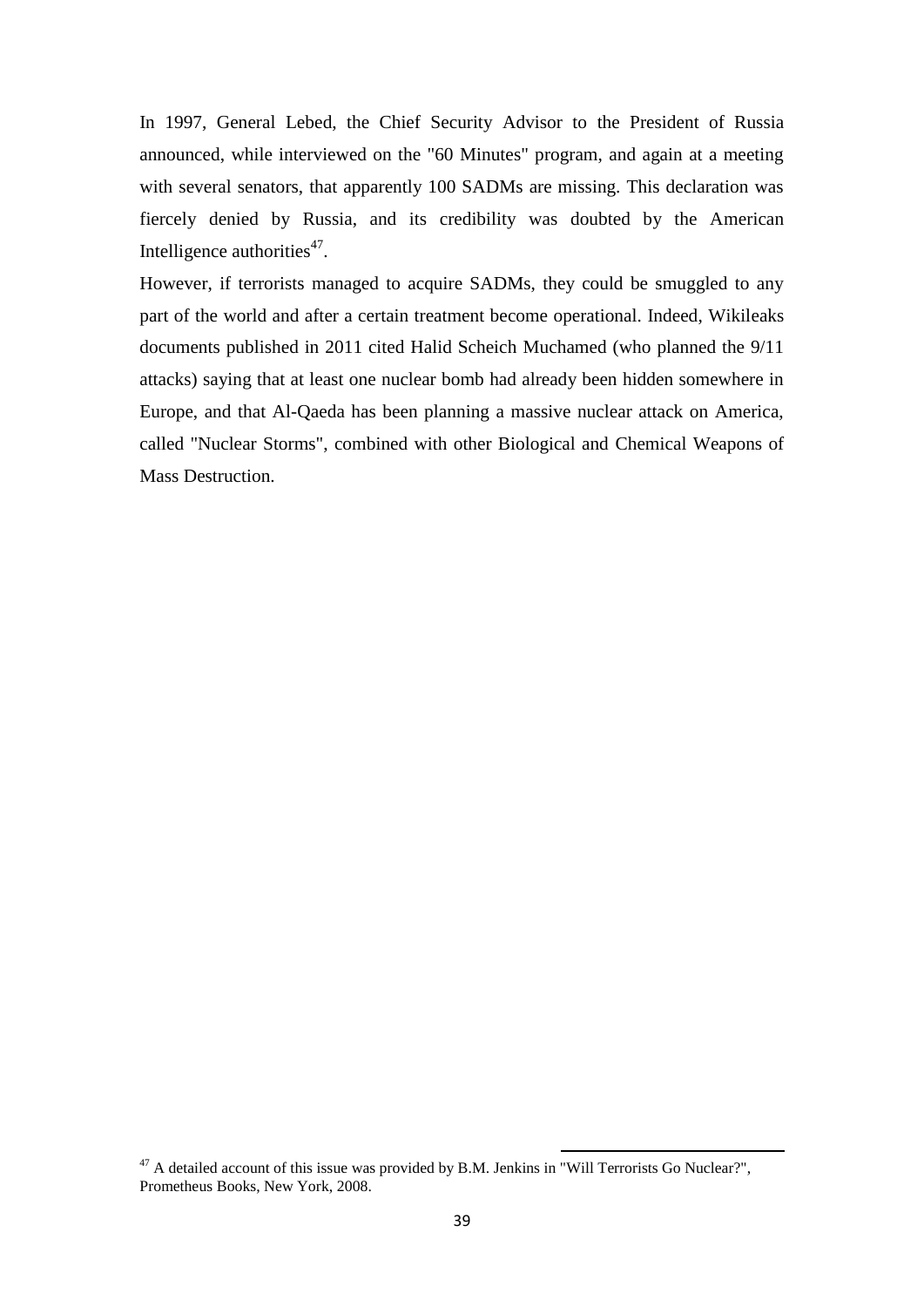## 8. Summary and Conclusions

The threat of nuclear terrorism is real, attempts to build capabilities to carry out a nuclear terror act are constantly made, religious authorizations to carry out such an act had already been issued, and it is generally accepted by intelligence agencies that the question is not "if" but "when" nuclear terrorism would manifest itself.

Of all the different forms of nuclear terrorism, we showed quantitatively that the most probable one is the dispersion of radioactive materials through the detonation of conventional explosives augmented with radioactive sources, usually denoted as a "dirty bomb".

By referring to the erratic and unintentional dispersion of radioactive material in the incident that took place in the city of Goiania, Brazil, an essential effort must be carried out to deal with the immediate as well as the long-term sociological and psychological aspects of a terror act. The later aspects must be included inherently in a national task of building resilience to a dirty bomb, besides the obvious technical, economical and medical issues.

The resilience, in its broader sense, should concentrate on both minimizing the probability of the occurrence of a nuclear terror event and the preparedness to deal with all the aspects and consequences in the case that such an event takes place.

Being considered as a global threat, the principal in providing guidance and leading the efforts to mitigate nuclear terrorism is the United Nation's affiliated organization, the International Atomic Energy Agency. However, after providing a detailed survey of the IAEA's valuable guidebooks on different aspects of nuclear security, we pointed out that according to its mandate, the IAEA assumes that all member states share the same motivation to fight nuclear terrorism. The IAEA does not refer, then, to any possibility that a state would carry out a nuclear terror act, neither that a state would support terrorist groups that wish to carry such an act. Taking this into account, it is recommended to closely follow the IAEA's recommendations and guidelines, but, in addition, to give the proper considerations to those elements of nuclear security not dealt with by the IAEA, taking into account the geopolitical circumstances in the region.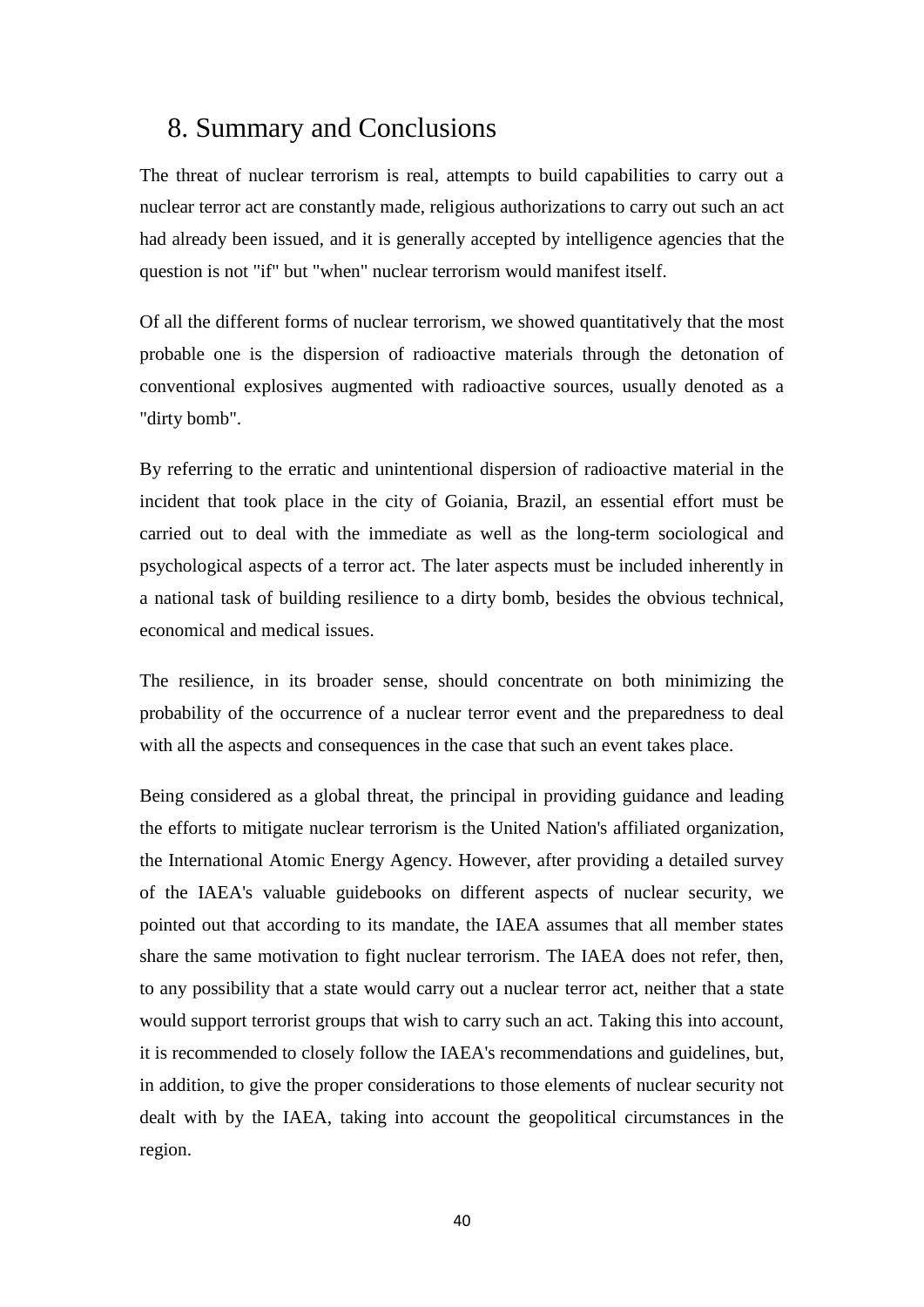## **Appendix:**

## **Basics of Nuclear Radiation and Biological Effects**

One cannot deal with nuclear terrorism without having at least a very basic understanding of the atomic and nuclear structures. This chapter provides a very basic simplified insight into these topics<sup>48</sup>.

#### **Basic Terms and Concepts**

All materials are built of different combinations of about 100 "basic elements". Each element has its own characteristics, i.e. weight, size, melting point, chemical reactivity and many more.

An **ATOM** is the smallest "piece" of matter that preserves those characteristics. The atoms are tiny. For example, 1 gram of Hydrogen contains about 600,000,000,000,000,000,000,000 atoms (the Avogadro number).

A **MOLECULE** is the smallest "piece" of matter that preserves the characteristics of a compound

### **Figure A.1: A molecule of water is comprised of a single atom of Oxygen and two atoms of Hydrogen**



The **ATOM** is constructed of a **NUCLEUS**, where actually almost all the Mass is concentrated, and **ELECTRONS** orbiting around it.

<sup>&</sup>lt;sup>48</sup> This chapter along with its original figures was prepared and written by the authors of this document. More information regarding nuclear structures and nuclear phenomena can be found in numerous elementary text-books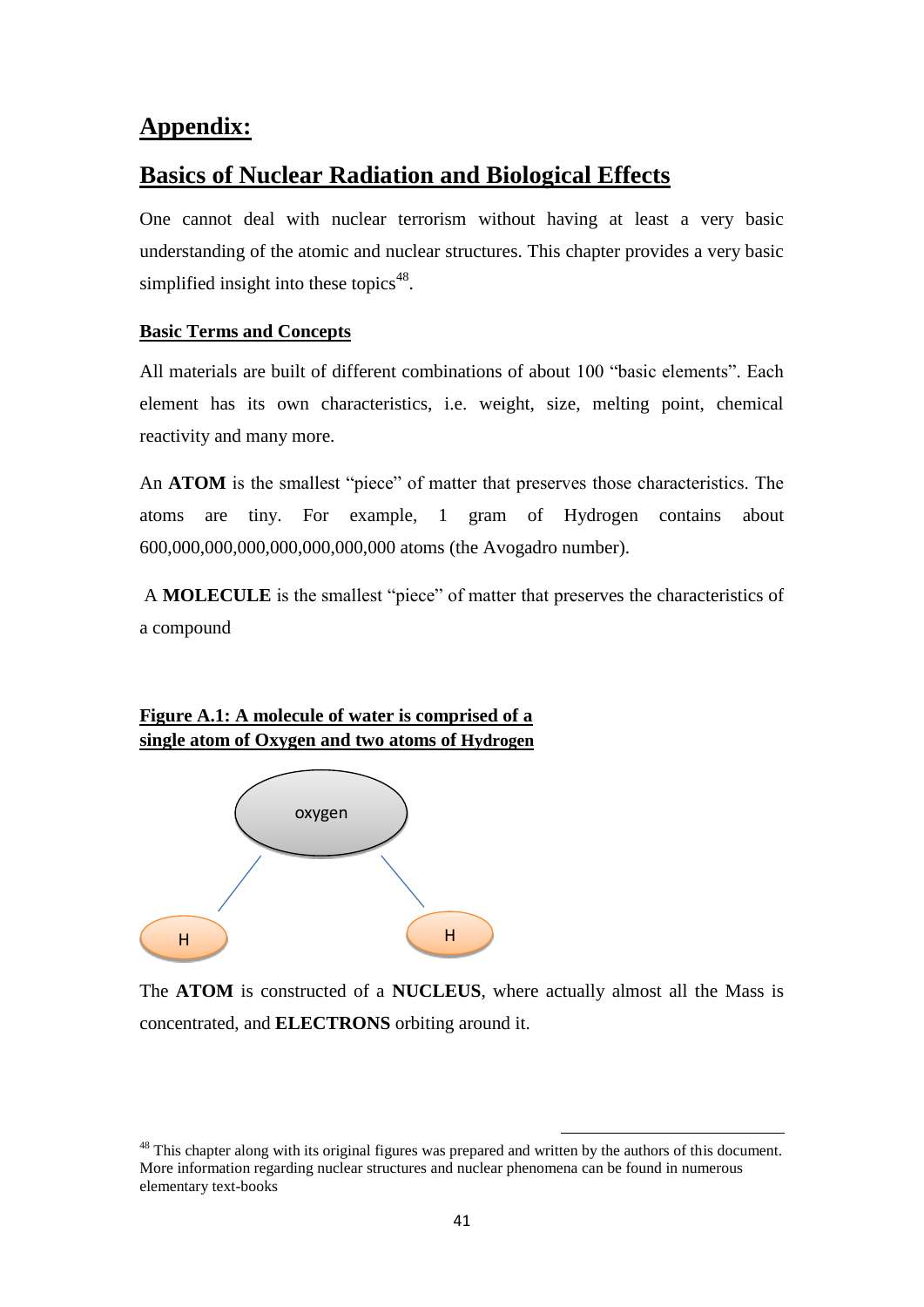The Nucleus is essentially built of **NUCLEONS**. Those who possess a positive electric charge are the **PROTONS**. Those which are electrically neutral are called **NEUTRONS**.



#### **Figure A.2: A schematic (not to scale) view of an atom**

**ISOTOPES** of an element are atoms that have the same number of protons in the nucleus, but different number of neutrons. For example, in nature an atom of Hydrogen may have a single proton in its nucleus, or a pair of one proton and one neutron, or a pair of two neutrons along with one proton.

#### **Figure A.3: The nuclei of the three isotopes of Hydrogen**



The isotope which possesses a single proton is the most common in nature. The isotope which possesses one proton and one neutron is also known as Deuterium. The isotope which possesses two neutrons and one proton is also known as Tritium.

**HEAVY WATER** is a molecule of water in which at least one of the Hydrogen atoms is either the Deuterium or the Tritium Isotopes.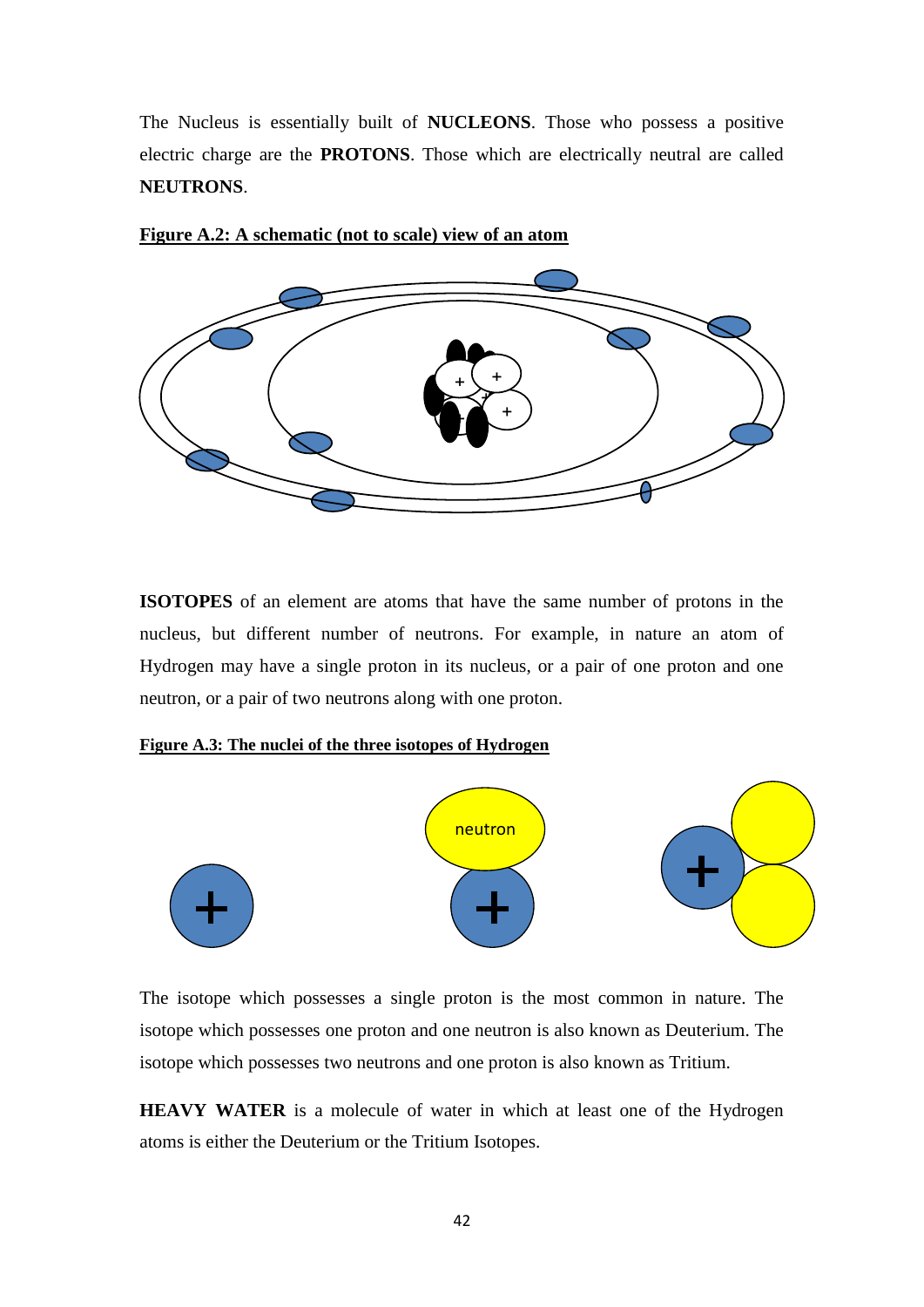#### **Stable and Radioactive Isotopes**

Within a nucleus there is a permanent "struggle" between several forces (e.g. electric rejection between the positively charged protons). Some of the forces wish to maintain the integrity of the nucleus, and some wish not.

As long as the "integrity" forces are on the upper hand, the Nucleus remains stable (no change in its structure and energy). Otherwise, the nucleus will try to become more stable through emission of energy and/or particles - **RADIATION** (Radiation – the transfer of energy from one point to another).

The release of energy can be manifested through the emission of electromagnetic energy and/or the release of particles which carry kinetic energy. There are mainly three types of radiation emitted by the nucleus which are of interest in regard to biological effects: the Alpha, Beta and Gamma particles. The released energy, i.e. the nuclear radiation, may, under certain circumstances, interact with the body and cause biological damages.

We must stress the point, though, that exposure to radiation is part of our very existence in this planet, and we are constantly exposed to a certain amount of radiation through inhalation of isotopes in the air that we breathe, food consumption and external exposure from the very walls of the buildings and the soil we dwell upon. We are also exposed to cosmic rays from outer space.

In regard to Nuclear Terrorism, radioactive materials can be utilized to cause biological damage through deliberate exposure of people to levels of radiation which are considerably larger than the low-level radiation people are exposed to in their everyday lives.

#### **Biological effects of nuclear radiation**

The energy emitted by unstable nuclei interacts with the body and may inflict biophysiological damages, some of which, are:

- Breaking essential molecules in a manner that affects the function of the organ
- Breaking/damaging the genetic strands
- Affecting the nervous system, of which the communication within the body is conducted through electric charges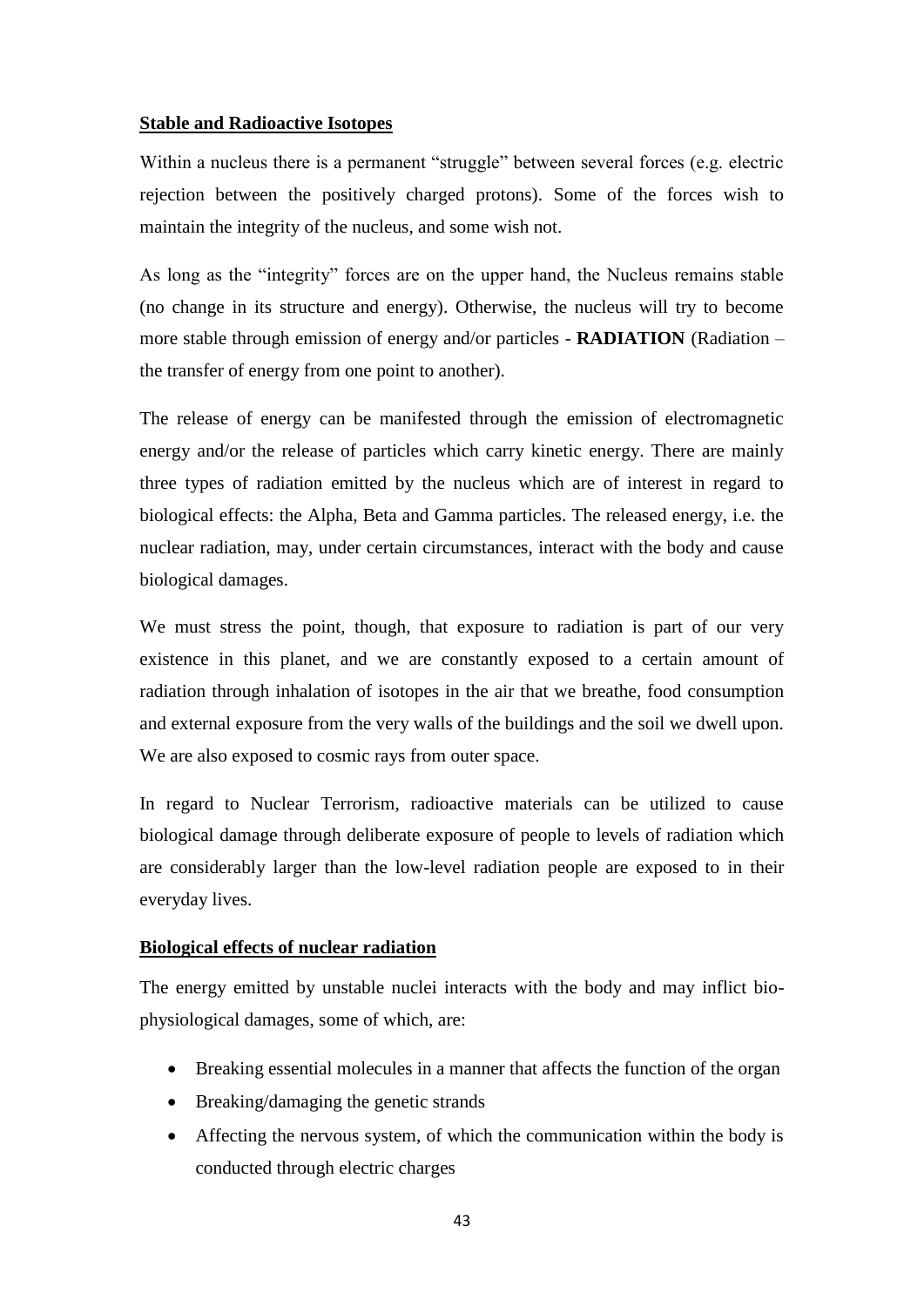• Heating organs in a manner that causes severe burns

The level of damage depends on the characteristics of both the radiation and the body. Those of the radiation are:

- The strength of the source (how many particles are released)
- The duration of exposure (how much time the body is exposed)
- The pace at which the energy is absorbed by the body
- The type of particles that constitute the radiation

Those of the target-body are:

- The organ exposed (different effect on the eyes and on the feet)
- The gender of the target There seems to be a difference between the susceptibility to radiation by women and men
- The distance between the target body and the radiation source increasing the distance can significantly reduce the exposure
- The species of the target body (there are certain species that are notably less sensitive to radiation, like certain type of mice and cucarachas).
- The age of the target body: Young kids are more sensitive to radiation than adults

So far we were dealing with Nuclear Radiation. However, in terms of Nuclear Terror the main concern is Nuclear Explosion (a Nuclear Bomb engaged by terrorists). The next section provides some basic understanding of the physical phenomena involved in Nuclear Explosion.

#### **Nuclear Fission and a Nuclear Bomb**

It is essential that we recall the famous Einstein's formula which provides the connection between a mass m (the amount of material) and the energy E that can be obtained if all this mass is transferred into energy:

$$
E=m*C^2
$$

C is the speed of light in vacuum (about 300,000 kilometer per second).

There are certain heavy materials (such as plutonium, uranium) that when their nucleus is hit by neutrons, the compound of both the nucleus and the neutron becomes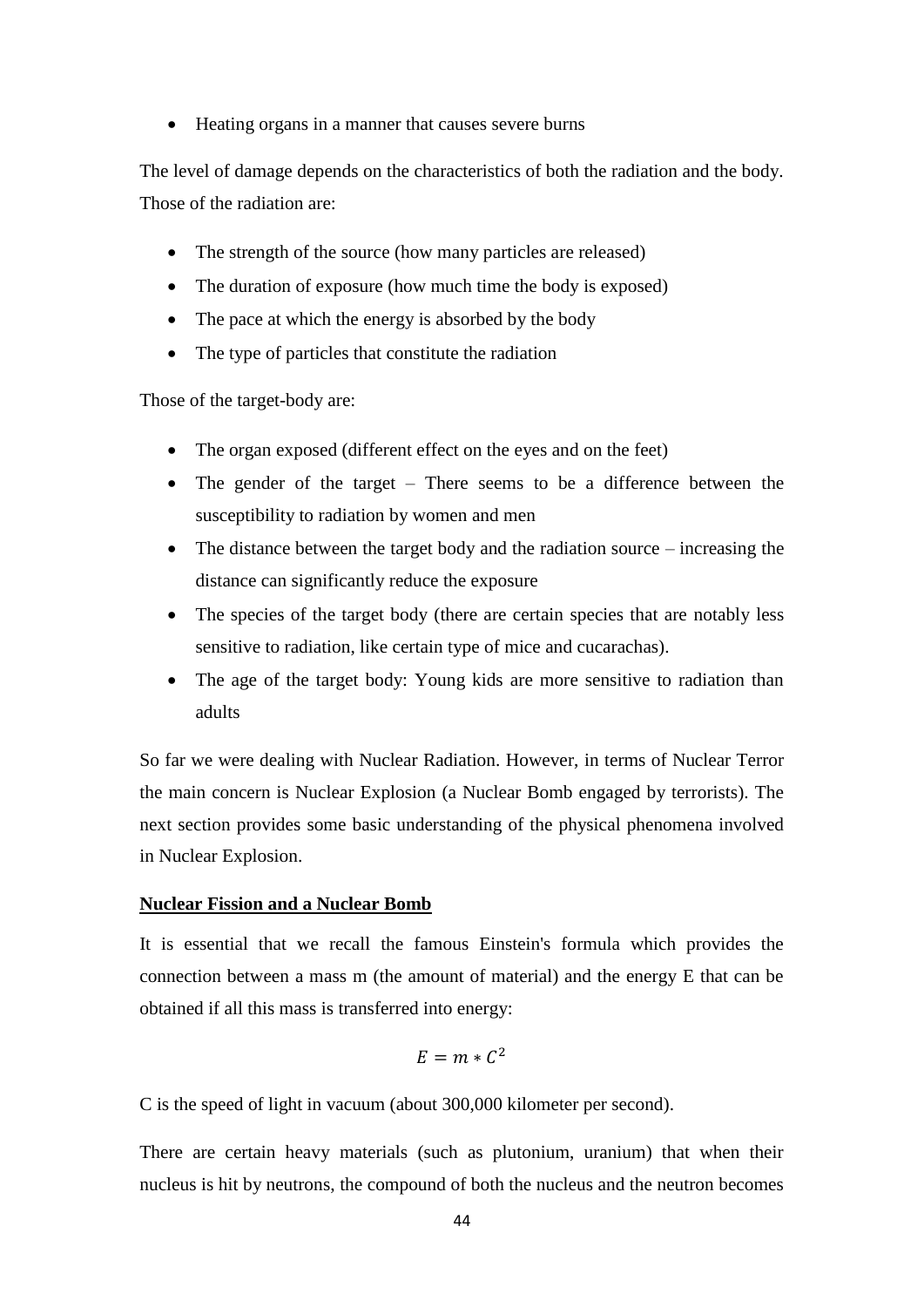so unstable that the heavy nucleus splits into two lighter nuclei – **FISSION** – emitting a few neutrons as well. It turns out that the total mass (and energy) before the split, is somewhat larger than the total mass (and energy) of the fission products. This means that a certain amount of mass "vanished". But actually, this mass deficiency turned into energy according to Einstein's famous formula.

#### **Figure A.4: The Fission process**



The fission produces also several neutrons (usually 2-3 neutrons). These neutrons hit other heavy nuclei of uranium or plutonium causing additional mass-deficiencies that transfer into energy – **A CHAIN REACTION**.



#### **Figure A.5: The chain reaction**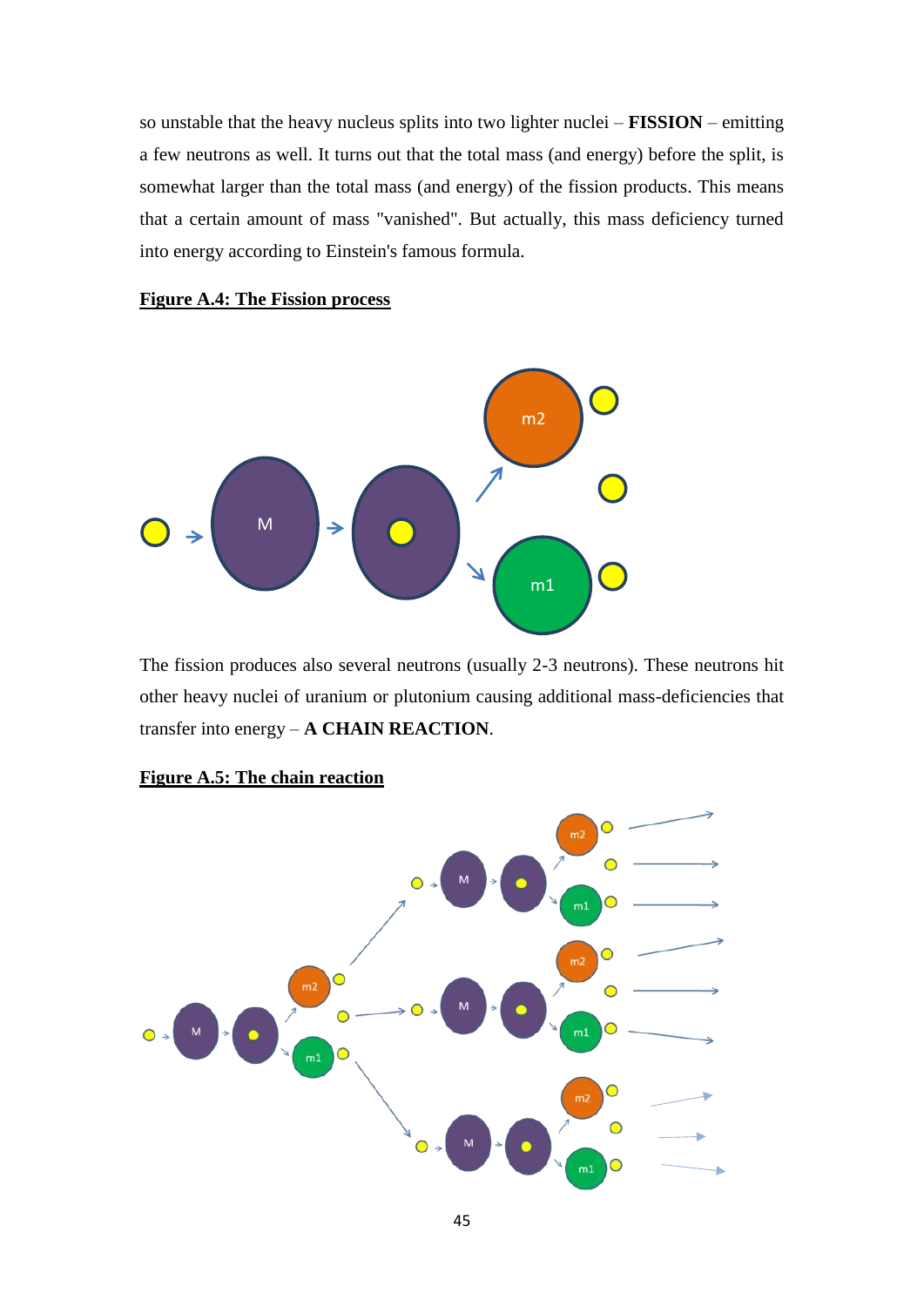This released energy can be controlled and utilized in Nuclear Power Stations to provide electricity, or the energy can be released in a manner that creates a **NUCLEAR EXPLOSION** (BOMB).

Bear in mind that the first NUCLEAR BOMB at Hiroshima, considered to be a very small bomb, was, in term of destructiveness, the equivalent of 20,000 (twenty thousands) tons of TNT.

The main phenomena associated with a Nuclear Explosion are<sup>49</sup>:

- Blast About 50% of the explosion's energy is an extremely strong air blast that can smash buildings and of course humans. The duration of the lethal blast is about 1000 times longer than the duration of the blast from a conventional bomb
- $\bullet$  Heat About 35% of the explosion's energy is thermal radiation whose temperature can reach tens of millions of Celsius grades. This thermal radiation cause immediate fires and of course lethal burns
- Immediate Nuclear Radiation About  $10\%$  of the explosion's energy is transferred through Gamma Radiation and Neutrons for about one minute.
- Fallout The radioactive products of fission can be deposited on the ground at large distances away from the detonation site. As such they may present a radiation hazard long after the explosion

In terms of Nuclear Terror, the only manner to prevent terrorists from producing a nuclear bomb is keeping fissile materials out of their hands. We should mention that nuclear release of energy can also be obtained through Nuclear Fusion, but it is believed that this route, which is both much more complicated technically and by far more energetic than fission, is currently beyond the scope of this document.

<sup>&</sup>lt;sup>49</sup> Detailed descriptions of the phenomena and their consequences can be found in: "Nuclear War – The Aftermath", A special AMBIO (A journal of the Human Environment) publication, Pergamon Press, 1983.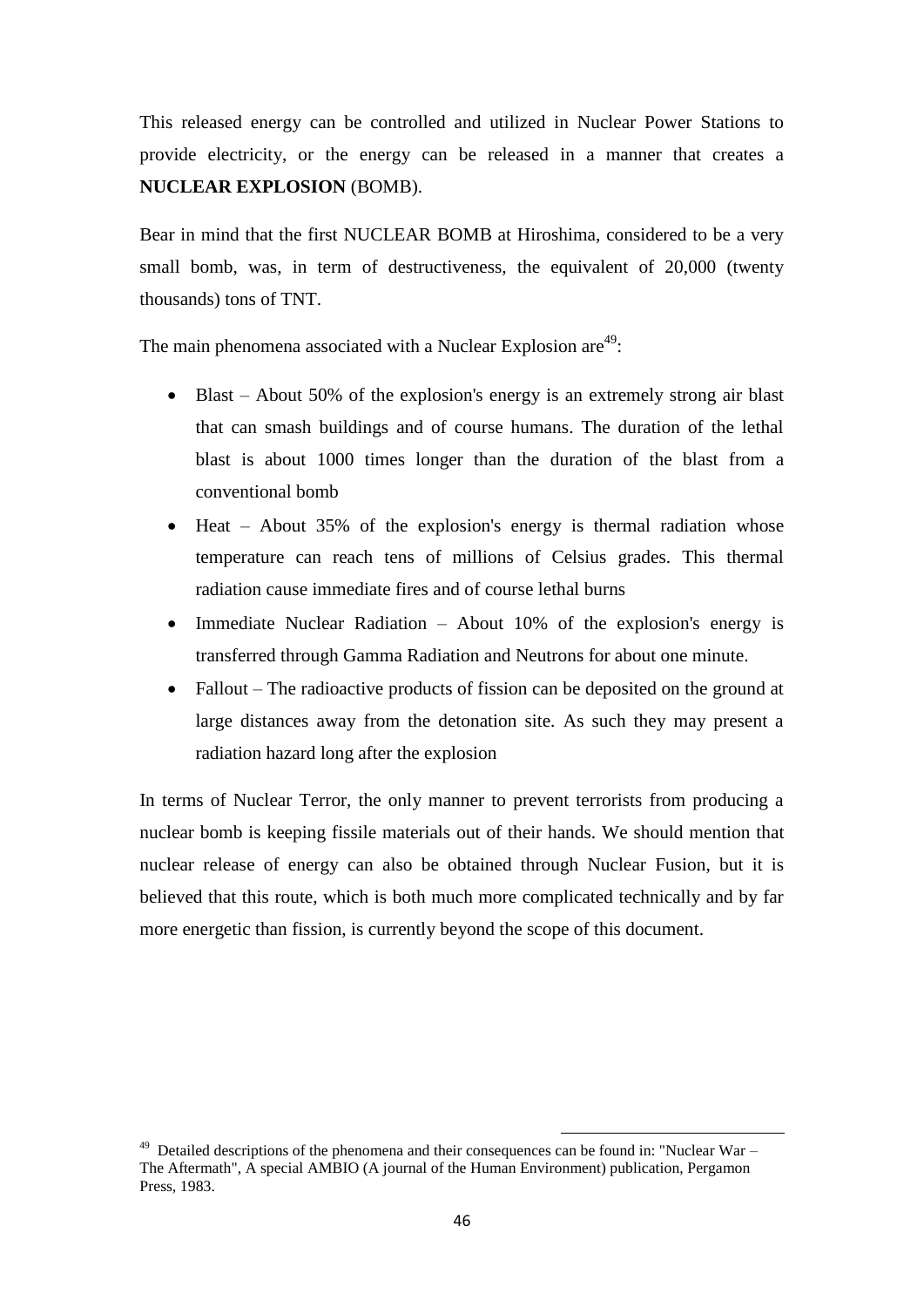## **References**

- **1.** IAEA Safety Standards, GSR Part 7, November 2015
- **2.** On Nuclear Terrorism, Michael Levi, Harvard University Press, 2007
- **3.** Nuclear Terrorism- The Ultimate Preventable Catastrophe, Graham Allison, Owl Books, 2005
- **4.** Will Terrorists Go Nuclear?, Brian M. Jenkins, Prometheus Books, 2008
- **5.** The Four Faces of Nuclear Terrorism. C.D.Ferguson and W.C.Potter, CNC Center for Non-Proliferation Studies, Monterey, California, 2004
- **6.** "Resilience Engineering: Concepts and Precepts", E. Hollangel, D. Woods and N. Leveson (Eds.), Ashgate Pub., USA, 2012.
- **7.** Nuclear Terrorism: The Ultimate Preventable Catastrophe, G.T.Allison, Defence Against Terrorism Review, Vol.3, No.1, 2010
- **8.** Nuclear Terrorism: Are We Prepared, A. Mauroni, Homeland Security Affairs, Vol.8, 2012
- **9.** A Culture of Security: Focus for the Next Nuclear Security Summit, I. Khripunov, Bulletin of the Atomic Scientists, June 2015
- **10.** Terrorism and Chemical, Biological, Radiological, Nuclear and Explosive Weapons, R.H. Pastel and E.C. Ritchie, Chapter 36 in "Combat and Operational Behavioral Health", U.S. Army Guide (On the Web).
- **11.** Radiological Terrorism: A Tool Kit for Public Health Officials, The CDC Web, Centers for Disease Control and Prevention, 2014.
- **12.** Chernobyl Ten Years on, Radiological and Health Impact, An Assessment of the Committee on Radiation Protection and Public Health, OECD Nuclear Energy Agency, 1996
- **13.** International Convention for the Suppression of Acts of Nuclear Terrorism, United Nations, 2005
- **14.** Report of the Defense Science Board Task Force on Preventing and Defending Against Clandestine Nuclear Attack, DOD Publication, 2004
- **15.** Potential Terrorist Attacks Methods, FBI and Deaprtment of Homeland Security, 2008
- **16.** Global Initiative to Combat Nuclear Terrorism Fact Sheet (date not specified) [www.gicnt.org](http://www.gicnt.org/)
- **17.** CNS- James Martin Center for Nonproliferation Studies Global Incidents and Trafficking Database, April 2015.
- **18.** Countering Radiological Terrorism: Consequences of the Radiation Exposure Incident in Goiania Brazil, F. Steinhausler, "Social and Psychological Effects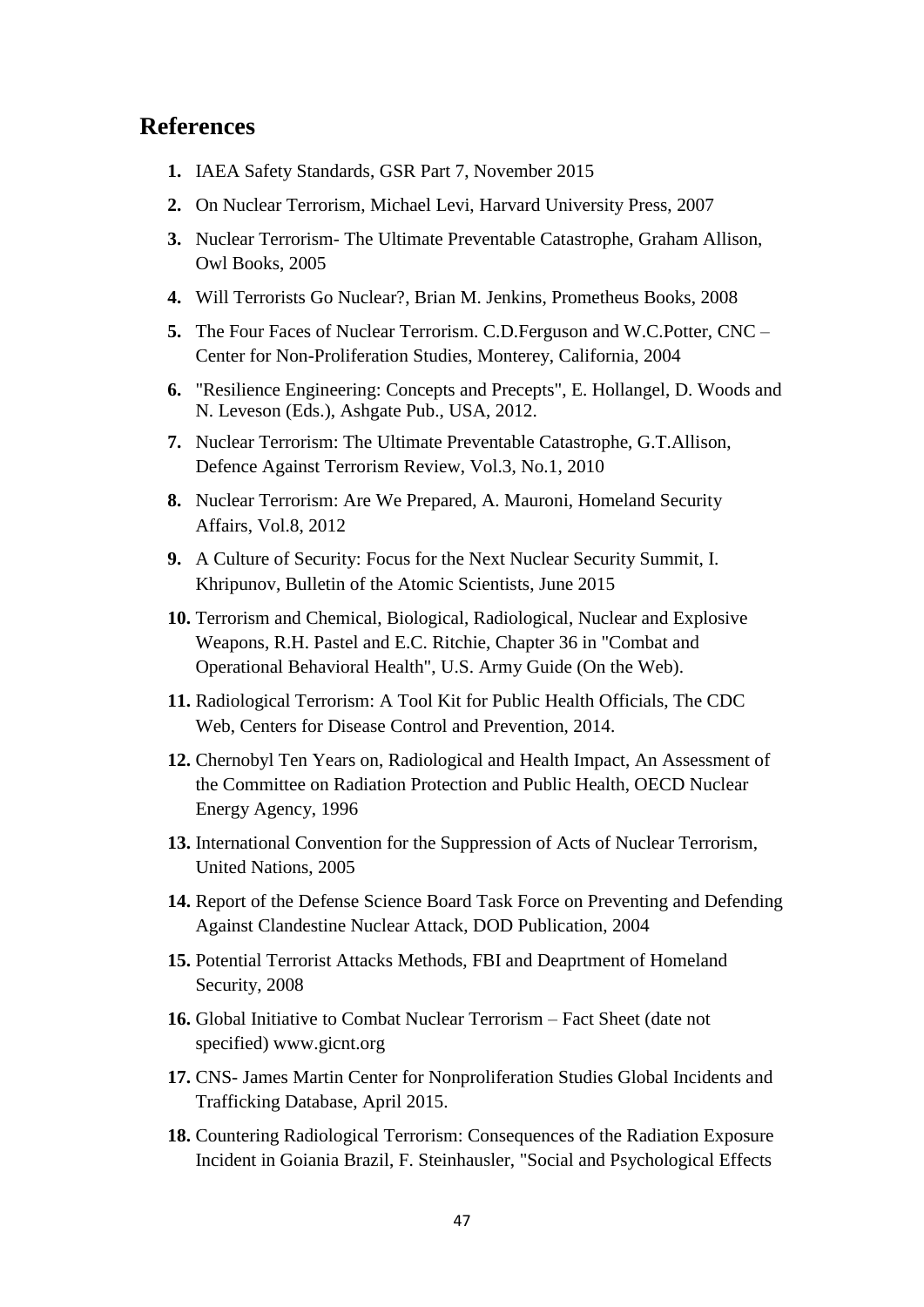of Radiation Terrorism", NATO Science for Peace and Security Series, Vol.29, 2007.

- **19.** Radiation Sources: Lessons from Goiania, IAEA Bulletin, April 1988.
- **20.** Health Implications of Radiological Terrorism: Perspectives from Israel, M. Hagby et al., Journal of Energency Trauma and Shock, Vol.2, No.2, May 2007
- **21.** The Armageddon Scenario: Israel and the threat of Nuclear Terrorism, C. Freilich, The Begin-Sadat Center for Strategies Studies, Mideast Security and Policy Studies, No. 84, 2010
- **22.** Preventing Catastrophic Nuclear Terrorism, C.D. Ferguson, CSR No.11, March, Council on Foreign Relations, March 2006.
- **23.** Radiological Terrorism: Societal and Human Consequences, I. Khripunov, Journal of Nuclear Materials Management, Vol.35, No.2, 2007
- **24.** The Radiological Accident in Goiania, IAEA Publication, 1988
- **25.** Dirty Bomb, Background in Brief, J. Madalia, Congressional Research Service, 2011
- **26.** Handbook of Responding to a Radiological Dispersal Device, First Responder's Guide, the first 12 Hours, Conference of Radiation Control Program Directors CRCPD, 2006
- **27.** GICNT Statement of Principles No date specified)
- **28.** The Social Amplification and Attenuation of Risk, R.E. Kasperson and J.X. Kasperson, Annals of the American Academy of Political and Social Science, Vol. 545, 1996.
- **29.** UN Convention on the Physical Protection of Nuclear Material, Document No. 24631, 1987
- **30.** Statement ny the President of the Security Council, S/PRST/2012/14
- **31.** Understanding Radiologic and Nuclear Terrorism as Public Health Threats: Preparedness and Response Perspectives, D.J. Barnett et al., Journal of Nuclear Medicie, Vol.47, No.10, 2006
- **32.** Israel Home Security Command ("Pikud Ha'Oref"), The Website on Preparedness for Catastrophic Events
- **33.** The official web site of the International Atomic Energy Association
- **34.** The UN resolution on the establishment of an International Atomic Energy Agency,Article III, No. 1-5, 1953
- **35.** The IAEA Fissile Materials Working Group (FMWG), A background FAQ Sheet to the 2005 UN Convention for the Suppression of Acts of Nuclear Terrorism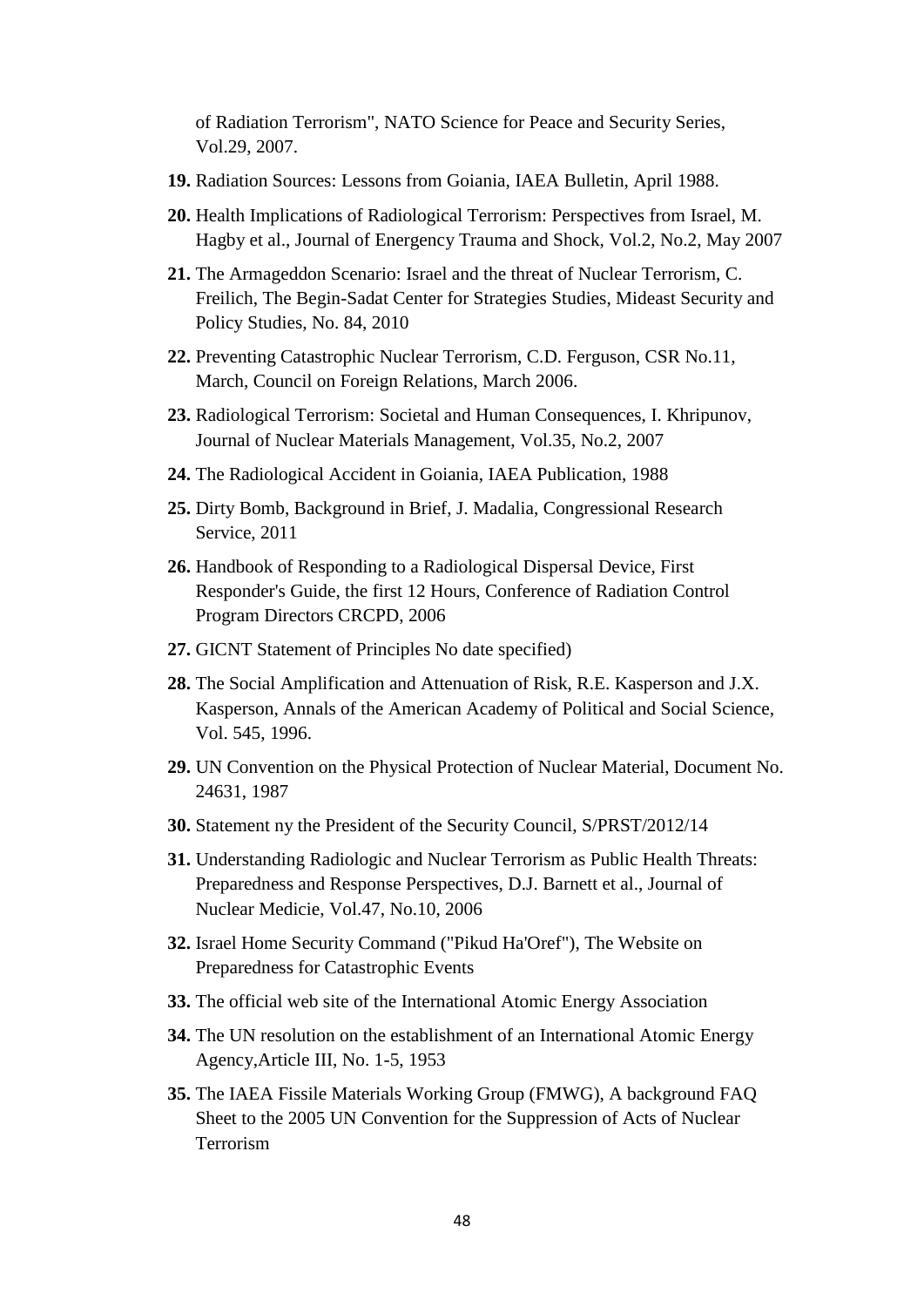- **36.** Nuclear Security Summit Background Material, Harvard Kennedy School, Belfer Center for Science and International Affairs, April 2010.
- **37.** United Nations General Assembly (UNGA) Resolution 52/164 Annex, 1997
- **38.** UNGA Resolution 59/290, 2005
- **39.** Technical and Functional Specifications for Border Monitoring Equipment, IAEA Nuclear Security Series (NSS) No.1, 2005
- **40.** [Nuclear Forensics Support,](http://www-pub.iaea.org/MTCD/publications/PubDetails.asp?pubId=7401) IAEA NSS No.2, 2006
- **41.** [Monitoring for Radioactive Material in International Mail Transported by](http://www-pub.iaea.org/MTCD/publications/PubDetails.asp?pubId=7402)  [Public Postal Operators,](http://www-pub.iaea.org/MTCD/publications/PubDetails.asp?pubId=7402) IAEA NSS No.3, 2006
- **42.** [Engineering Safety Aspects of the Protection of Nuclear Power Plants against](http://www-pub.iaea.org/MTCD/publications/PubDetails.asp?pubId=7574)  [Sabotage,](http://www-pub.iaea.org/MTCD/publications/PubDetails.asp?pubId=7574) IAEA NSS No.4, 2007
- **43.** [Identification of Radioactive Sources and Devices,](http://www-pub.iaea.org/MTCD/publications/PubDetails.asp?pubId=7567) IAEA NSS No. 5, 2007
- **44.** Combating Illicit Trafficking in Nuclear and other Radioactive Material, IAEA NSS No.6, 2007
- **45.** [Nuclear Security Culture,](http://www-pub.iaea.org/MTCD/publications/PubDetails.asp?pubId=7977) IAEA NSS No.7. 2008
- **46.** [Preventive and Protective Measures against Insider Threats,](http://www-pub.iaea.org/MTCD/publications/PubDetails.asp?pubId=7969) IAEA NSS No.8, 2008
- **47.** [Security in the Transport of Radioactive Material,](http://www-pub.iaea.org/MTCD/publications/PubDetails.asp?pubId=7987) IAEA NSS No.9, 2008
- **48.** [Development, Use and Maintenance of the Design Basis Threat,](http://www-pub.iaea.org/MTCD/publications/PDF/Pub1386_web.pdf) IAEA NSS No. 10, 2009
- **49.** [Security of Radioactive Sources,](http://www-pub.iaea.org/MTCD/publications/PDF/Pub1387_web.pdf) IAEA NSS No. 11, 2009
- **50.** [Educational Program in Nuclear Security,](http://www-pub.iaea.org/MTCD/publications/PDF/Pub1439_web.pdf) IAEA NSS No. 12, 2010
- **51.** IAEA Statement on Iranian Enrichment Announcement, Press Release 2010/02. Also The UN Nuclear Watchdog Statement that IAEA fears Iran is working now on nuclear warheads, September 2010.
- **52.** A directive delivered by the Israel Atomic Energy Commission (IAEC), the Licensing and Safety Division, 1994
- **53.** Protecting People Against Radiation Exposure in the Event of Radiological Attack, ICRP Publication 96, Annals of the ICRP Vol. 35 No. 1, Elsevier 2005.
- **54.** NCRP Report #165, 2010
- **55.** CRCPD Task Force HS-5, 2006
- **56.** Radiological Terrorism: The Dangers of Public Misperception, C. Galastri, Stinton Inst., 2007
- **57.** Nuclear Security Summit Background Material, Harvard Kennedy School, Belfer Center for Science and International Affairs, April 2010.